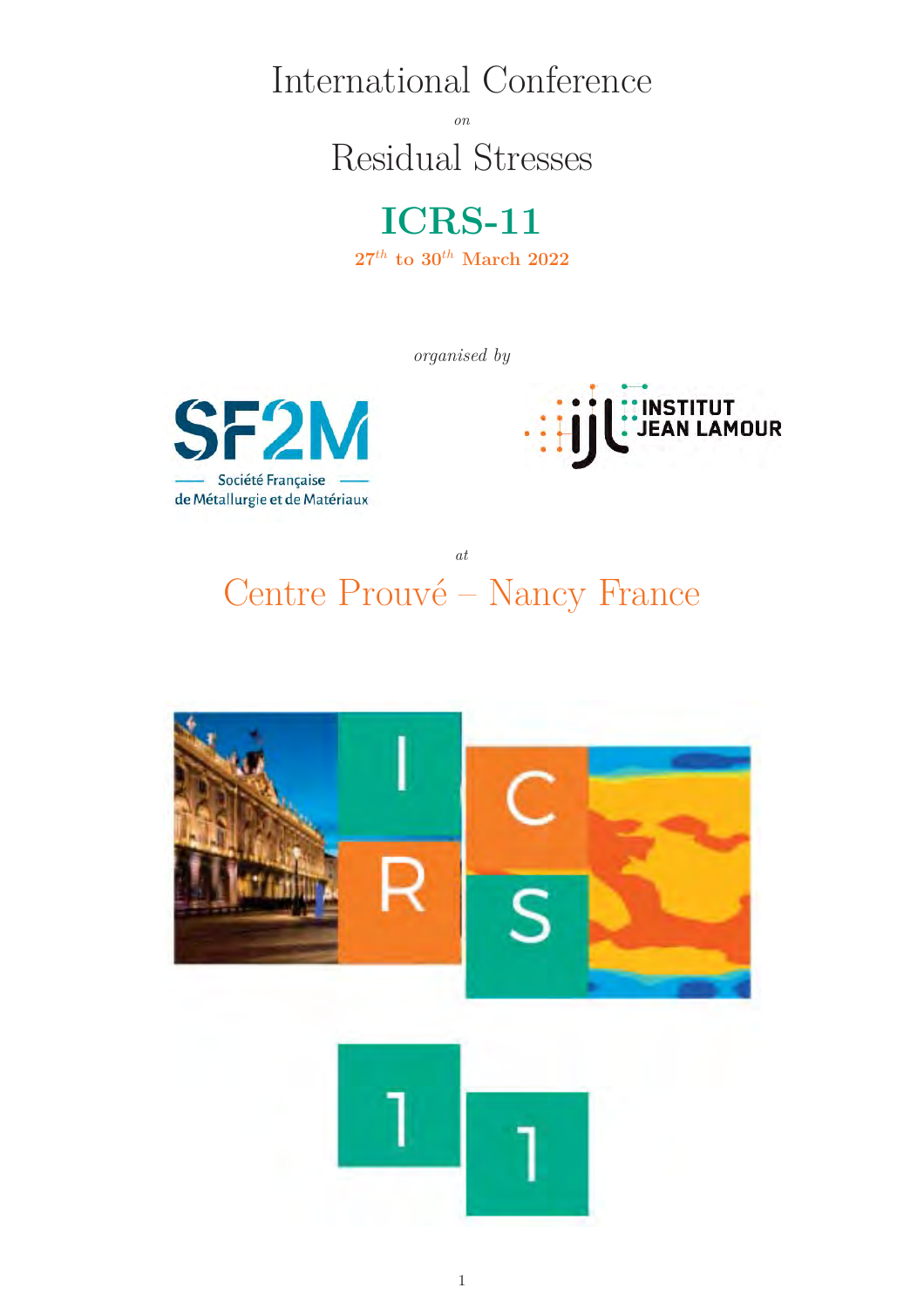# **Table of Content**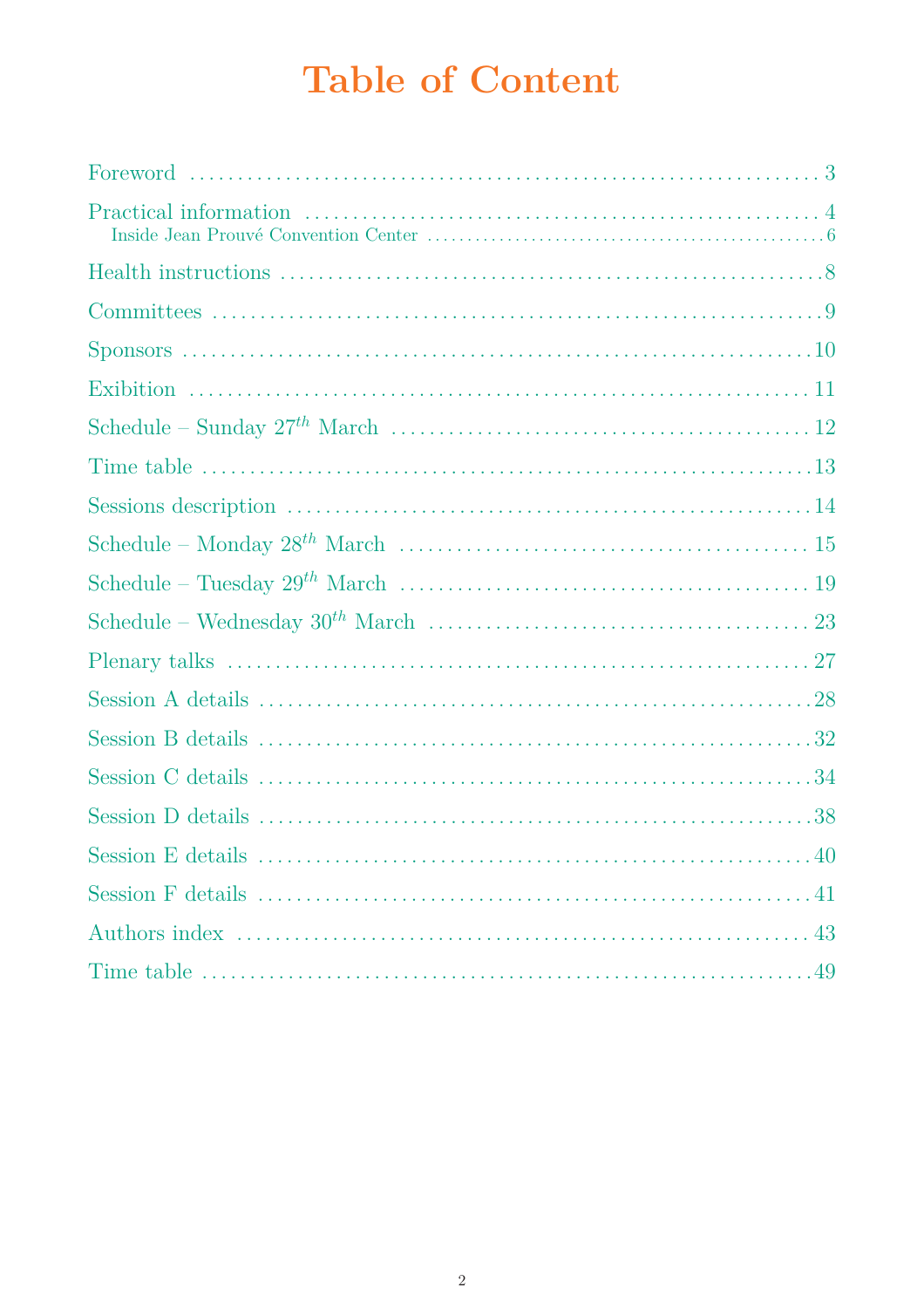### **Foreword**

The 11th International Conference on Residual Stresses is the continuation of the successful series initiated in Garmisch-Partenkirchen (Germany, 1986) and continued in Nancy (France, 1988), Tokushima (Japan, 1991), Baltimore (USA, 1994), Linkoping (Sweden, 1997), Oxford (UK, 2000), Xi'an (China, 2004), Denver (USA, 2008), Garmisch-Partenkirchen (Germany, 2012) and Sydney (Australia, 2016). ICRS11 should have taken place in 2020, but due to the COVID pandemic the International Scientific Board of ICRS conferences decided to postpone it to 2022.

The conference provides a key forum for scientists, students, and engineers interested in the prediction, evaluation, control, and application of residual stresses to discuss the state of the art from both theoretical and applied viewpoints. Equal emphasis is given to the measurement, modelling, and utilization of residual stress/strain data. Both the scientific and engineering aspects of these topics, such as the influence of residual stress fields on distortion, material response to loading, damage initiation and propagation, component performance, life and failure, will be addressed. Special attention is paid to method development and burning issues of great current interest, as stresses in nanosized systems, stress analysis using synchrotron radiation, stresses in additive manufacturing, multiscale approaches . . .

The program of the conference is built around six scientific sessions, 3 plenary lectures, 12 keynote lectures, 80 oral presentations and a dedicated poster session with 75 posters. To facilitate the access to the event, an hybrid solution, in presence and remotely, has been chosen. We wait for more than 200 attendees from 25 countries. Full papers will be reviewed and published in open access (collection "ICRS11" open archive HAL). In parallel to the scientific conferences, an exhibition of scientific and technical instruments with 11 exhibitors is organized.

The conference is organized by SF2M and Institut Jean Lamour, supported by Université de Lorraine, CNRS, Labex DAMAS, RNM and Metropole du Grand Nancy and sponsored by Safran. The financial and technical support of these institutions and societies is greatly acknowledged.

On behalf of the Organizing Committee

Sabine DENIS and Guillaume GEANDIER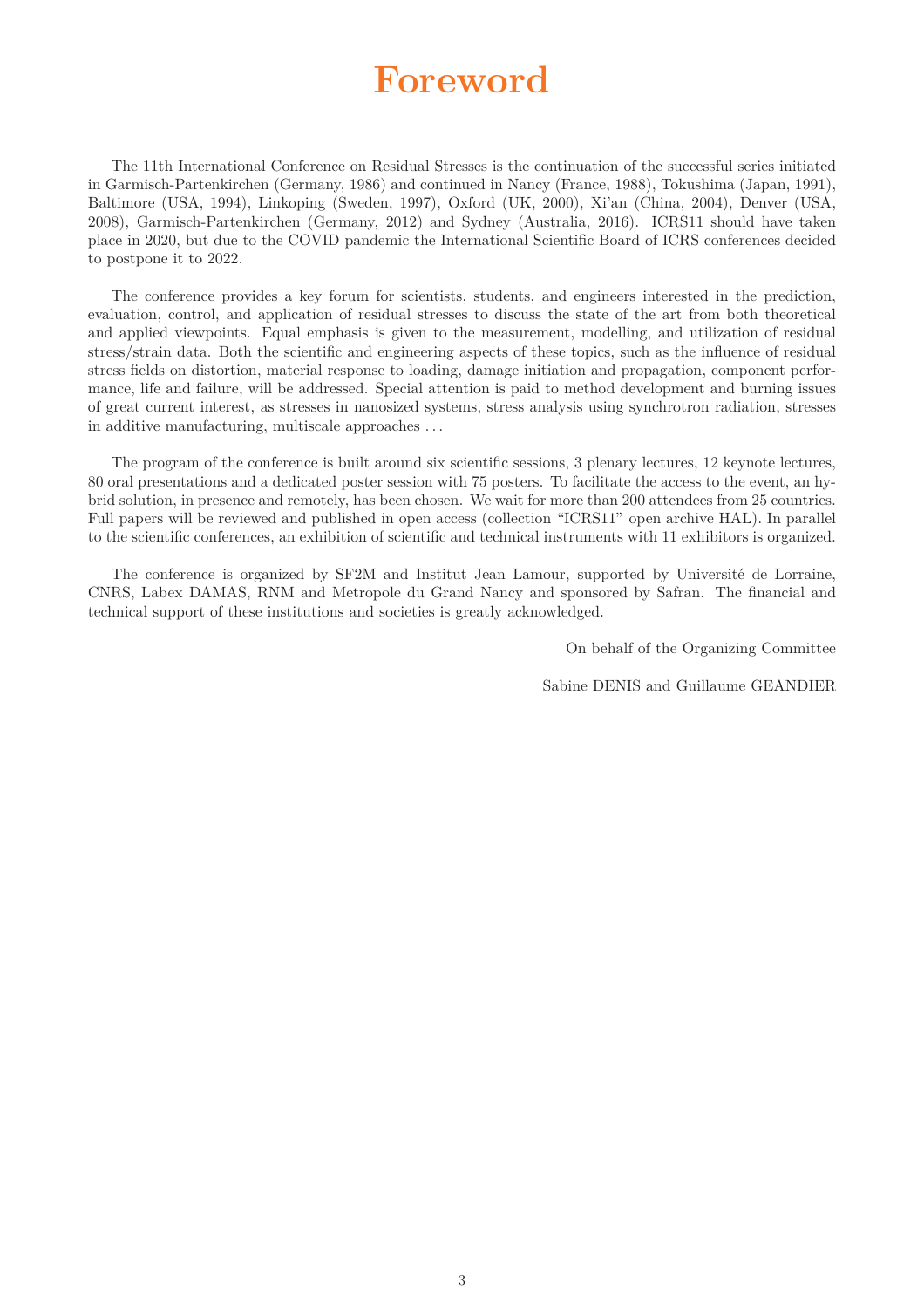# **Practical information**

### **Nancy**

Constantly evolving, Nancy charms visitors with its diverse features.

Nancy is a stunning town, combining Renaissance, Art Nouveau and Art Deco styles. For a journey back in time, head to the Old Town where its remarkable sites, like the Lorraine Museum, will transport history buffs. Just near Place Stanislas, Pépinière Park stands like a green paradise. Nancy is an ideal destination for a gourmet city break or a shopping holiday, surprising visitors with its diverse cultural calendar, including the traditional Saint Nicholas festival.

### **Conference Location:**

Conference will take place entirely at the "Prouvé Convention Center" located in the city center, a 1-minute walk from the Nancy TGV station and the public transport platform.



### **Centre Prouvé - Nancy**

The "Prouvé Convention Center", is first of all the successful refurbishing of a local flagship building. It once was the mail sorting center, built in the 1970's by architects Jacques André and Claude Prouvé.

Located 95 mins away from Paris, it is a strong asset of the Grand Nancy Council's attractivity. The "Université de Lorraine", the "Centre Hospitalier Régional Universitaire", the prestigious research laboratories, and the 3 cluster, position Nancy as a dynamic and attractive destination to host Conventions of innovative sectors that have characterized the territory for years.

Also, being 1min away from the train station, the "Prouvé Convention Center" offers walking access within 10 minutes to nearly 1500 rooms and touristic sites. This state of the art equipment has a  $600m^2$  exhibition hall  $\&$  a 2400 m<sup>2</sup> hall that can hold up to 2400 seats, 2 auditoriums (850 and 300 seats), 13 meeting rooms equipped with instant translation cabins.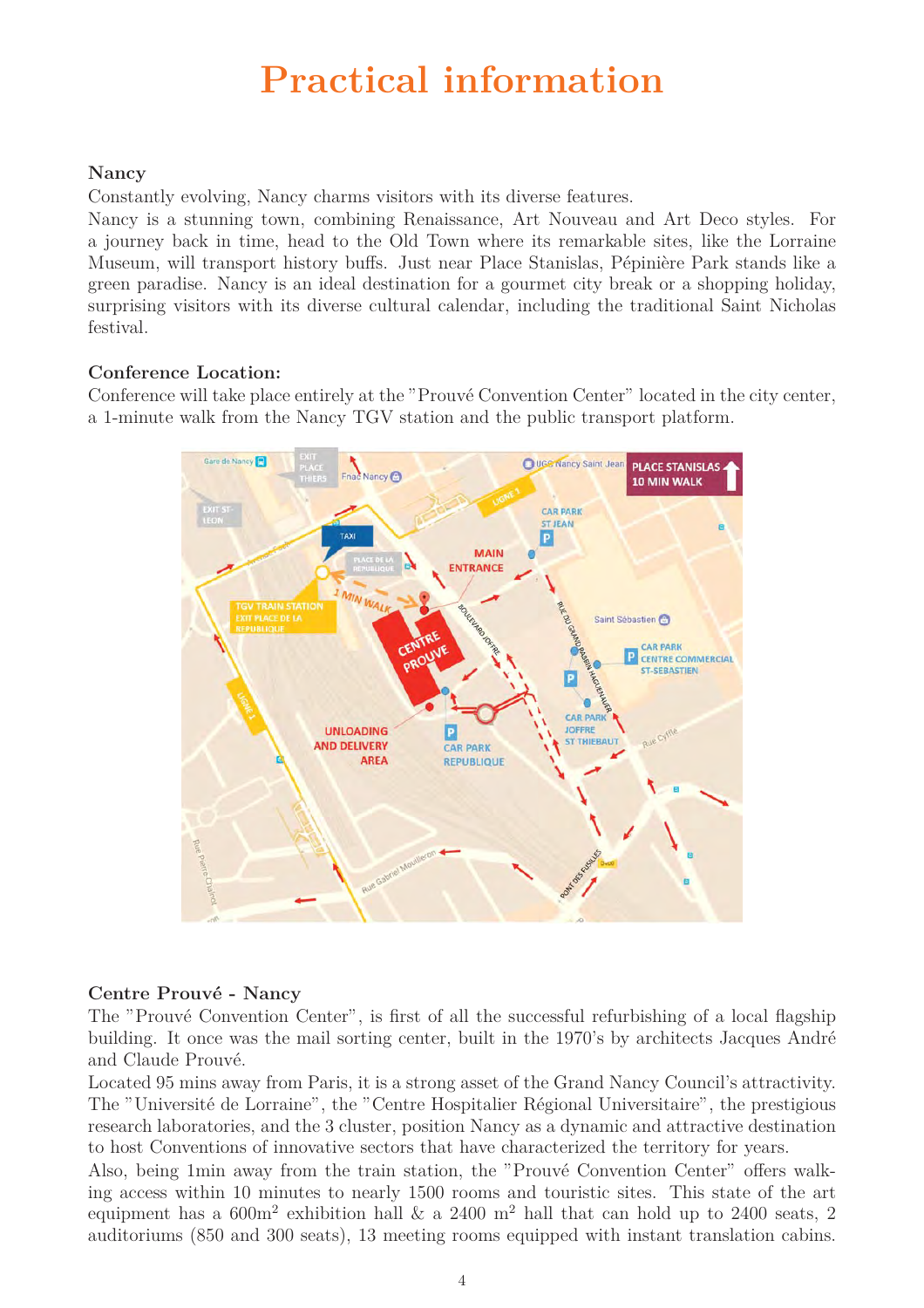

credit: DESTINATION NANCY / Nicolas Dohr



And with a panoramic reception area allowing for up to 1200 dining guests and a 455 car parks underground public parking, it could be the ideal place for hosting your next event.

https://www.nancy-tourisme.fr/en/

### **Contact regarding the organization of the conference: SF2M**

Société Française de Métallurgie et de Matériaux 28 rue Saint Dominique – 75007 Paris, France Tél. :  $+33(0)1$  46 33 08 00 Email: secretariat@sf2m.fr https://sf2m.fr/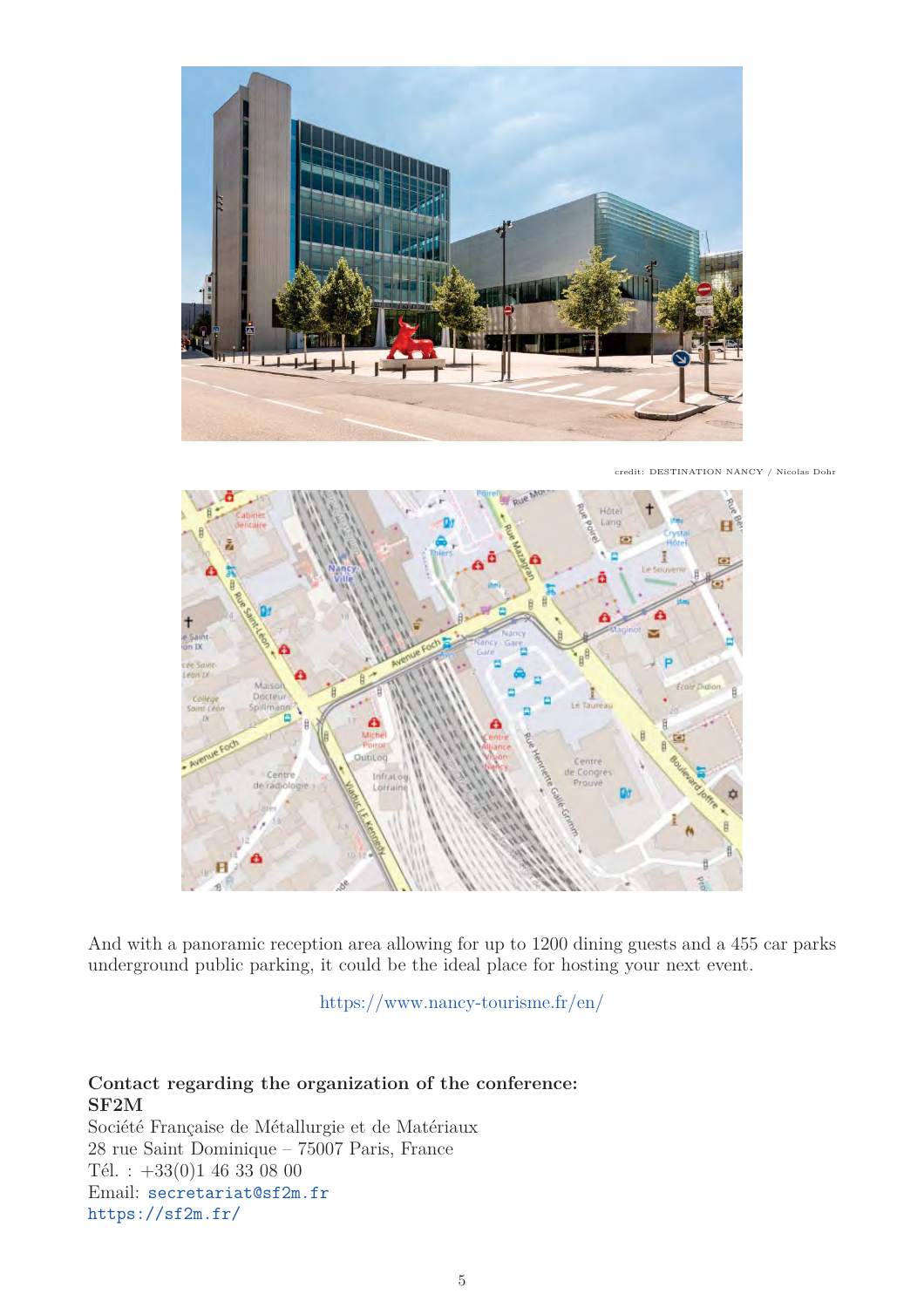### **Inside Jean Prouvé Convention Center**

Oral sessions will take place in the Auditorium 300 and room 103. Exhibitions, posters, coffee breaks and lunches will take place in Hall 1.

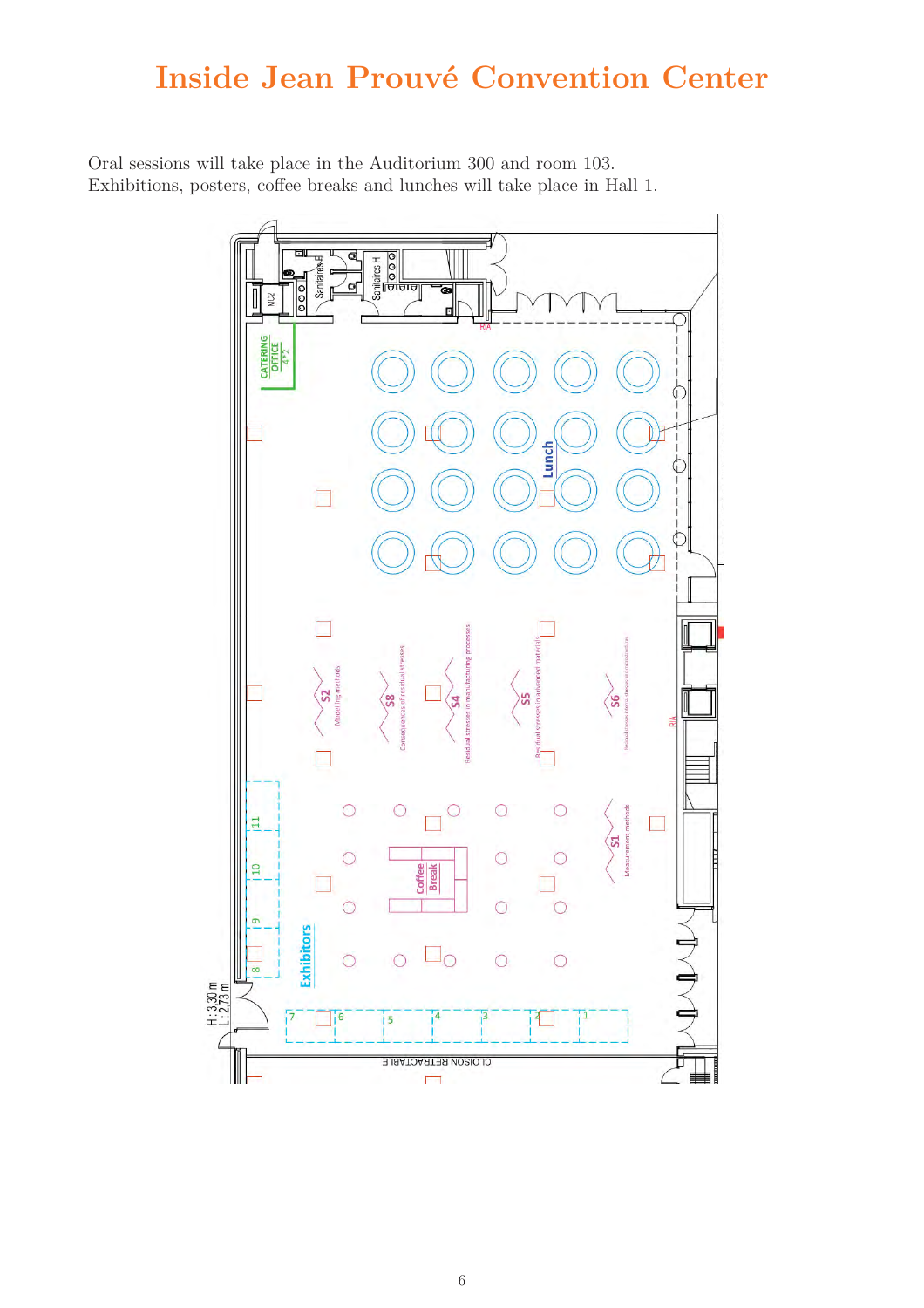### **Gala dinner**



The gala dinner will take place at Nancy Town Hall:

How to get there by foot: Distance: 961m. Time: 0:13.

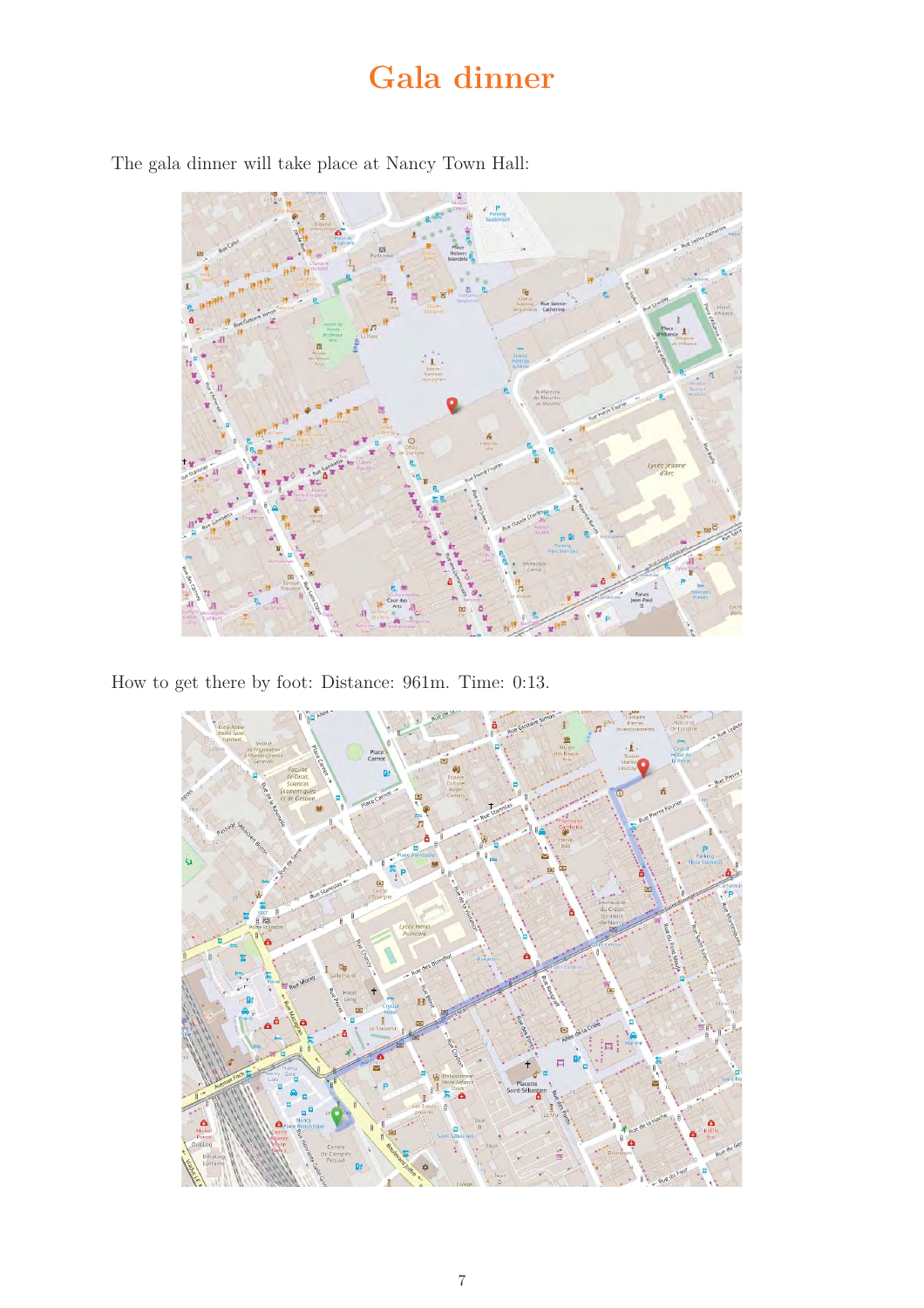# **Health instructions**

### **Together against Covid-19**



Wash your hands regularly or use a hydroalcoholic solution

Wear a mask when the distance of one meter cannot be respected and wherever

it is mandatory



 $\left( \begin{matrix} 1 \\ 0 \end{matrix} \right)$ 

Coughing or sneezing into your elbow or tissue

Respect a distance of at least two meters



Blow your nose in a disposable tissue and then throw it away



Limit your social contacts as much as possible



Avoid touching your face

Ventilate rooms 10 minutes, three times a day

Greet without shaking hands and stop kissing

https://www.diplomatie.gouv.fr/en/coming-to-france/ coming-to-france-your-covid-19-questions-answered/

from others

### **Wearing a mask is highly recommended during the conference.**

Prepare your trip before / after the conference:

Covid 19 : International travel information: https://www.interieur.gouv.fr/covid-19-international-travel

To make a PCR test before your flight: It is necessary to make an appointment online in advance : https://www.lorraine.synlab.fr/Laboratoire/ go to : RDV Covid-19. At this stage, a window allows you to change the language and have the entire questionnaire in English. The cost is 44  $\epsilon$ . The Synlab Group has diverse laboratories around Nancy : https://www.lorraine.synlab.fr/Laboratoire/NousConnaitre/NosLaboratoires.aspx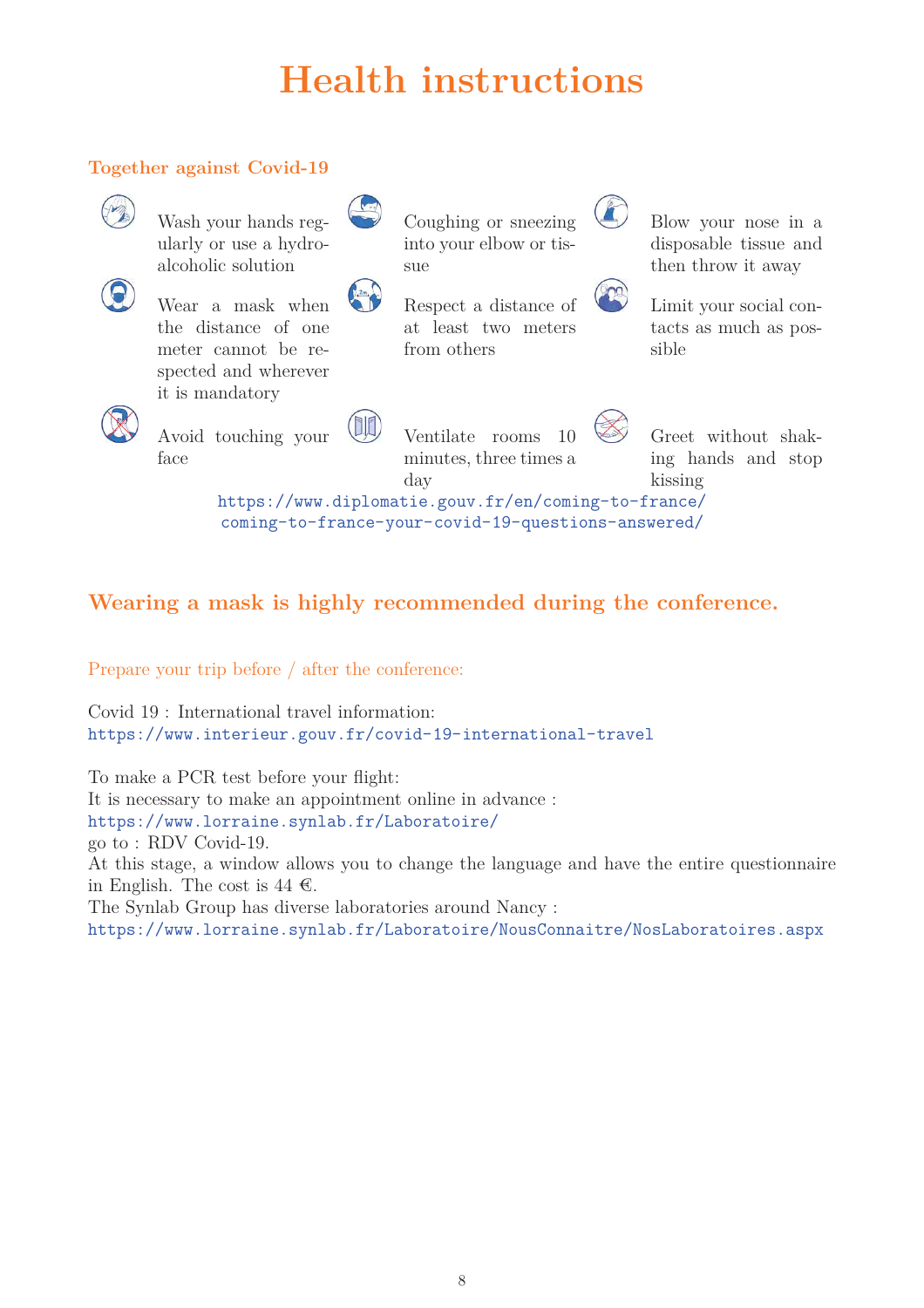### **Committees**

### **Organizing Committee**

S. Denis, IJL G. Geandier, IJL L. Barrallier, ENSAM S. Berveiller, ENSAM P. Boulet, IJL B. Chenal, SF2M M. François, UTT J.L. Jacquot, SF2M F. Lefebvre, CETIM J.J. Maillard, RNM B. Malard, CIRIMAT D. Quantin, SF2M O. Thomas, IM2NP

### **International Scientific Board**

S. Denis (France) L. Edwards (Australia) C. Genzel (Federal Republic of Germany) T. Niendorf (Federal Republic of Germany) C. Noyan (United States of America) A. Payzant (United States of America) R. Lin Peng (Sweden) M. B. Prime (United States of America) P. Scardi (Italy) O. Thomas (France) X-L Wang (China) P. Withers (United Kingdom) K. Xu (China)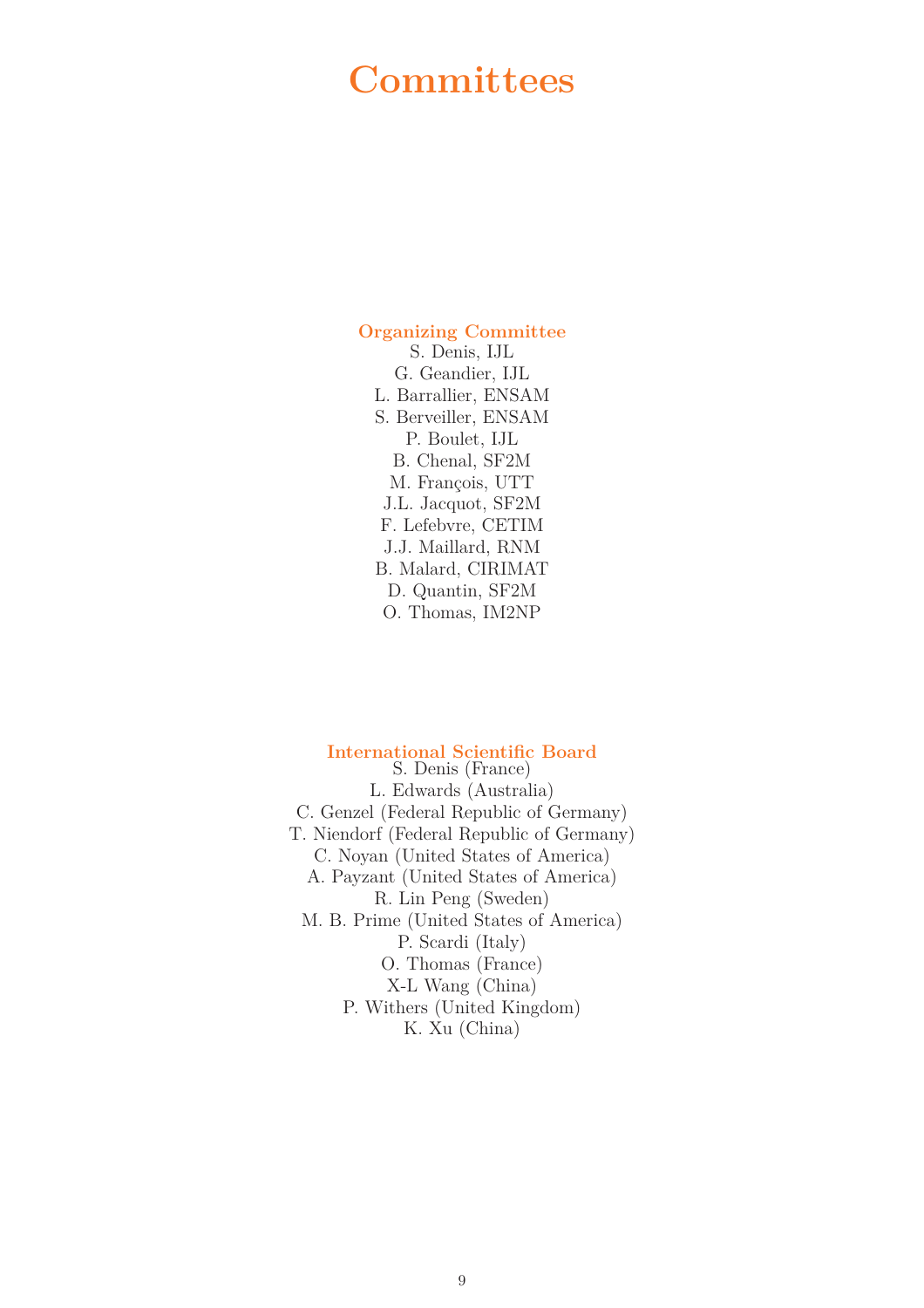**Supporting institutions**





PÔLE M4 Matière, Matériaux, Métallurgie, Mécanique





**Sponsors**

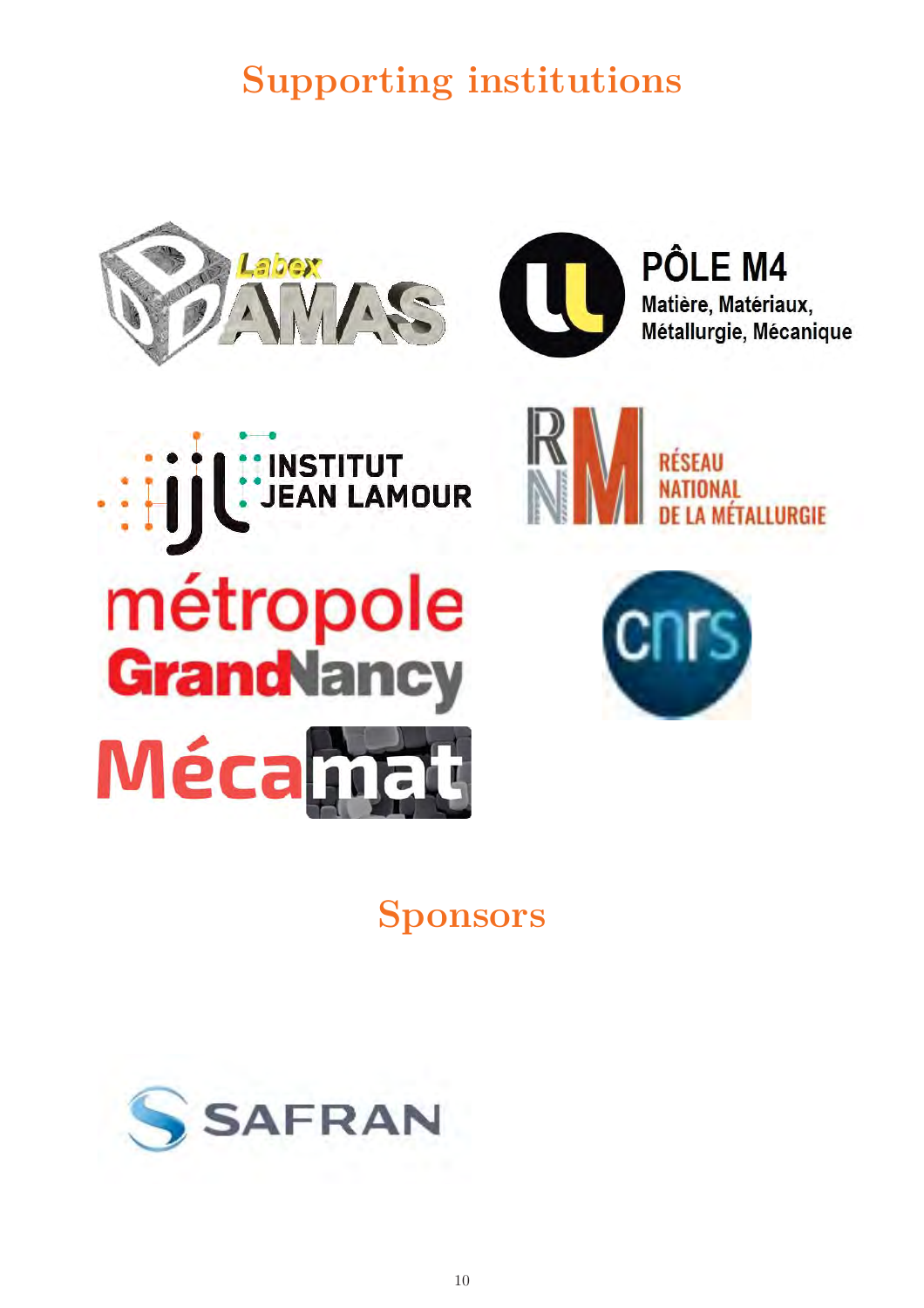# **Exhibitors**



**EASI-STRESS** 

European Activity for Standardization of Industrial residual STRESS characterization

https://www.bruker.com/ en/landingpages/baxs/ x-ray-structural-and-elemental-analysis. https://www.easi-stress.eu/ html



https://sonats-et.com/en/ https://www.gnr.it/



http://mrxrays.com/en/ https://nntlab.com/en/



https://www.pulstec.co.jp/en/ www.sintechnology.com





**ANALYTICAL INSTRUMENTS GROUP** 



**NOVEL NON-DESTRUCTIVE TESTING** 



www.mts3000.com

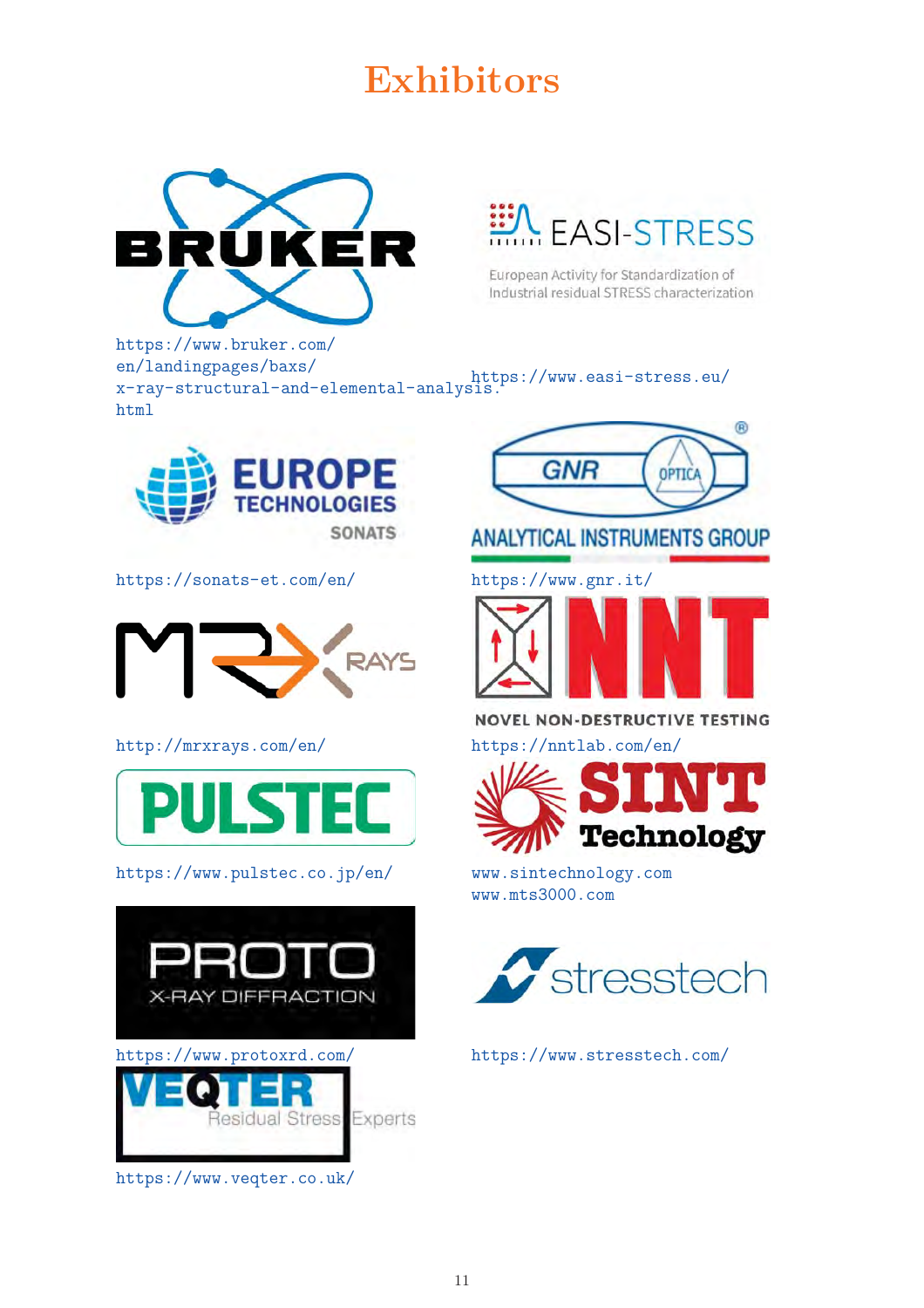# **Schedule Sunday 27***th* **March**

**17h00–21h00** Registration at Prouvé Convention Center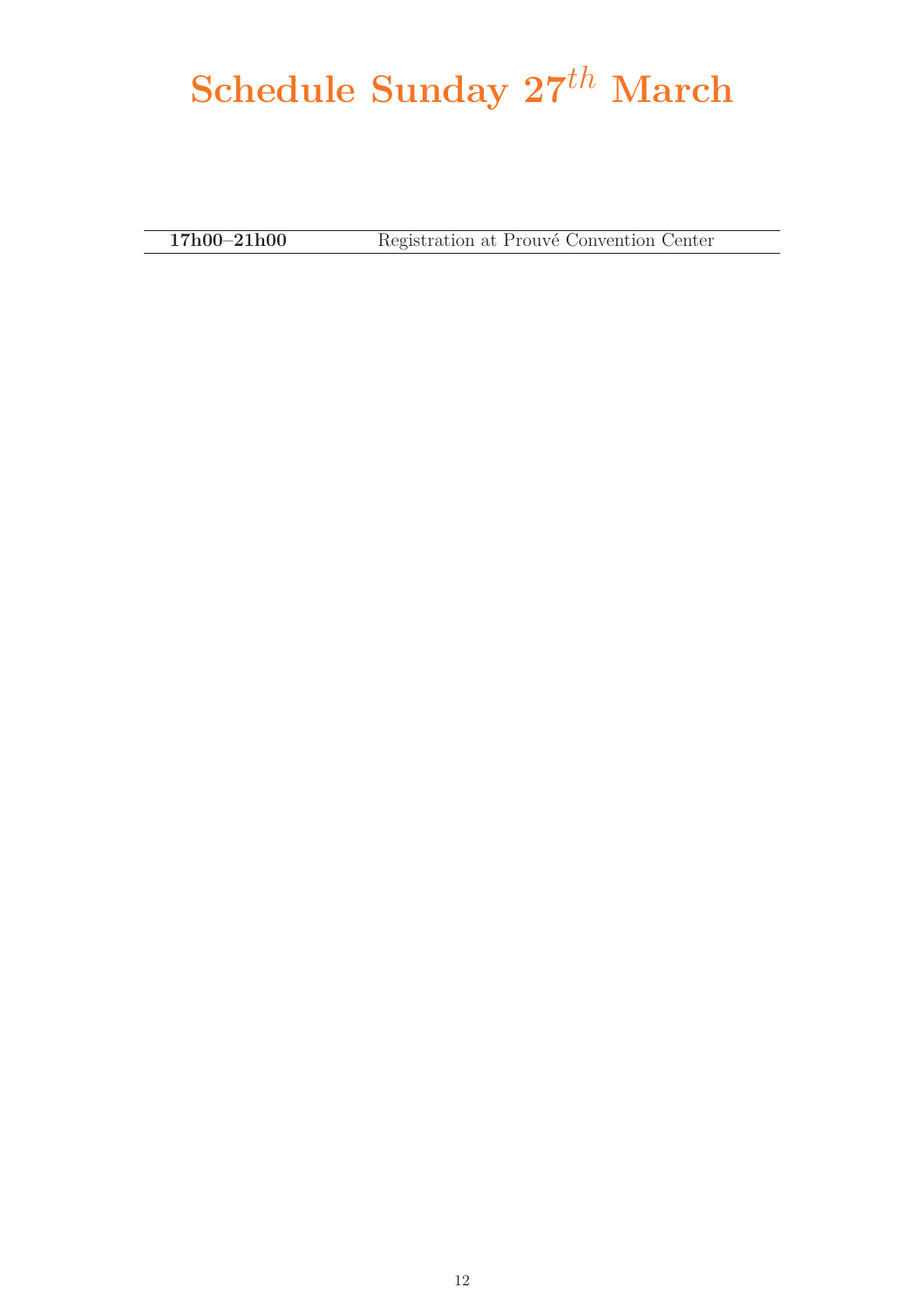Monday March $28^{th}$ **Monday March 28***th*

| 103<br>Room    |         |         | keynote<br>≃ | $total$<br>≃ | $1$<br>   | break  | oral<br>≃    | $total$<br>മ | $_{\rm ord}$<br>≃ |       | keynote | oral  | $oral$ | oral  | oral  | $total$ | oral    | break    | $_{\rm ora}$<br>Ŀ  | $_{\rm{oral}}$<br>Ŀ | oral<br>Ŀ | $total$<br>匞 | $1$<br>匞          |
|----------------|---------|---------|--------------|--------------|-----------|--------|--------------|--------------|-------------------|-------|---------|-------|--------|-------|-------|---------|---------|----------|--------------------|---------------------|-----------|--------------|-------------------|
| Auditorium 300 | welcome | Plenary | keynote<br>⊄ | $1$          | oral<br>⋖ | Coffee | oral<br>⋖    | $1$<br>⋖     | $1$<br>⋖          | dunch | keynote | $1$   | oral   | oral  | oral  | oral    | $total$ | Coffee I | $_{\rm oral}$<br>⋖ | $1$<br>⋖            | $1$<br>⋖  | $1$<br>⋖     | $_{\rm ord}$<br>⋖ |
|                | 8h30    | 9h00    | 9h55         | 10h20        | 10h40     | 11h00  | $11$ hh $20$ | 11h40        | 12h00             | 12h20 | 13h45   | 14h10 | 14h30  | 14h50 | 15h10 | 15h30   | 15h50   | 16h10    | 16h30              | 16h50               | 17h10     | 17h30        | 17h50             |

# ICRS-11 - Time table **ICRS-11 – Time table**

Tuesday March $29^{th}$ **Tuesday March 29***th*

| 103<br>Room       |         | keynote | $total$ | $total$ | $total$<br>└ | break  | oral<br>⋖ | oral<br>⋖ | oral<br>⋖ | oral<br>⋖ |       | session | keynote<br>E      | $_{\rm ord}$<br>匞 | $1$<br>匞    | breakk | $total$<br>≃ | oral<br>മ | oral     | oral         | reception    | dinner |
|-------------------|---------|---------|---------|---------|--------------|--------|-----------|-----------|-----------|-----------|-------|---------|-------------------|-------------------|-------------|--------|--------------|-----------|----------|--------------|--------------|--------|
| 300<br>Auditorium | Plenary | keynote | oral    | oral    | $total$      | Coffee | $total$   | oral      | oral      | $1$       | Lunch | Poster  | keynote<br>≃      | $1$<br>≃          | $oral$<br>≃ | Coffee | $total$<br>⋖ | $1$<br>⋖  | $1$<br>⋖ | $total$<br>⋖ | Hall<br>Town | Gala   |
|                   | 8h30    | 9h25    | 09h50   | 10h10   | 10h30        | 10h50  | 11h10     | 11h30     | 11h50     | 12h10     | 12h30 | 13h45   | 15h <sub>15</sub> | 15h40             | 16h00       | 16h20  | 16h40        | 17h00     | 17h20    | 17h40        | 19h00        | 20h00  |

# Wednesday March 30<sup>th</sup> **Wednesday March 30***th*

| Room 103       |            | keynote<br>⋖     | $1$<br>₫ | oral<br>匞 | oral<br>匞 | break   | $1$<br>ſı, | $1$<br>匞 | oral<br>匞 | $_{\rm or\,al}$<br>匞 |       | keynote<br>Œ | oral<br>匞 | $1$<br>囗 | $_{\rm{oral}}$<br>囜 | $total$<br>囜      |                  |  |  |
|----------------|------------|------------------|----------|-----------|-----------|---------|------------|----------|-----------|----------------------|-------|--------------|-----------|----------|---------------------|-------------------|------------------|--|--|
| Auditorium 300 | $P$ lenary | keynote          | $1$      | $1$       | $1$       | Coffee  | $1$        | $1$      | $1$       | $_{\rm{oral}}$       | hanch | keynote      | oral      | $1$<br>⋖ | $1$<br>⋖            | $1$<br>⋖          | Closing ceremony |  |  |
|                | 8h30       | 9h <sub>25</sub> | 09h50    | 10h10     | 10h30     | $10h50$ | 11h10      | 11h30    | 11h50     | 12h10                | 12h30 | 13h45        | 14h10     | 14h30    | 14h50               | 15h <sub>10</sub> | 15h30            |  |  |

A: Measurement methods – B: Modelling methods – C: Residual stresses in manufacturing processes<br>D: Residual stresses in advanced materials – E: Residual stresses, Internal stresses and microstructures – F: Consequences of D: Residual stresses in advanced materials – E: Residual stresses, Internal stresses and microstructures – F: Consequences of residual stresses A: Measurement methods – B: Modelling methods – C: Residual stresses in manufacturing processes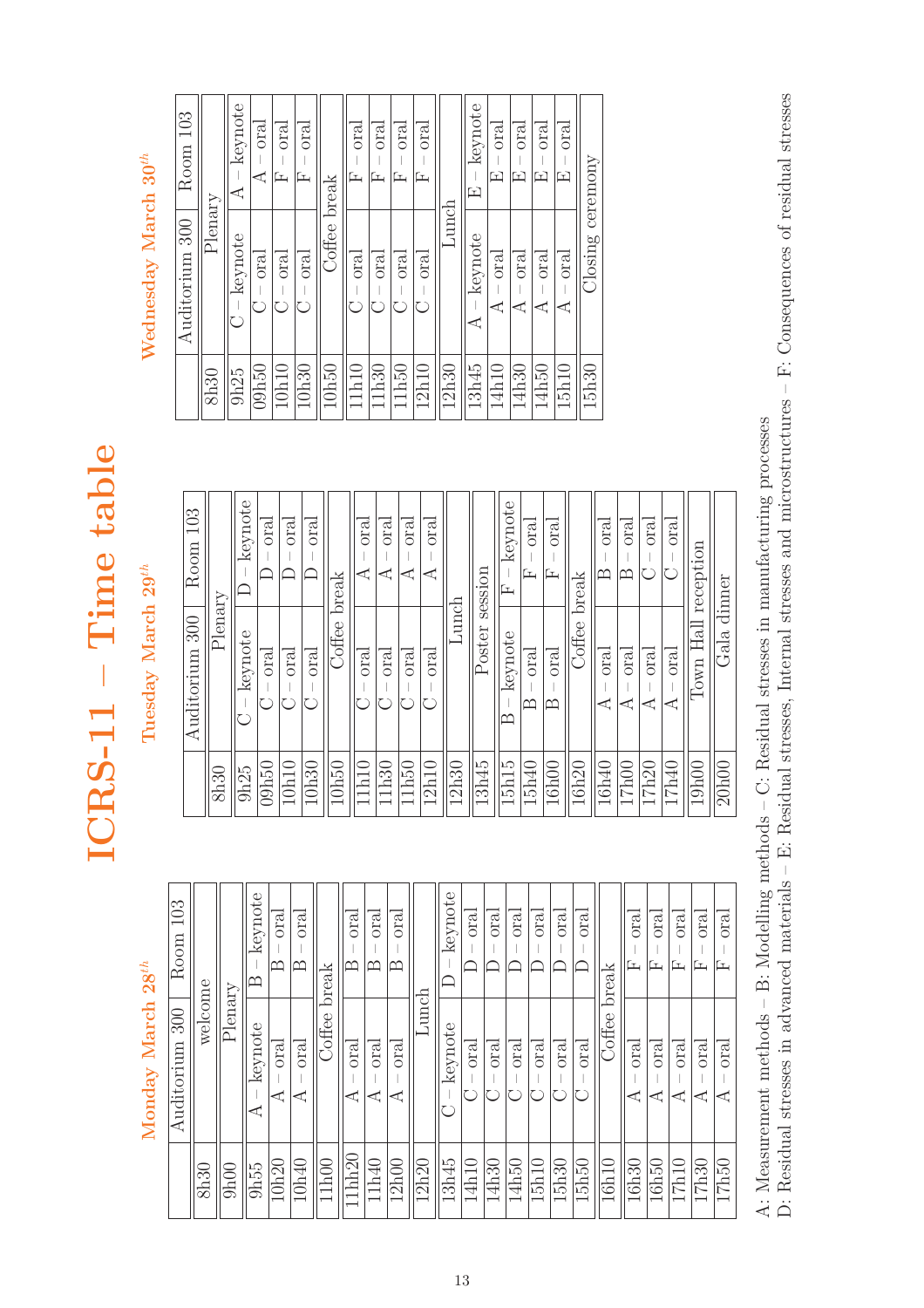# **Sessions details**

A – **Measurement methods**: diffraction methods, line profile analysis, magnetic methods, acoustic methods, photomechanical methods, mechanical and micromechanical methods . . .

B – **Modelling methods**: at different scales (nano, micro, macroscales), multiscale modelling ...

C – **Residual stresses in manufacturing processes**: Heat treatments, Surface treatments (mechanical, , thermochemical,. . . ), casting, additive technologies, machining, cutting, coating technologies, welding and other assembling methods, . . .

D – **Residual stresses in advanced materials**: Polymer based composites, Metal and/or ceramic composites, glass and amorphous materials, Functionally Grades Materials, nanocrystallised/nanostructured materials, thin films, coatings, multilayers . . .

E – **Residual stresses, Internal stresses and microstructures**: phase transformations, phase stresses, intergranular/intragranular stresses, dislocations . . .

F – **Consequences of residual stresses**: Fatigue, crack propagation, damage, chemical reactivity, stress corrosion, physical properties of solids . . .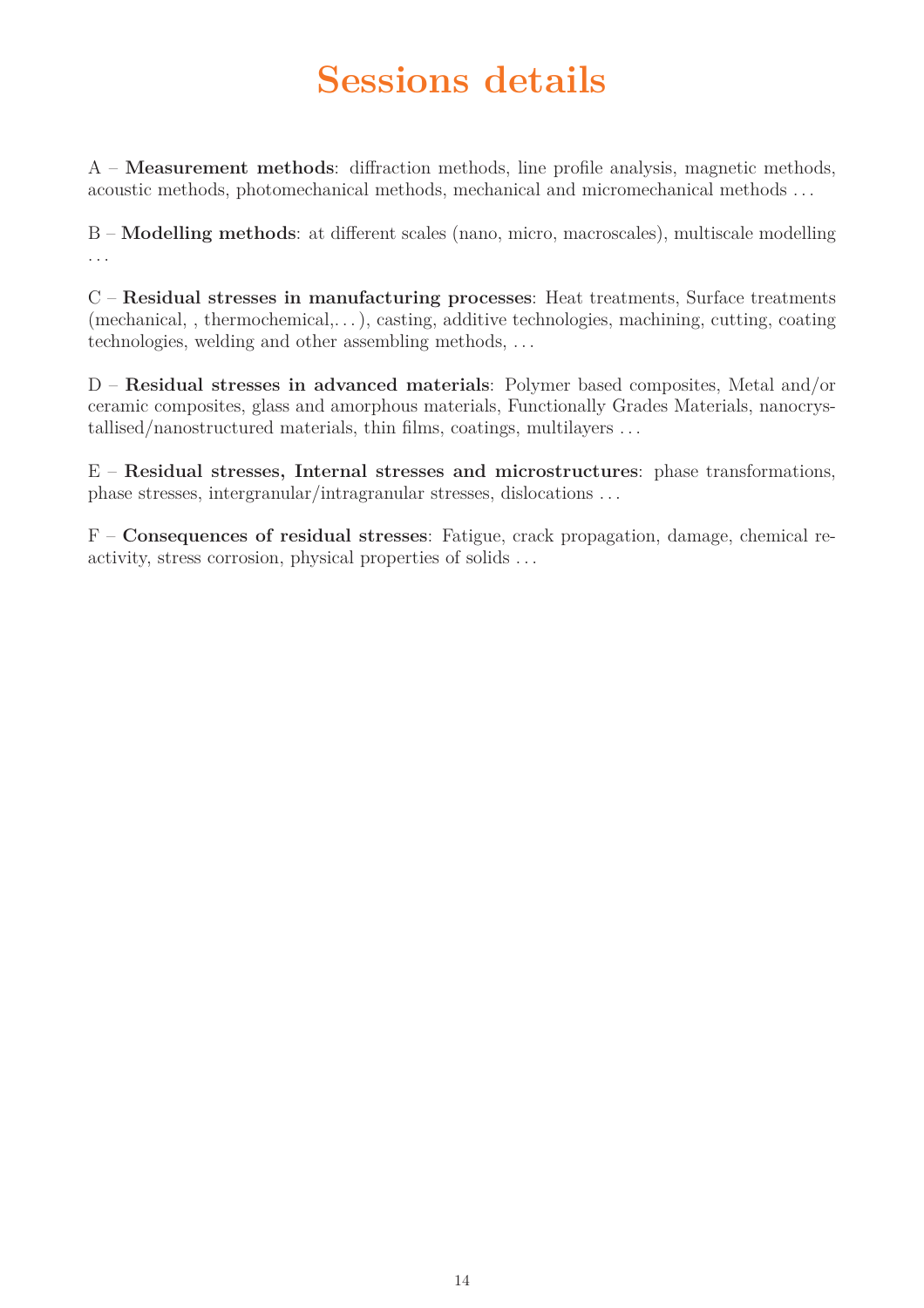# **Schedule Monday 28***th* **March** Auditorium – Morning sessions

| 08:00 | Registration                                                                                          |
|-------|-------------------------------------------------------------------------------------------------------|
| 08:30 | Opening                                                                                               |
| 09:00 | Plenary talk : Ismail C. Noyan – Columbia University – New York – USA                                 |
|       | Opportunities and Challenges in Diffraction Stress Analysis                                           |
| 9:55  | Keynote: $A -$ <b>Yashar Javadi</b> –, University of Strathclyde – Glasgow – United Kingdom           |
|       | A - Yashar Javadi, Alistair Hutchison, Jonathan Singh, Ehsan Mohseni, Salaheddin Rahimi, Jorn Mehnen, |
|       | Charles MacLeod, Gareth Pierce, Katherine Tant, Anthony Gachagan                                      |
|       | Feasibility Study of Residual Stress Measurement Using Phased Array Ultrasonic Method                 |
| 10:20 | A – Abdellahi Abderahmane – Université Paris-Saclay, CEA-LIST – Gif-sur-Yvette – France               |
|       | Abdellahi Abderahmane, Alain Lhémery, Laurent Daniel                                                  |
|       | An elastic guided wave tomographic method for multiaxial stress imaging                               |
| 10:40 | A - Jacob Kleiman - SINTEC Inc. - Thornhill, ON - Canada                                              |
|       | Yuri Kudryavtsev, Jacob Kleiman                                                                       |
|       | Ultrasonic Measurement of Residual Stresses in Welded Elements and Structures                         |
|       |                                                                                                       |
| 11:00 | Coffee break                                                                                          |
| 11:20 | $A -$ <b>Xingxing Zhang</b> – Technische Universität München – Garching – Germany                     |
|       | Xingxing Zhang, Joana Rebelo Kornmeier, Michael Hofmann, Shadi Alameddin, Felix Fritzen, Anika        |
|       | Langebeck, Annika Bohlen                                                                              |
|       | Residual stresses in laser-processed metal matrix composite coatings                                  |
| 11:40 | E - Benoît Malard - Université de Toulouse, CIRIMAT, CNRS/INPT/UPS - Toulouse - France                |
|       | Benoît Malard                                                                                         |
|       | Coupling high-energy synchrotron and finite element modeling to study shape memory                    |
|       | alloy behavior at the grain scale                                                                     |
| 12:00 | $A -$ <b>Samantha Veck</b> – The Open University – Milton Keynes – United Kingdom                     |
|       | Samantha Veck, Foroogh Hosseinzadeh, P John Bouchard                                                  |
|       | Feasibility Study of Near Surface Residual Stress Field Reconstruction using Eigenstrain              |
| 12:20 | and Stress Function Methods                                                                           |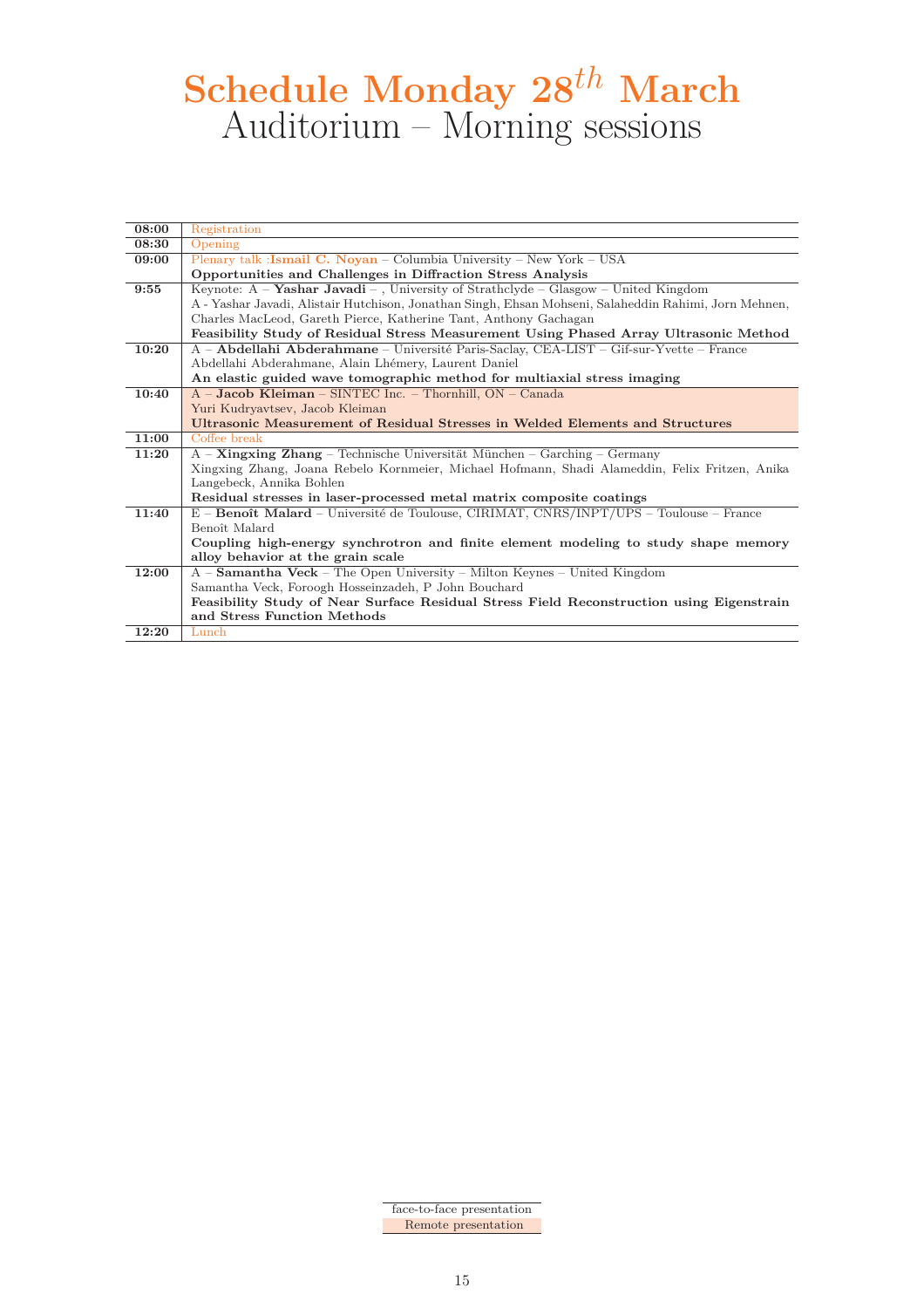# **Schedule Monday 28***th* **March** Auditorium – Afternoon sessions

| 13:45 | Keynote: C - Thomas Niendorf - Universität Kassel - Kassel - Germany                                                                                                    |
|-------|-------------------------------------------------------------------------------------------------------------------------------------------------------------------------|
|       | Thomas Niendorf, Behzad Aminforoughi, Sebastian Degener, Alexander Liehr                                                                                                |
|       | Determination of residual stresses in materials processed by additive manufacturing – chal-                                                                             |
|       | lenges and consequences                                                                                                                                                 |
| 14:10 | C – Maximilian Sprengel – Bundesanstalt für Materialforschung und -Prüfung (BAM) – Berlin –                                                                             |
|       | Germany                                                                                                                                                                 |
|       | Maximilian Sprengel, Gunther Mohr, Simon J. Altenburg, Alexander Evans, Itziar Serrano-Munoz, Arne                                                                      |
|       | Kromm, Thilo Pirling, Giovanni Bruno, Thomas Kannengiesser                                                                                                              |
|       | Surface and bulk Residual Stress in Laser Powder Bed Fused 316L: Influence of Inter Layer                                                                               |
|       | Time and Scanning Velocity                                                                                                                                              |
| 14:30 | C – Alexander Evans – Bundesanstalt fuer Materialforschung und -prüfung (BAM) – Berlin – Germany                                                                        |
|       | Alexander Evans, Itziar Serrano-Munoz, Maximilian Sprengel, Tatiana Mishurova, Tobias Fritsch,                                                                          |
|       | Alexander Ulbricht, Jakob Schröder, Arne Kromm, Thomas Kannengiesser, Giovanni Bruno                                                                                    |
|       | Diffraction based residual stress analysis for metal additive manufacturing                                                                                             |
| 14:50 | $C$ – Felix Schmeiser – Technische Universität Berlin, Institute for Materials Science and Technology,                                                                  |
|       | Metallic Materials - Berlin - Germany                                                                                                                                   |
|       | Felix Schmeiser, Erwin Krohmer, Eckart Uhlmann, Walter Reimers                                                                                                          |
|       |                                                                                                                                                                         |
|       | In situ stress analysis during laser powder bed fusion using synchrotron radiation diffraction<br>$C -$ <b>Prabhat Pant</b> – Linköping University – Linköping – Sweden |
| 15:10 |                                                                                                                                                                         |
|       | Prabhat Pant, Vladimir Luzin, Sebastian Proper, Seyed Hosseini, Johan Moverare, Kjell Simonsson, Ru                                                                     |
|       | Lin Peng                                                                                                                                                                |
|       | Effect of re-melting strategies on the residual stresses in additively manufactured L-shaped                                                                            |
|       | IN718 parts                                                                                                                                                             |
| 15:30 | C – Maria José Marques – University of Porto, Faculty of Engineering – Porto – Portugal                                                                                 |
|       | Maria José Marques, A.C. Batista, J.P. Nobre, L. Coelho, A.M.P. de Jesus                                                                                                |
|       | Residual stresses evaluation by X-ray diffraction and incremental hole drilling in AISI 316L                                                                            |
|       | and AISI 18Ni300 samples produced by Selective Laser Melting                                                                                                            |
| 15:50 | $C$ – <b>Halsey Ostergaard</b> – University of Sydney – Sydney – Australia                                                                                              |
|       | Halsey Ostergaard, Anna Paradowska                                                                                                                                      |
|       | In-situ and ex-situ neutron tools for probing residual stress and microstructure interactions                                                                           |
|       | during additive manufacturing and subsequent heat treatment                                                                                                             |
| 16:10 | Coffee break                                                                                                                                                            |
| 16:30 | A – <b>Andrzej Baczmanski</b> – AGH University of Science and Technology, WFiIS – Krakow – Poland                                                                       |
|       | Andrzej Baczmanski, Marianna Marciszko-Wiackowska, Adrian Oponowicz, Manuela Klaus, Christoph                                                                           |
|       | Genzel, Miroslaw Wrobel, Chedly Braham                                                                                                                                  |
|       | Evolution of stresses and elastic properties below sample surface studied using X-ray diffrac-                                                                          |
|       | tion                                                                                                                                                                    |
| 16:50 | $A$ – Elia Zgheib – CIRIMAT – Toulouse – France                                                                                                                         |
|       | Fabien Lefebvre, Simon Robbe, Eric Usmial, Elia Zgheib, Benoit Malard, Manuel François, Jean-Marie                                                                      |
|       | Le Roux, Nicolas Ratel-Ramond, Charles Mareau, Thierry Bergey, Edouard Daniel, Ewan Gautier, Guil-                                                                      |
|       | laume Geandier                                                                                                                                                          |
|       | Material removal correction for residual stress analysis with X-ray diffraction                                                                                         |
| 17:10 | A – Chedly Braham – PIMM, Arts et Metiers Institute of Technology – Paris – France                                                                                      |
|       | Chedly Braham, Léo Morin, Pouya Tajdary, Gonzalo Gonzalez                                                                                                               |
|       | A deconvolution method for the mapping of residual-stresses by X-ray diffraction                                                                                        |
| 17:30 | $A$ – Elizabeth Sackett – University of Limerick – Limerick – Ireland                                                                                                   |
|       | Elizabeth Sackett, Jeremy Robinson                                                                                                                                      |
|       | Experimental validation of nanoindentation as a technique for rapid residual stress mea-                                                                                |
|       | surements on heat treatable aluminium alloys                                                                                                                            |
| 17:50 | A - Tommaso Grossi - University of Pisa - Pisa - Italy                                                                                                                  |
|       | Marco Beghini, Tommaso Grossi, Ciro Santus, Emilio Valentini                                                                                                            |
|       | A calibration bench to validate systematic error compensation strategies in hole drilling                                                                               |
|       | measurements                                                                                                                                                            |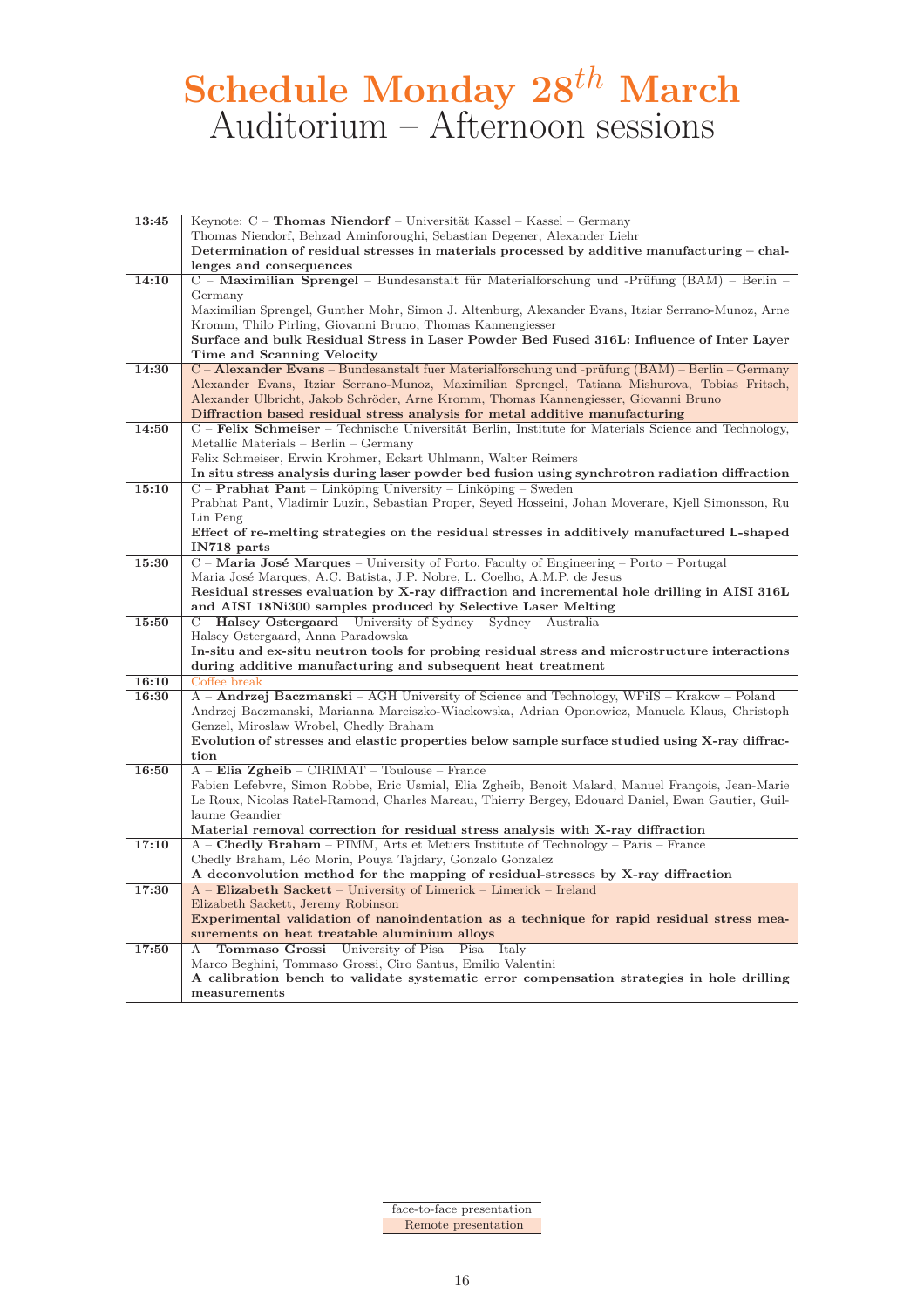# **Schedule Monday 28***th* **March** ROOM 103 – Morning sessions

| 9:55  | Keynote: $B - Regis Kubler - Arts$ et Metiers Institute of Technology - Aix en Provence - France |
|-------|--------------------------------------------------------------------------------------------------|
|       | Regis Kubler, Monzer Daoud, Pierre Osmond, Arnaud Polette                                        |
|       | Data-driven hybrid FE-AI model of residual stress profiles after shot peening based on a         |
|       | design of experiment methodology                                                                 |
| 10:20 | B - Afia Kouadri-Henni - LS2N, ROMAS, Centrale Nantes - Nantes - France                          |
|       | Afia Kouadri-Henni                                                                               |
|       | Simulation of low-cycle fatigue residual stresses in DP600 dual-phase steel laser-welded         |
|       | structures                                                                                       |
| 10:40 | $B -$ <b>Sevan Garois</b> - IRT - Metz - France                                                  |
|       | Sevan Garois, Khouloud Derouiche, Monzer Daoud, Khalil Traidi, Francisco Chinesta                |
|       | Data-driven modeling for residual stress prediction after induction treatment process of         |
|       | $C45$ steel                                                                                      |
| 11:00 | Coffee break                                                                                     |
| 11:20 | B - Thomas Schenk and Stéphane Berbenni - Institut Jean Lamour - Nancy / LEM3 - Metz -           |
|       | France                                                                                           |
|       | Alain Jacques, Thomas Schenk, Komlavi Eloh, Ablam Massa, Stéphane Berbenni                       |
|       | Modelling the evolution of the (200) diffraction peak of a Single Crystal Superalloy during      |
|       | a creep test                                                                                     |
| 11:40 | B - Nicolas Gort - University of Applied Sciences and Arts Northwestern Switzerland - Windisch - |
|       | Switzerland                                                                                      |
|       | Nicolas Gort                                                                                     |
|       | Holistic approach for simulation of residual stresses in high temperature composite struc-       |
|       | tures                                                                                            |
| 12:00 | B - Komlavi Mawuli Senyo - Université de Lyon, INSA-Lyon, CNRS UMR5259, LaMCoS - Villeur-        |
|       | banne – France                                                                                   |
|       | Komlavi Mawuli Senyo, Thibaut Chaise, Éric Feulvarch, Aurélien Chazottes-Leconte, Jean-Michel    |
|       | Bergheau, Daniel Nelias                                                                          |
|       | Electromagnetic Peening Design for Welding or Additive Manufacturing                             |
| 12:40 | Lunch                                                                                            |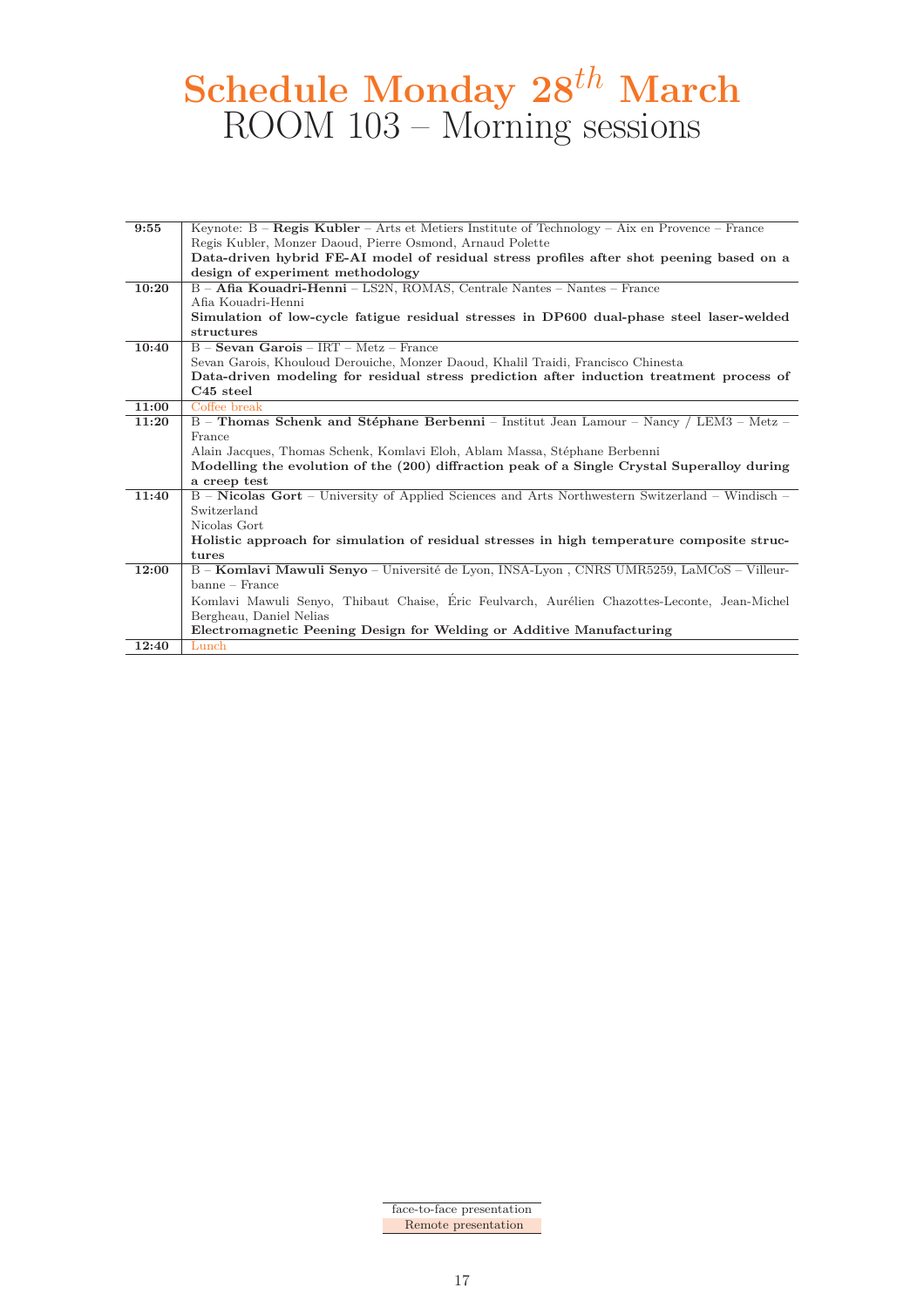# **Schedule Monday 28***th* **March** ROOM 103 – Afternoon sessions

| 13:45 | Keynote: $D -$ <b>Jozef Keckes</b> – Montanuniversität Leoben – Leoben – Austria                                                                                           |
|-------|----------------------------------------------------------------------------------------------------------------------------------------------------------------------------|
|       | Jozef Keckes, Juraj Todt, Michael Meindlhumer, Sabine Bodner, Christina Krywka, Manfred Burgham-                                                                           |
|       | mer                                                                                                                                                                        |
|       | Cross-Sectional X-ray Micro- and Nano-Diffraction on Thin Films, Coatings and Near-                                                                                        |
|       | <b>Surface Regions</b>                                                                                                                                                     |
| 14:10 | D - Michael Meindlhumer - Christian Doppler Laboratory for Advanced Synthesis of Novel Mul-                                                                                |
|       | tifunctional Coatings at the Department of Materials Science, Montanuniversität Leoben – Leoben –                                                                          |
|       | Austria                                                                                                                                                                    |
|       | Michael Meindlhumer, Nikolaus Jäger, Stefan Spor, Martin Rosenthal, Hynek Hruby, Julius F. Keckes,                                                                         |
|       | Christian Mitterer, Rostislav Daniel, Jozef Keckes, Juraj Todt                                                                                                             |
|       | Cross-sectional X-ray nanodiffraction reveals nanoscale residual stress and microstructure                                                                                 |
|       | gradients across the cutting edge area of a TiN coating on WC-Co                                                                                                           |
| 14:30 | D - Alireza Dashti - Groupe de Physique des Matériaux, UMR CNRS 6634, Normandie Université -                                                                               |
|       | $\label{eq:Rouen} \text{Rouen}-\text{Frame}$                                                                                                                               |
|       | Alireza Dashti, Clément Keller, Benoît Vieille, Alain Guillet                                                                                                              |
|       | Dependence of the Residual Stress Profile on the Fiber-Matrix Configuration in Cu-Al                                                                                       |
|       | Composite Wires                                                                                                                                                            |
| 14:50 | D - Praveen Karebasannanavar Ramachandrappa - The Open University - Milton Keynes -                                                                                        |
|       | United Kingdom                                                                                                                                                             |
|       | Praveen K R, Foroogh Hosseinzadeh, P John Bouchard, Fabien Lefebvre, Damien Guillon<br>Advancing the Contour Method for the Measurement of Residual Stress in Polymer Com- |
|       | posites                                                                                                                                                                    |
| 15:10 | D - J.P. Nobre - Univ Coimbra, CFisUC, Department of Physics - Coimbra - Portugal                                                                                          |
|       | J.P. Nobre, T.C. Smit, R.G. Reid, T. Wu, T. Niendorf, D. Marais, A.M. Venter                                                                                               |
|       | Through-thickness residual stress evaluation in a cross-ply fibre-metal laminate using in-                                                                                 |
|       | cremental hole drilling                                                                                                                                                    |
| 15:30 | D – Vincent Ji – ICMMO/SP2M, UMR CNRS 8182, Université Paris-Saclay – Orsay – France                                                                                       |
|       | Vincent Ji, Nathalie Prud'Homme                                                                                                                                            |
|       | Oxide layer stresses studied on a Zr-based metallic glass alloy during oxidation                                                                                           |
| 15:50 | D - Thibault Chommaux - Université de Poitiers - Poitiers - France                                                                                                         |
|       | Thibault Chommaux, Pierre-Olivier Renault, Philippe Goudeau, Dominique Thiaudière                                                                                          |
|       | In situ electrical and mechanical study of Indium Tin Oxide films deposited on flexible                                                                                    |
|       | substrate: a synchrotron investigation                                                                                                                                     |
| 16:10 | Coffee break                                                                                                                                                               |
| 16:30 | F - Joana Rebelo Kornmeier - Heinz Maier-Leibnitz Zentrum (MLZ), Technical University of Munich                                                                            |
|       | - Garching - Germany                                                                                                                                                       |
|       | Joana Rebelo Kornmeier, Simon Vitzthum, Michael Hofman, Maximilian Gruber, Emad Maawad, Wol-                                                                               |
|       | fram Volk                                                                                                                                                                  |
| 16:50 | Onset of yielding – macro and micro evidence<br>F – Pengfei Gao – LASMIS, University of Technology of Troyes (UTT) – Troyes – France                                       |
|       | Pengfei Gao, Zhidan Sun, Delphine Retraint                                                                                                                                 |
|       | Experimental study on multiaxial fatigue properties of a AA7075 alloy treated by surface                                                                                   |
|       | mechanical attrition treatment                                                                                                                                             |
| 17:10 | F – Olivier Castelnau – PIMM – Paris – France                                                                                                                              |
|       | Vincent Jacquemain, Doriana Viinci, Christophe Cheuleu, Vincent Michel, Véronique Favier, Olivier                                                                          |
|       | Castelnau, Cristain Mocuta, Dominique Thiaudière, Nicolas Ranc                                                                                                             |
|       | In situ investigation of the gigacycle fatigue domain using $ms - ns$ time resolved x-ray                                                                                  |
|       | diffraction at synchrotron facility                                                                                                                                        |
| 17:30 | $F - John Ahlström - Chalmers Univ Tech - Gothenburg - Sweden$                                                                                                             |
|       | Can Yildirim, Yubin Zhang, Erika Steyn, Fang Liu, Carsten Detlefs, Johan Ahlström                                                                                          |
|       | Exploring Three Dimensional Orientation and Residual Stresses in Railway Steels                                                                                            |
| 17:50 | F - Fabian Jaeger - Center for Structural Materials MPA-IfW, Technische Universität Darmstadt -                                                                            |
|       | $Darmstadt - Germany$                                                                                                                                                      |
|       | Fabian Jaeger, Alessandro Francesschi, Holger Hoche, Peter Groche, Matthias Oechsner                                                                                       |
|       | Improvement of the fatigue properties of cold extruded austenitic stainless steel by opti-                                                                                 |
|       | mization of the residual stress state and its stability                                                                                                                    |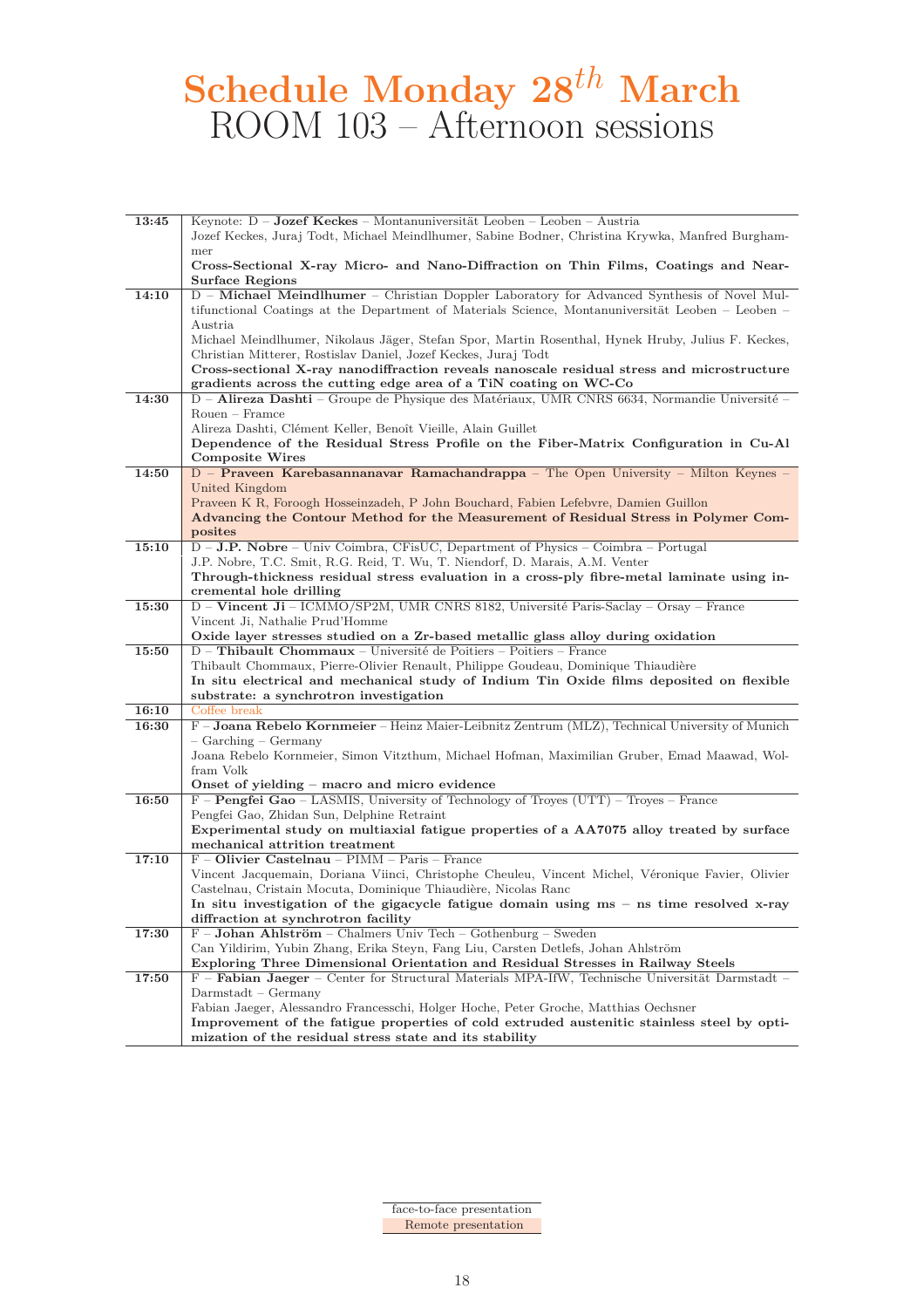# **Schedule Tuesday 29***th* **March** Auditorium – Morning sessions

| 08h30 | Plenary talk: Yann Le Bouar - Université Paris-Saclay, ONERA, CNRS, LEM - France                    |
|-------|-----------------------------------------------------------------------------------------------------|
|       | Yann Le Bouar                                                                                       |
|       | Internal stresses and microstructure evolutions: modelling by the phase field method                |
| 09h25 | Keynote: C - David Canelo-Yubero - Helmholtz-Zentrum Hereon - Geesthacht - Germany                  |
|       | David Canelo-Yubero, Guilherme Abreu Faria, Manuel Sanchez-Poncela, Peter Staron, Juan Manuel       |
|       | Martinez, Emad Maawad, Norbert Schell                                                               |
|       | On the influence of thermal treatment on residual stresses in an additively manufactured            |
|       | austenitic steel 316L                                                                               |
| 09h50 | C - Ardeshir Sarmast - Fraunhofer Institute for Mechanics of Materials (IWM) - Freiburg - Germany   |
|       | Jan Schubnell, Ardeshir Sarmast, Felix Altenhöner, Shahram Sheikhi, Moritz Braun, Sören Ehlers      |
|       | Residual stress analysis of butt welds made of additive and traditionally manufactured 316L         |
|       | stainless steel plates                                                                              |
| 10h10 | $C -$ <b>Sandra Cabeza</b> – Insitute Laue Langevin – Grenoble – France                             |
|       | Sandra Cabeza, Burak Ozcan, Jonathan Cormier, Thilo Pirling, Ines Puente, Thomas Hansen, Inmacu-    |
|       | lada Lopez, Elena Lopez                                                                             |
|       | Neutron in-situ monitoring of additively manufactured Ni-superalloys: a comprehensive               |
|       | overview from fabrication to post heat treatment and mechanical performance.                        |
| 10h30 | C – Claire Gong – Light, Nanomaterials, Nanotechnologies, CNRS ERL 7004, University of Technology   |
|       | of $Troves - Troves - France$                                                                       |
|       | Claire Gong, Joseph Marae Djouda, Abdelhamid Hmima, Fabrice Gaslain, Mahdi Chemkhi, Thomas          |
|       | Maurer, Benoît Panicaud                                                                             |
|       | Influence of mechanical attrition treatment on 17-4 PH stainless steel: Comparison at sub-          |
|       | micron scale between SENT specimens                                                                 |
| 10h50 | Coffee break                                                                                        |
| 11h10 | $C$ – Mohamed Fares Slim – ESRF – The European Synchrotron – Grenoble – France                      |
|       | Mohamed Fares Slim, Guillaume Geandier, Fabien Rouillard, Benoît Malard                             |
|       | Residual stress gradient in austenitic stainless-steel cladding after exposure in carburizing       |
|       | nuclear liquid sodium                                                                               |
| 11h30 | C - Yanxue Zhang - Arts et Métiers - Aix en Provence - France                                       |
|       | Yanxue Zhang                                                                                        |
|       | On residual stress development during gaseous nitriding of M2 steel                                 |
| 11h50 | C – Sébastien Jégou – MSMP Lab., Arts et Métiers – Aix-en-Provence – France                         |
|       | Sébastien Jégou, Laurent Barrallier                                                                 |
|       | Residual stresses after nitriding on as quenched bearing steel                                      |
| 12h10 | C - Michael Zürn - Institute of Applied Materials - Materials Science (IAM-WK), Karlsruhe Institute |
|       | of Technology $(KIT)$ – Karlsruhe – Germany                                                         |
|       | Michael Zürn, Ogün Baris Tapar, Jérémy Epp, Fabian Wilde, Jens Gibmeier                             |
|       | Real-time monitoring of the near-surface stress development during quenching after low-             |
| 12h30 | pressure carburizing<br>Lunch                                                                       |
|       |                                                                                                     |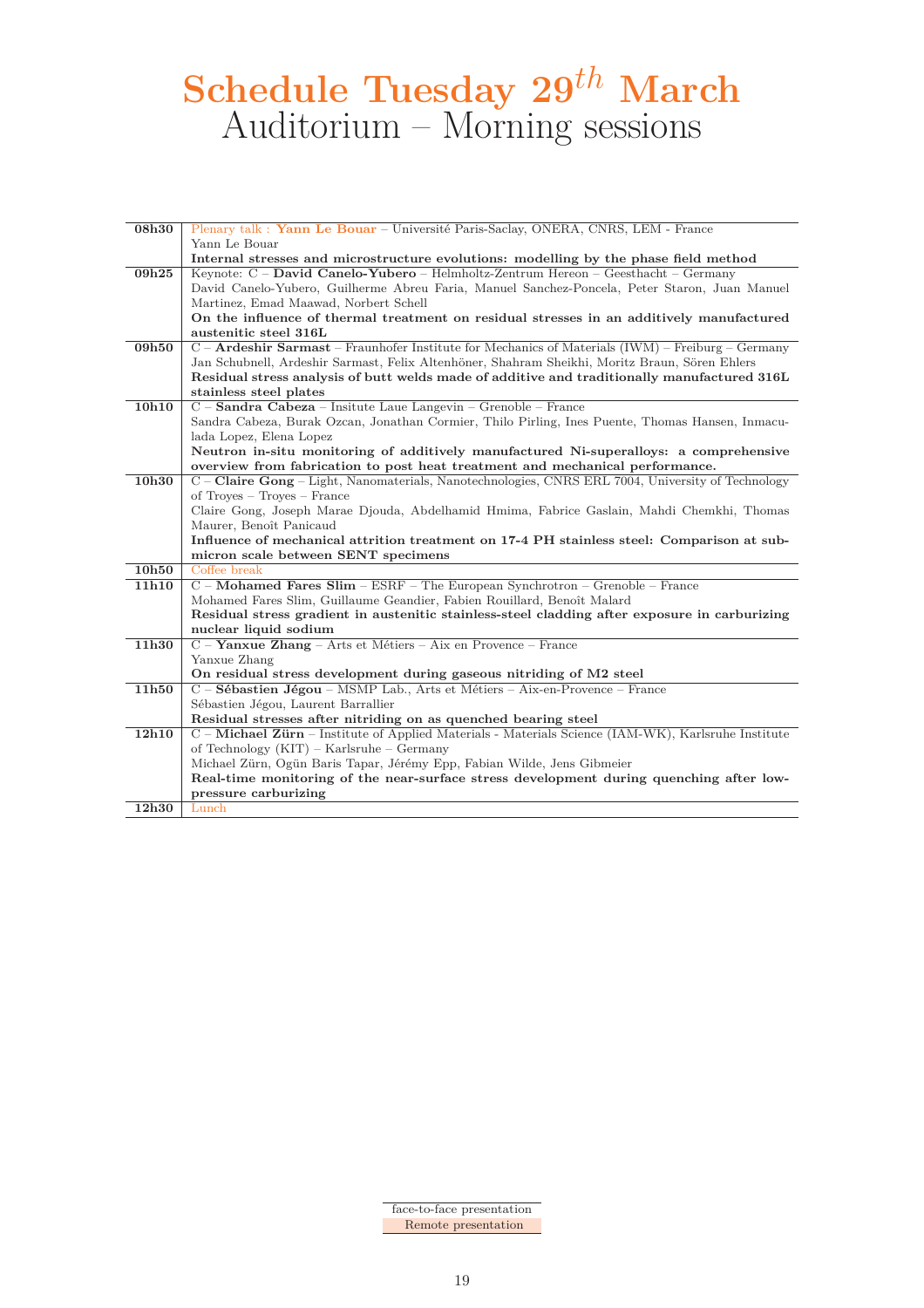# **Schedule Tuesday 29***th* **March** Auditorium – Afternoon sessions

| 13h45              | Poster session                                                                                        |
|--------------------|-------------------------------------------------------------------------------------------------------|
| 15h15              | Keynote: B – Claire Maurice – Mines Saint-Etienne, CNRS – Saint-Etienne – France                      |
|                    | Claire Maurice, Florent Coudon, Stéphane Gourdin, Daniel Gaky                                         |
|                    | Residual stress field beneath spherical indentation in Ni-based superalloy: HR-EBSD vs                |
|                    | <b>CPFEM</b>                                                                                          |
| 15h40              | B - Björn Andersson - Chalmers University of Technology - Gothenburg - Sweden                         |
|                    | Björn Andersson, Johan Ahlström, Lennart B Josefson, Magnus Ekh                                       |
|                    | Simulation of welding in pearlitic steels - Phase trans-formations, homogenization and cyclic         |
|                    | plasticity                                                                                            |
| 16h00              | $B -$ Vincent Robin – EDF – Chatou – France                                                           |
|                    | Vincent Robin, Sofiane Hendili, Charles Demay, David Iampietro, Josselin Delmas, David Albrecht       |
|                    | Digital abacus for welding of thick section steel tubes                                               |
| 16h20              | Coffee break                                                                                          |
| 16h40              | A - Abir Boujnah - Laboratoire de Mécanique des Sols, Structures et Matériaux - GIF-SUR-YVETTE        |
|                    | $-$ France                                                                                            |
|                    | Abir Boujnah, Jan Neggers, Denis Solas, Aurélie Jamoneau, Véronique Aubin                             |
|                    | Dissolving as a means to determine residual stress in wires                                           |
| <b>17h00</b>       | A - Alexander Liehr - Institute of Materials Engineering, Univerty of Kassel - Kassel - Germany       |
|                    | Alexander Liehr, Sebastian Degener, Artjom Bolender, Thomas Wegener, Felix Wittich, Thomas Nien-      |
|                    | dorf, Andreas Kroll                                                                                   |
|                    | Non-destructive residual stress analysis using micromagnetic and energy dispersive diffrac-           |
|                    | tion methods – Opportunities and Challenges                                                           |
| 17h20              | A - Rahel Jedamski - Leibniz Institute for Materials Engineering - IWT - Bremen - Germany             |
|                    | Rahel Jedamski, Jonas Heinzel, Bernhard Karpuschewski, Jérémy Epp                                     |
|                    | In-process measurement of Barkhausen noise for detection of thermo-mechanical influenced              |
|                    | surface areas during grinding                                                                         |
| 17h40              | $D -$ <b>Laurent Barrallier</b> – Arts et Métiers, Institute of Technology – Aix-en-Provence – France |
|                    | Jabrane Kanboui, Nathalie Mangelinck-Noël, Laurent Barrallier                                         |
|                    | XRD residual stress measurement in grains of casting photovoltaic silicon                             |
| 19h00              | Reception at Town Hall                                                                                |
| $\overline{20h00}$ | Gala Dinner at Town Hall                                                                              |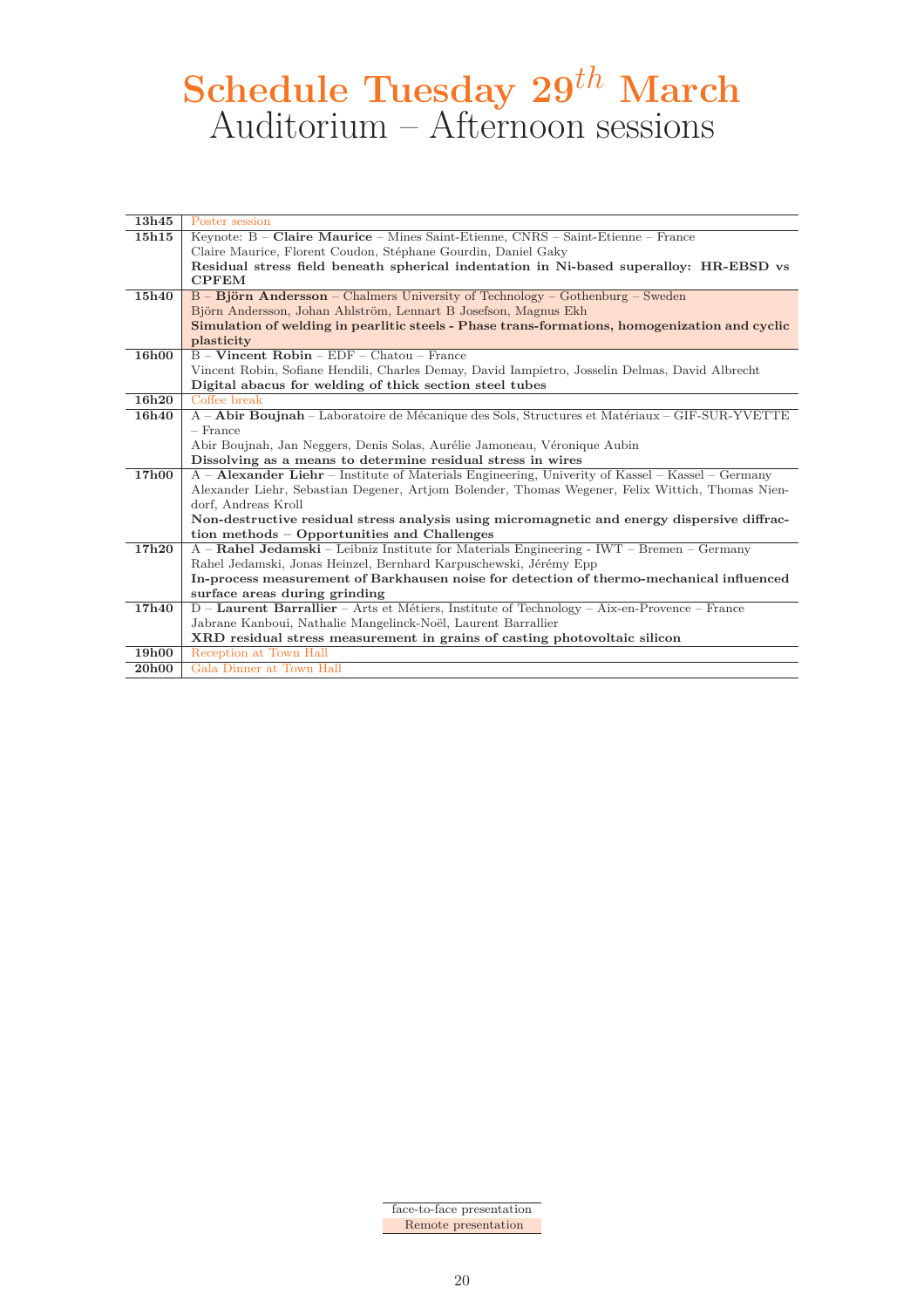# **Schedule Tuesday 29***th* **March** Room 103 – Morning sessions

| 09h25 | Keynote: $D -$ <b>Pierre-Olivier Renault</b> – University of Poitiers – Poitiers – France          |
|-------|----------------------------------------------------------------------------------------------------|
|       | Pierre-Olivier Renault, Patrice Kreiml, Barbara Putz, Shuhel Altaf Husain, Damien Faurie, Megan Jo |
|       | Cordill                                                                                            |
|       | Mechanical influence of layer order in bilayer thin films during biaxial straining: syn-           |
|       | chrotron diffraction investigation                                                                 |
| 09h50 | D - Radomir Kužel - Faculty of Mathematics and Physics, Charles University - Prague - Czech        |
|       | Republic                                                                                           |
|       | Radomir Kužel, Lukáš Horák, Milan Dopita                                                           |
|       | X-Ray Diffraction Study of Stresses and Textures in Strongly Oriented Thin Films                   |
| 10h10 | $D -$ Manuela Klaus – Helmholtz-Zentrum Berlin – Berlin – Germany                                  |
|       | Manuela Klaus, Christoph Genzel, Elmeri Österlund, Mervi Paulasto-Kröckel                          |
|       | Residual stress analysis of epitaxial MOVPE AIN films deposited on silicon wafers                  |
| 10h30 | $D -$ <b>Przemyslaw Kot</b> – AGH - University of Science and Technology, WFiIS – Krakow – Poland  |
|       | Przemyslaw Kot, Andrzej Baczmanski, Marcin Wronski, Vadim Sikolenko, Gizo Bokuchava, Christian     |
|       | Scheffzuk, Sebastian Wronski                                                                       |
|       | Diffraction measurement of stress evolution for selected groups of grains in textured poly-        |
|       | crystalline materials                                                                              |
| 10h50 | Coffee break                                                                                       |
| 11h10 | A – Jaroslav Vaclavik – Vyzkumny a zkusebni ustav Plzen s.r.o. – Plzen – Czech Republic            |
|       | Jaroslav Vaclavik, Radka Musilova, Bohuslav Reha                                                   |
|       | Groove grinding method for near the surface residual stress measurement                            |
| 11h30 | $A -$ <b>Xavier van Heule</b> – University of Bristol – Bristol – United Kingdom                   |
|       | Xavier van Heule, Chris Truman, Harry Coules, Ronald Clark                                         |
|       | Adaptation of the ICHD method for spent AGR fuel cladding                                          |
| 11h50 | A – Zhe Cai – Department of Mechanical, Aerospace and Civil Engineering, University of Manchester  |
|       | $-$ Manchester $-$ United Kingdom                                                                  |
|       | Zhe Cai, Jan Roman Hönnige, Matthew Roy                                                            |
|       | A correction method for measuring residual stress of irregular cross-section weldments with        |
|       | the contour method                                                                                 |
| 12h10 | Lunch                                                                                              |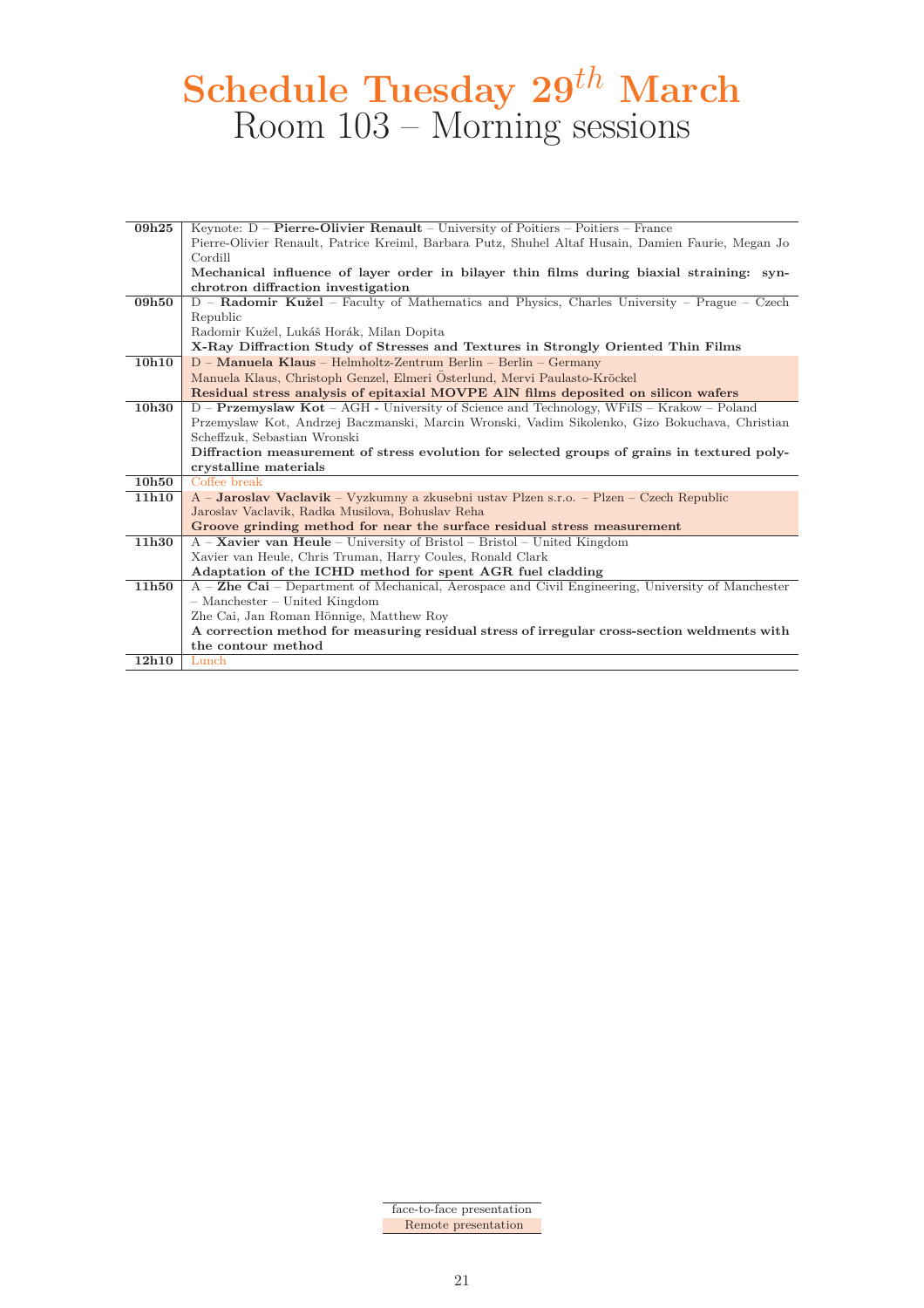# **Schedule Tuesday 29***th* **March** Room 103 – Afternoon sessions

| 13h45             | Poster session                                                                                          |
|-------------------|---------------------------------------------------------------------------------------------------------|
| 15h15             | Keynote: $F -$ <b>Harry Coules</b> – University of Bristol – Bristol – United Kingdom                   |
|                   | Harry Coules, Matthew Weltevreden, Isabel Hadley                                                        |
|                   | Residual stresses in probabilistic structural integrity assessment                                      |
| 15:40             | $C - P$ John Bouchard – The Open University – Milton Keynes – United Kingdom                            |
|                   | P John Bouchard, Ruiyao Zhang                                                                           |
|                   | Measured Residual Stresses in a Ring-weld After PWHT                                                    |
| <b>16h00</b>      | $F -$ Arne Kromm – Bundesanstalt für Materialforschung und -prüfung (BAM) – Berlin – Germany            |
|                   | Michael Rhode, Arne Kromm, Tobias Mente, Denis Czeskleba, Eugen Wilhelm, Thomas Kannengiesser           |
|                   | Residual stresses and hydrogen assisted cracking in thick-walled submerged arc weld joints              |
|                   | for offshore applications                                                                               |
| 16h <sub>20</sub> | Coffee break                                                                                            |
| 16h40             | B - Joel Rech - Centrale Lyon - ENISE - Saint-Etienne - France                                          |
|                   | Maxime Dumas, Dorian Fabre, Frédéric Valiorgue, Guillaume Kermouche, Bertrand Truffart, Mathieu         |
|                   | Girinon, Alexandre Brosse, Habib Karaouni, Joel Rech                                                    |
|                   | 3D numerical modelling of turning-induced residual stresses for a fillet radius in 15-5PH               |
|                   | stainless steel                                                                                         |
| 17h00             | B - Daniel Weber - Institute for Manufacturing Technology and Production Systems, Technische            |
|                   | Universität Kaiserslautern – Kaiserslautern – Germany                                                   |
|                   | Daniel Weber, Benjamin Kirsch, Julianne E. Jonsson, Chris R. D'Elia, Barbara S. Linke, Michael R. Hill, |
|                   | Jan C. Aurich                                                                                           |
|                   | Simulation based investigation on the effect of the topology and size of milled thin-walled             |
|                   | monolithic aluminum parts on the part distortion due to residual stresses                               |
| 17h20             | $C$ – Lorenz Engelking – Bundesanstalt für Materialforschung und -prüfung (BAM) – Berlin – Germany      |
|                   | Lorenz Engelking, Antonia Eissel, Dirk Schröpfer, Kai Treutler, Thomas Kannengießer, Volker Wesling     |
|                   | Optimisation of surface residual stresses using hybrid milling processes for additive manu-             |
|                   | factured Ni alloy components                                                                            |
| 17h40             | C – Karsten Wandtke – Bundesanstalt für Materialforschung und -prüfung – Berlin – Germany               |
|                   | Amadeus Becker, Karsten Wandtke, Dirk Schröpfer, Arne Kromm, Thomas Kannengießer, Ronny Scharf-         |
|                   | Wildenhain, André Hälsig                                                                                |
|                   | Residual stress evolution during slot milling for repair welding and WAAM of high-strength              |
|                   | steel components                                                                                        |
| 19h00             | Reception at Town Hall                                                                                  |
| 20h00             | Gala Dinner at Town Hall                                                                                |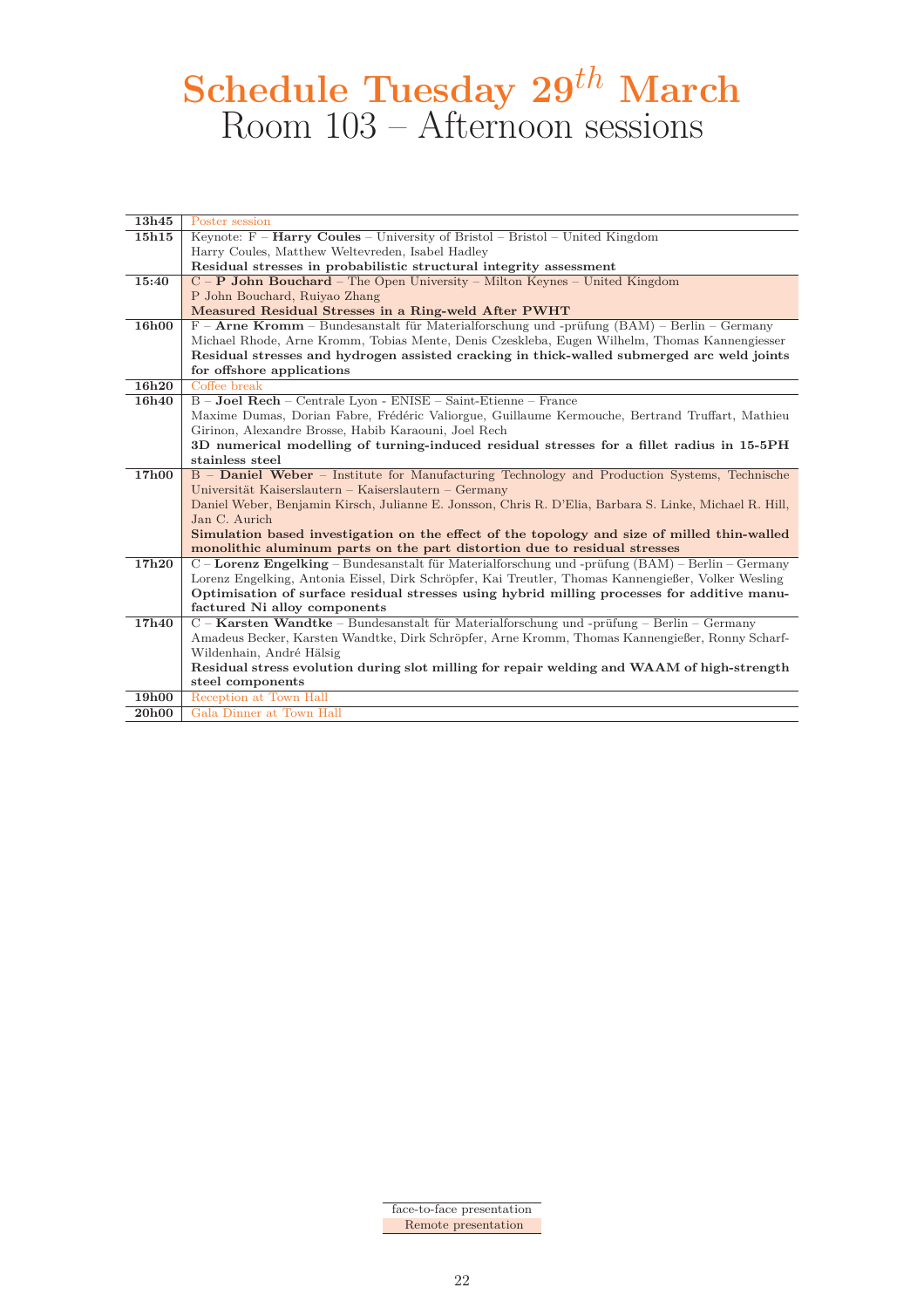# **Schedule Wednesday 30***th* **March** Auditorium – Morning sessions

| 08h30 | Plenary talk: Giovanni Bruno - University of Potsdam, Institute of Physics and Astronomy and BAM      |
|-------|-------------------------------------------------------------------------------------------------------|
|       | (Bundesanstalt für Materialforschung und -prüfung) Berlin                                             |
|       | Redefining residual stress analysis to tackle the challenges posed by additively manufactured         |
|       | materials and structures                                                                              |
| 09h25 | Keynote: A - Can Yildirim - European Synchrotron Radiation Facility - Grenoble - France               |
|       | Can Yildirim, Philip Cook, Hugh Simons, Henning Poulsen, Raquel Rodrigez-Lamas, Mustafacan Kutsal,    |
|       | Julia Garriga-Ferrer, Carsten Detlefs                                                                 |
|       | 3D mapping of strain and orientation of embedded crystalline structures using dark field              |
|       | X-ray microscopy                                                                                      |
| 09h50 | C - Dhia Charni - Leibniz Institute for Materials Engineering - IWT - Bremen - Germany                |
|       | Dhia Charni, Heiner Meyer, Svetlana Ishkina-Ortmann, Lasse Langstädtler, Christian Schenck, Norbert   |
|       | Schell, Bernd Kuhfuss, Jérémy Epp                                                                     |
|       | Numerical analysis and experimental investigation of strain fields during rotary swaging of           |
|       | steel by in-situ synchrotron X-ray radiation                                                          |
| 10h10 | C – Florian Lang – Institute for Applied Materials (IAM-WK), Karlsruhe Institute of Technology (KIT)  |
|       | $-$ Karlsruhe $-$ Germany                                                                             |
|       | Florian Lang, Johannes-Christian Schmitt, Sandra Cabeza, Thilo Pirling, Jochen Fiebig, Robert Vaßen,  |
|       | Jens Gibmeier                                                                                         |
|       | Residual stresses of large cavities filled by cold gas repair spray                                   |
| 10h30 | C - Mate Sepsi - 1University of Miskolc, Institute of Physical Metallurgy, Metal forming and Nan-     |
|       | $otechnology - Miskolc - Hungary$                                                                     |
|       | Mate sepsi                                                                                            |
|       | Residual stress monitoring as a quality assurance process supporting manufacturing and<br>development |
| 10h50 | Coffee break                                                                                          |
| 11h10 | C - Steffen Heikebrügge - Institute of Production Engineering and Machine Tools, Leibniz University   |
|       | $Hannover - Garbsen - Germany$                                                                        |
|       | Steffen Heikebrügge, Bernd Breidenstein, Christian Dänekas, Peter Schaumann                           |
|       | Residual stresses of thick sheet butt welds influenced by deep rolling                                |
| 11h30 | C - Simone Carone - Politecnico di Bari - Bari - Italy                                                |
|       | Simone Carone, Vincenzo Moramarco, Giovanni Pappalettera, Giuseppe Barbieri, Caterina Casavola        |
|       | Application of the Contour Method for residual stress measurement in Ti - Inconel welded              |
|       | joints                                                                                                |
| 11h50 | C - Tim Richter - Bundesanstalt für Materialforschung und -prüfung - Berlin - Germany                 |
|       | Tim Richter                                                                                           |
|       | Residual stress distribution on TIG and FSW welded component like samples of CoCr-                    |
|       | FeMnNi high- and CoCrNi medium entropy alloy                                                          |
| 12h10 | C – Eckehard Mueller – Bochum Universtiy of Applied Sciences – Bochum – Germany                       |
|       | Eckehard Mueller, Thomas Hermann                                                                      |
|       | Formation of residual stresses at welding seams with S235 and S355                                    |
| 12h30 | Lunch                                                                                                 |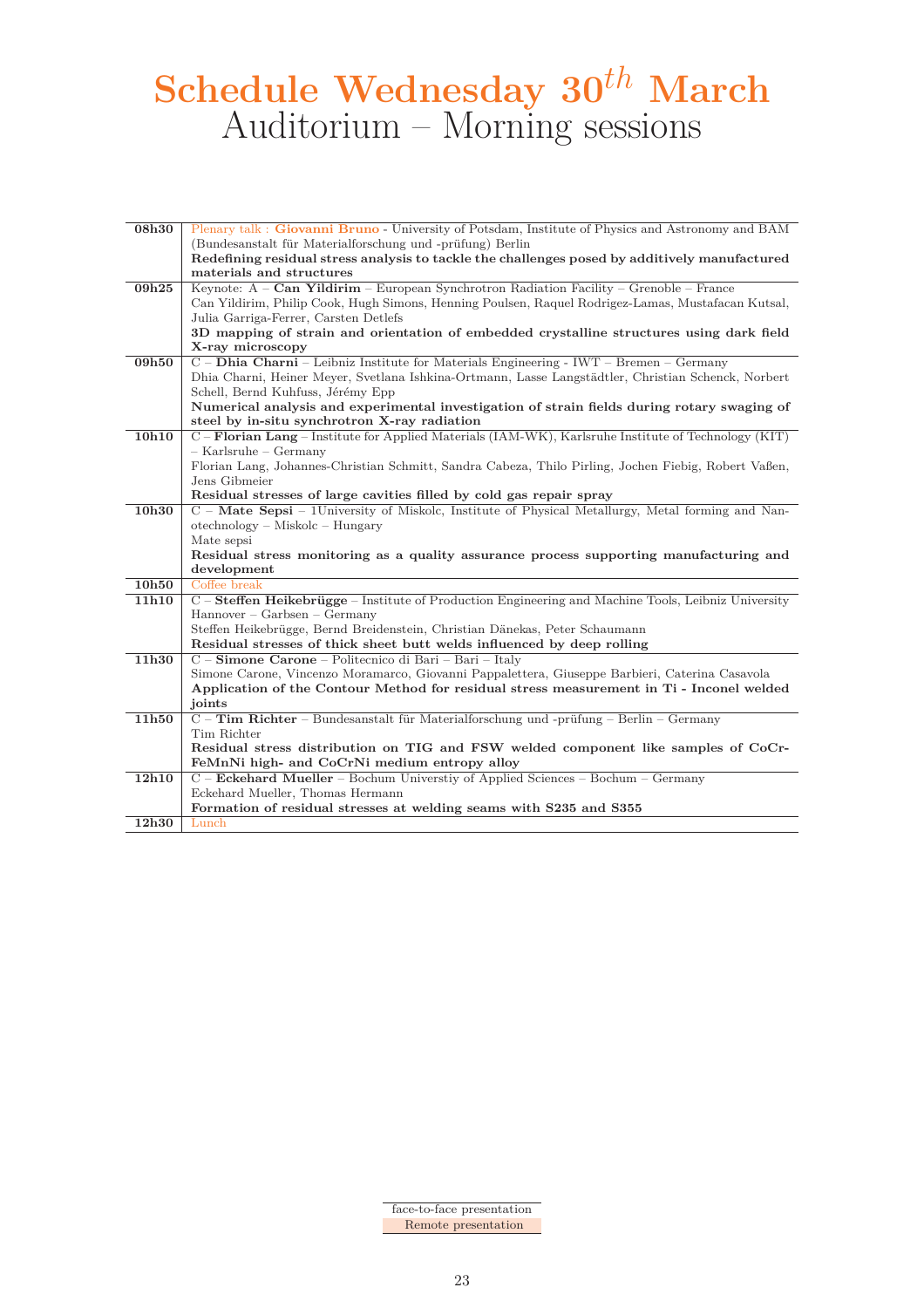# **Schedule Wednesday 30***th* **March** Auditorium – Afternoon sessions

| 13:45 | Keynote: $A -$ <b>Guilherme Abreu Faria</b> – Helmholtz-Zentrum Hereon – Hamburg – Germany                |
|-------|-----------------------------------------------------------------------------------------------------------|
|       | Guilherme Abreu Faria, Gleb Dovzhenko, Thomas Wroblewski, Peter Staron, Martin Müller                     |
|       | New Opportunities for Synchrotron Residual Stress Analysis: The New White Beam Beam-                      |
|       | line P61A at PETRA III                                                                                    |
| 14:10 | A – Christoph Genzel – Helmholtz-Zentrum Berlin für Materialien und Energie – Berlin – Germany            |
|       | Christoph Genzel, Manuela Klaus, Daniel Apel                                                              |
|       | Residual stress analysis at the inner wall of small boreholes by energy-dispersive diffraction:           |
|       | Synchrotron versus laboratory                                                                             |
| 14:30 | A – Sebastian Degener – Institute of Materials Engineering, University of Kassel – Kassel – Germany       |
|       | Sebastian Degener, Alexander Liehr, Artjom Bolender, Guilherme Abreu Faria, Gleb Dovzhenko, Peter         |
|       | Staron, Martin Müller, Thomas Niendorf                                                                    |
|       | Assessing residual stress states using high energy white beam synchrotron radiation $-$                   |
|       | prospects at P61A at DESY                                                                                 |
| 14:50 | A - Daniel Apel - Helmholtz-Zentrum Berlin für Materialien und Energie - Berlin - Germany                 |
|       | Daniel Apel, Mirko Boin, Manuela Klaus, Roland Mainz, Guido Wagener, Christoph Genzel                     |
|       | The potential of high-flux liquid anode X-ray sources for micro-structure and stress analysis             |
| 15:10 | A – <b>Valeria Mertinger</b> – University of Miskolc, Institute of Physical Metallurgy, Metal forming and |
|       | $Nanotechnology - Miskolc - Hungary$                                                                      |
|       | Valeria Mertinger, Mate Sepsi, Marton Benke                                                               |
|       | How to take advantage of the metallurgical problems associated with residual stress mea-                  |
|       | surement?                                                                                                 |
| 15:30 | Closing ceremony                                                                                          |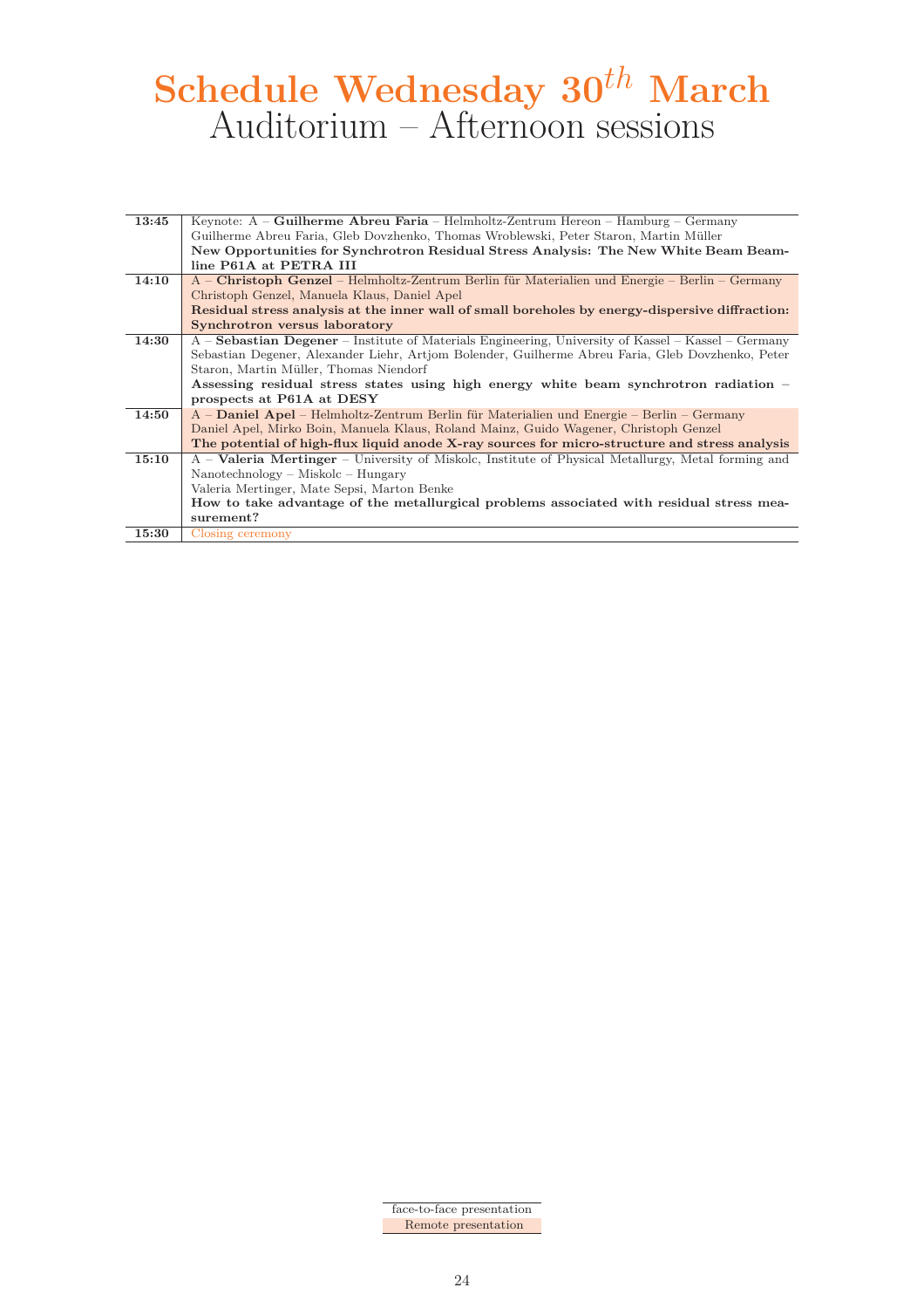# **Schedule Wednesday 30***th* **March** Room 103 – Morning sessions

| 09h25 | Keynote: $F - Johnson Preußner - Fraunhofer IWM - Freiburg - Germany$                                   |
|-------|---------------------------------------------------------------------------------------------------------|
|       | Jan Schubnell, Johannes Preußner, Majid Farajian                                                        |
|       | Decreasing and increasing the value of the compressive residual stresses induced by high                |
|       | frequency mechanical impact treatment during cyclic loading                                             |
| 09h50 | A – Neunchezhian Srinivasan – Indian Institute of Technology-Madras – Chennai – India                   |
|       | Lalith Kumar Bhaskar, Gobind Kumar, Nedunchezhian Srinivasan, Ravi Kumar                                |
|       | Design and development of a miniaturized multiaxial test setup for in situ x-ray diffraction            |
|       | experiments                                                                                             |
| 10h10 | F - Ewann Gautier - ENSTA Bretagne, UMR CNRS 6027, IRDL - Brest - France                                |
|       | Ewann Gautier, Bruno Leveil, Cédric Doudard, Sylvain Calloch, Anthony Ezanno                            |
|       | Calibration and validation of XEC for in-situ stress assessment under cyclic loading                    |
| 10h30 | $F -$ <b>Simon Strodick</b> – Chair of Materials Test Engineering (WPT), TU Dortmund University – Dort- |
|       | $mund - Germany$                                                                                        |
|       | Simon Strodick, Felix Roman Hühn, Robert Schmidt, Dirk Biermann, Andreas Zabel, Frank Walther           |
|       | Evolution of the residual stress state in BTA deep-drilled components under quasi-static                |
|       | and cyclic loading                                                                                      |
| 10h50 | Coffee break                                                                                            |
| 11h10 | $F$ – Mohammed Belassel – Proto Manufacturing – Lasalle, On – Canada                                    |
|       | Mohammed Belassel, James Pineault, Michael Brauss                                                       |
|       | Introducing Triaxial Stress Field for Residual Stress Measurement Using Cos-Alpha Tech-                 |
|       | nique                                                                                                   |
| 11h30 | $F -$ Arne Kromm – Bundesanstalt für Materialforschung und -prüfung (BAM) – Berlin – Germany            |
|       | Arne Kromm, Dirk Schröpfer, Michael Rhode, Robert Wimpory, Sergej Gook, Thomas Kannengießer             |
|       | Influence of residual stresses on stress relief cracking of thick-walled creep-resistant steel          |
|       | welds                                                                                                   |
| 11h50 | $F -$ Antoine Deheeger – Technip $FMC -$ Le Trait – France                                              |
|       | Antoine Deheeger, Romain Ferré, Didier Hanonge                                                          |
|       | Residual Stresses in Flexible Pipe Tensile Armour Wires                                                 |
| 12h10 | F - Andreas Jobst - Friedrich-Alexander-Universität Erlangen-Nürnberg, Lehrstuhl für Fertigungstech-    |
|       | $nologue - Erlangen - Germany$                                                                          |
|       | Andreas Jobst, Marion Merklein                                                                          |
|       | Stability of Forming Induced Residual Stresses in Stainless Steel Parts at Elevated Tem-                |
|       | perature                                                                                                |
| 12h30 | Lunch                                                                                                   |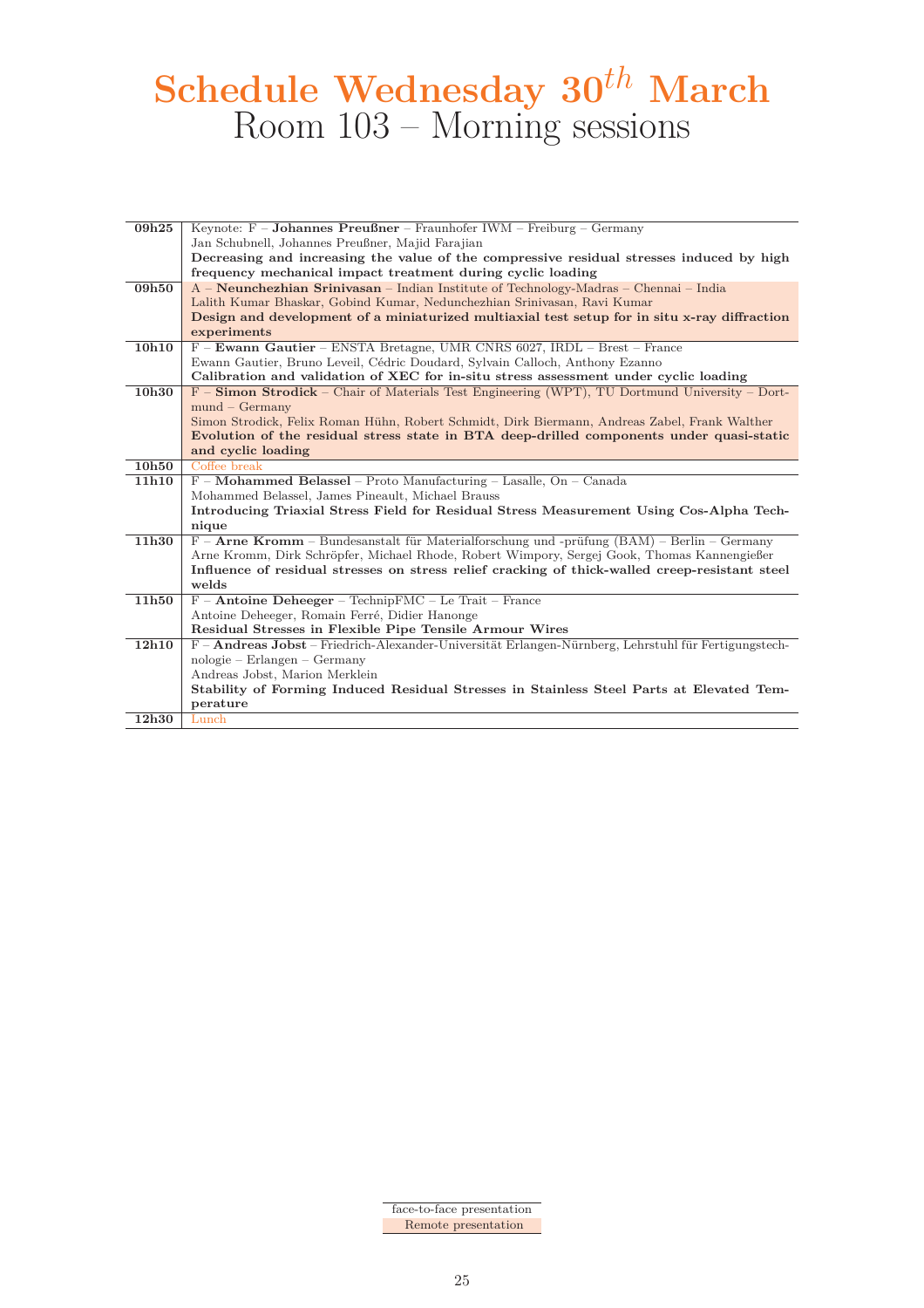# **Schedule Wednesday 30***th* **March** Room 103 – Afternoon sessions

| 13:45 | Keynote: $E -$ <b>Nicola Simon</b> – Institute for Applied Materials (IAM-WK), Karlsruhe Institute of Tech- |
|-------|-------------------------------------------------------------------------------------------------------------|
|       | $nology (KIT) - Karlsruhe - Germany$                                                                        |
|       | Nicola Simon, Ulrich Lienert, Malte Blankenburg, Jens Gibmeier                                              |
|       | Evolution of lattice strain pole figures for uniaxial deformation of textured duplex stainless              |
|       | steel                                                                                                       |
| 14:10 | $E$ – Lisa Germain – MSMP Laboratory – Aix-en-Provence – France                                             |
|       | Lisa Germain, Sébastien Jégou, Laurent Barrallier                                                           |
|       | Effects of stress and strain gradients on the kinetics of thermochemical surface treatments                 |
|       | (gas nitriding) of steels                                                                                   |
| 14:30 | $E$ – <b>Julien Teixeira</b> – Institut Jean Lamour, Univ. Lorraine CNRS – Nancy – France                   |
|       | Karthikeyan Jeyabalan, Julien Teixeira, Sabine Denis, Guillaume Geandier, Jacky Dulcy, Benoît Denand,       |
|       | Grégory Michel, Simon Catteau, Marc Courteaux                                                               |
|       | Effect of carbon and nitrogen enrichment in the austenitic field on the formation of mi-                    |
|       | crostructures and residual stresses in carburized and carbonitrided low-alloyed steel parts:                |
|       | experimental study and simulation                                                                           |
| 14:50 | $E$ – <b>Mathias Lamari</b> – Institut Jean Lamour – Nancy – France                                         |
|       | Mathias Lamari, Sébastien Allain, Guillaume Geandier, Astrid Perlade, Kangying Zhu                          |
|       | In situ determination of phase stress states in unstable medium manganese steels by high                    |
|       | energy X-ray diffraction on synchrotron beamline                                                            |
| 15:10 | C – Michael Georg Zuern – Technische Universität Braunschweig, Institute of Joining and Welding             |
|       | $(ifs)$ – Braunschweig – Germany                                                                            |
|       | Michael Georg Zuern, Morteza Dadkhah, Thomas Nitschke-Pagel, Jens Gibmeier                                  |
|       | Residual stress generation in cold-formed welded steels - Part I: Impact of pre-deformation                 |
|       | on residual stresses                                                                                        |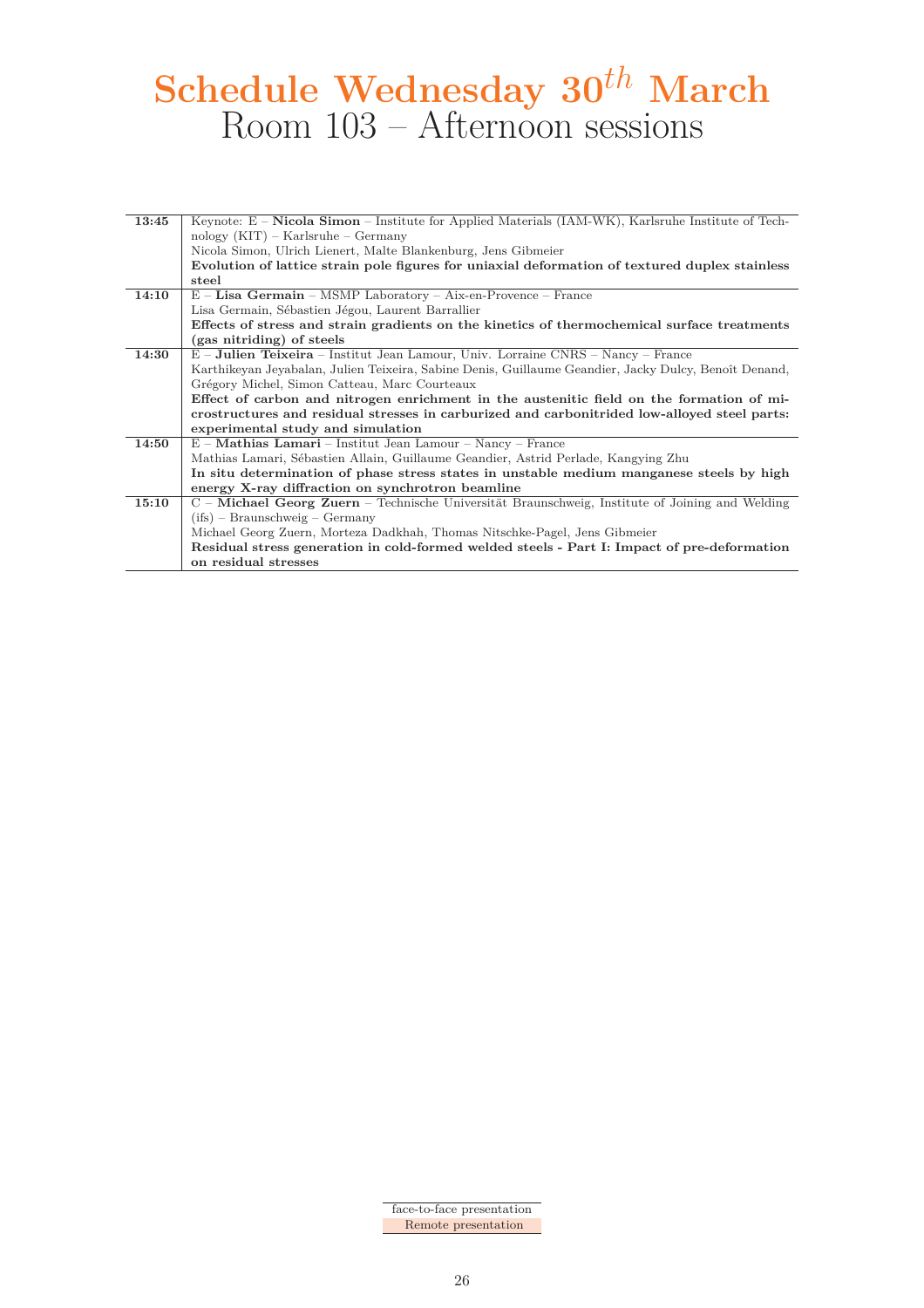# **Plenary lectures**

Ismail Cez Noyan. *Opportunities and Challenges in Diffraction Stress Analysis*

Yann Le Bouar, A. Finel, A. Ruffini, M. Degeiter, Maeva Cottura, and Benoît Appolaire. *Internal stresses and microstructure evolutions: modelling by the phase field method*

Giovanni Bruno. *Redefining residual stress analysis to tackle the challenges posed by additively manufactured materials and structures*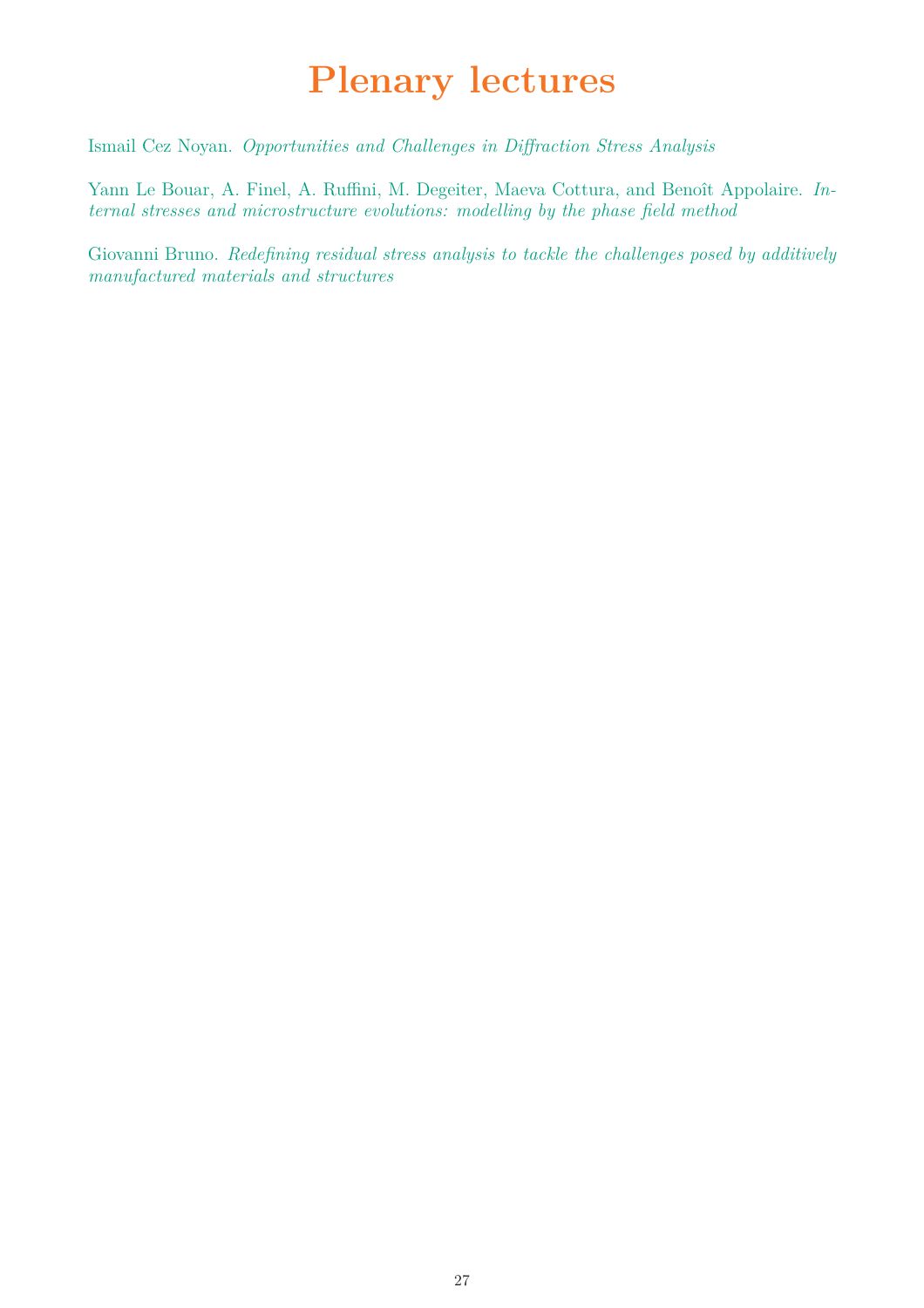# **Session A: Measurement methods**

### **Session A: Orals**

Yashar Javadi, Alistair Hutchison, Jonathan Singh, Ehsan Mohseni, Salaheddin Rahimi, Jorn Mehnen, Charles MacLeod, Gareth Pierce, Katherine Tant, and Anthony Gachagan. *Feasibility Study of Residual Stress Measurement Using Phased Array Ultrasonic Method*

Can Yildirim, Philip Cook, Hugh Simons, Henning Poulsen, Raquel Rodrigez-Lamas, Mustafacan Kutsal, Julia Garriga-Ferrer, and Carsten Detlefs. *3D mapping of strain and orientation of embedded crystalline structures using dark field X-ray microscopy*

Guilherme Abreu Faria, Gleb Dovzhenko, Thomas Wroblewski, Peter Staron, and Martin M¨uller. *New Opportunities for Synchrotron Residual Stress Analysis: The New White Beam Beamline P61A at PETRA III*

Elizabeth Sackett and Jeremy Robinson. *Experimental validation of nanoindentation as a technique for rapid residual stress measurements on heat treatable aluminium alloys*

abir boujnah abir, jan neggers jan, Denis Solas, Aurélie Jamoneau, and Véronique Aubin. *Dissolving as a means to determine residual stress in wires*

Alexander Liehr, Sebastian Degener, Artjom Bolender, Thomas Wegener, Felix Wittich, Thomas Niendorf, and Andreas Kroll. *Non-destructive residual stress analysis using micromagnetic and energy dispersive diffraction methods – Opportunities and Challenges*

Rahel Jedamski, Jonas Heinzel, Bernhard Karpuschewski, and Jérémy Epp. *In-process measurement of Barkhausen noise for detection of thermo-mechanical influenced surface areas during grinding*

Jaroslav Vaclavik, Radka Musilova, and Bohuslav Reha. *Groove grinding method for near the surface residual stress measurement*

Xavier van Heule, Chris Truman, Harry Coules, and Ronald Clark. *Adaptation of the ICHD method for spent AGR fuel cladding*

Zhe Cai, Jan Roman Hönnige, and Matthew Roy. *A correction method for measuring residual stress of irregular cross-section weldments with the contour method*

Xingxing Zhang, Joana Rebelo Kornmeier, Michael Hofmann, Shadi Alameddin, Felix Fritzen, Anika Langebeck, and Annika Bohlen. *Residual stresses in laser-processed metal matrix composite coatings*

Abdellahi Abderahmane, Alain Lhémery, and Laurent Daniel. *An elastic guided wave tomographic method for multiaxial stress imaging*

Yuri Kudryavtsev and Jacob Kleiman. *Ultrasonic Measurement of Residual Stresses in Welded Elements and Structures*

Samantha Veck, Foroogh Hosseinzadeh, and P John Bouchard. *Feasibility Study of Near Surface Residual Stress Field Reconstruction using Eigenstrain and Stress Function Methods*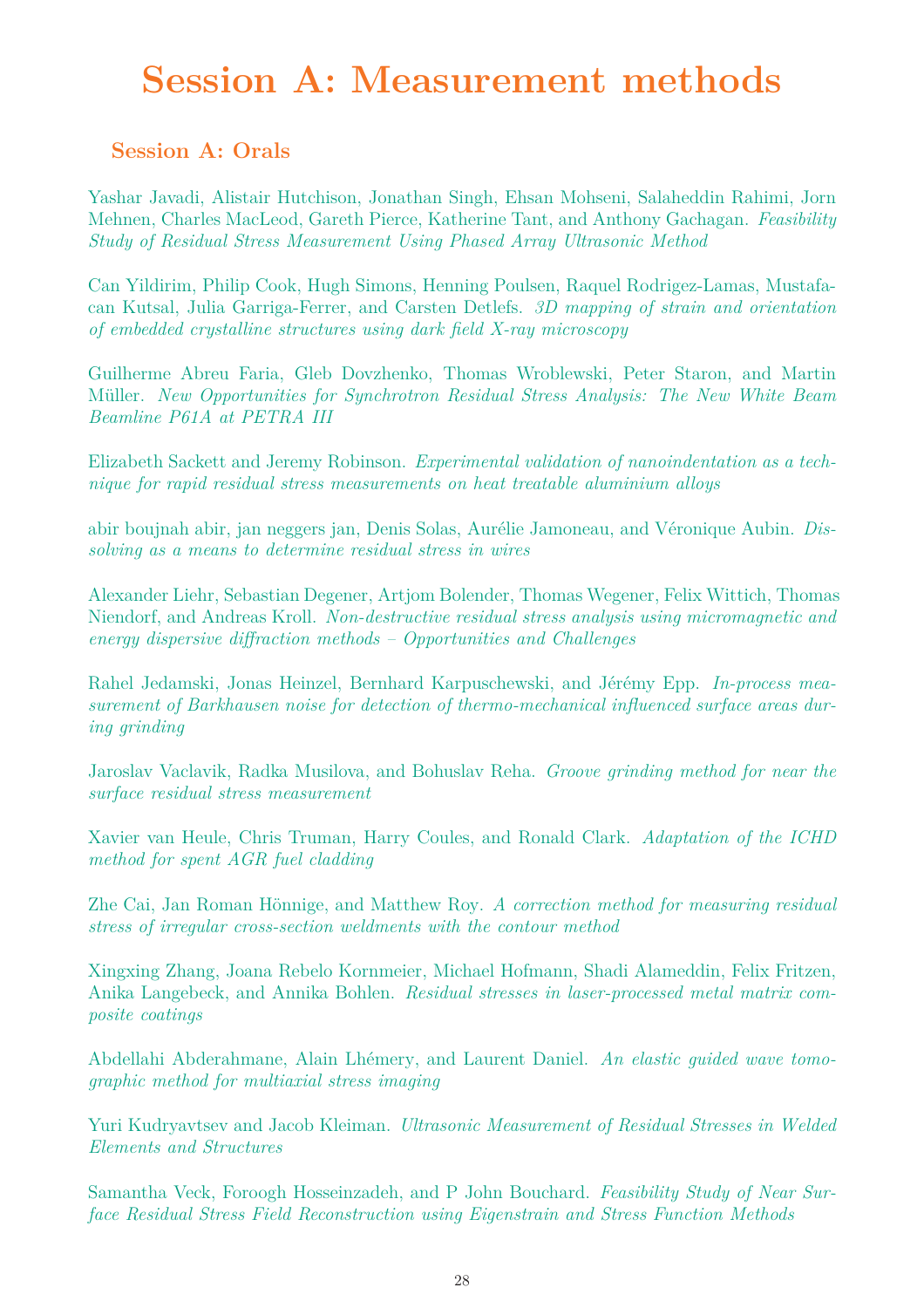Daniel Apel, Mirko Boin, Manuela Klaus, Roland Mainz, Guido Wagener, and Christoph Genzel. *The potential of high-flux liquid anode X-ray sources for micro-structure and stress analysis*

Valeria Mertinger, Mate Sepsi, and Marton Benke. *How to take advantage of the metallurgical problems associated with residual stress measurement?*

Lalith Kumar Bhaskar, Gobind Kumar, Nedunchezhian Srinivasan, and Ravi Kumar. *Design and development of a miniaturized multiaxial test setup for in situ x-ray diffraction experiments*

Andrzej Baczmanski, Marianna Marciszko-Wiackowska, Adrian Oponowicz, Manuela Klaus, Christoph Genzel, Miroslaw Wrobel, and Chedly Braham. *Evolution of stresses and elastic properties below sample surface studied using X-ray diffraction*

Chedly Braham, L´eo Morin, Pouya Tajdary, and Gonzalo Gonzalez. *A deconvolution method for the mapping of residual-stresses by X-ray diffraction*

Christoph Genzel, Manuela Klaus, and Daniel Apel. *Residual stress analysis at the inner wall of small boreholes by energy-dispersive diffraction: Synchrotron versus laboratory*

Sebastian Degener, Alexander Liehr, Artjom Bolender, Guilherme Abreu Faria, Gleb Dovzhenko, Peter Staron, Martin Müller, and Thomas Niendorf. *Assessing residual stress states using high energy white beam synchrotron radiation – prospects at P61A at DESY*

Mohammed Belassel, James Pineault, and Michael Brauss. *Introducing Triaxial Stress Field for Residual Stress Measurement Using Cos-Alpha Technique*

### **Session A: Posters**

Bruno Lima, Ronnie Rego, André Oliveira, and Thiago Oliveira. *Early Stages Fatigue Detection Using Magnetic Barkhausen Noise for Evaluation of Residual Stress Relaxation*

Wen Cui, Manuel Sánchez Poncela, Romain Badyka, Philipp Mayr, Ricardo Fernández Gutiérrez, Philip J. Withers, and Matthew J. Roy. *EASI-STRESS Standardization of Industrial Residual Stress Measurement: Benchmark Specimen Design*

Aboubakar Sedick Ibrahim Mamane, Sylvain Giljean, Marie-José Pac, and Gildas L'Hostis. *Numerical and Experimental Study of the Residual Stress Profile in Fiber Reinforced Composites: Optimization of the Incremental Hole Drilling Method*

Sebastian Send, Dominik Dapprich, and Mikko Palosaari. *Fast residual stress determination by means of two-dimensional X-ray diffraction using the sin2ψ-method*

Jonas Holmberg. *Influence of different electrolytes and electrolytical polishing methods for residual stress profile measurements with lab-XRD*

Leila Sellami, Virgil Optasanu, Rémi Martin, Laurent Kubat, Manuel François, and Éric Bourillot. *Micromechanical analysis of materials by Scanning Microwave Microscopy (SMM)*

Robert C. Wimpory, Michael Hofmann, Joana Rebelo Kornmeier, and Jan Saroun. Factors *influencing the sampled gauge volume (SGV) when measuring in the out of plane (normal) direction.*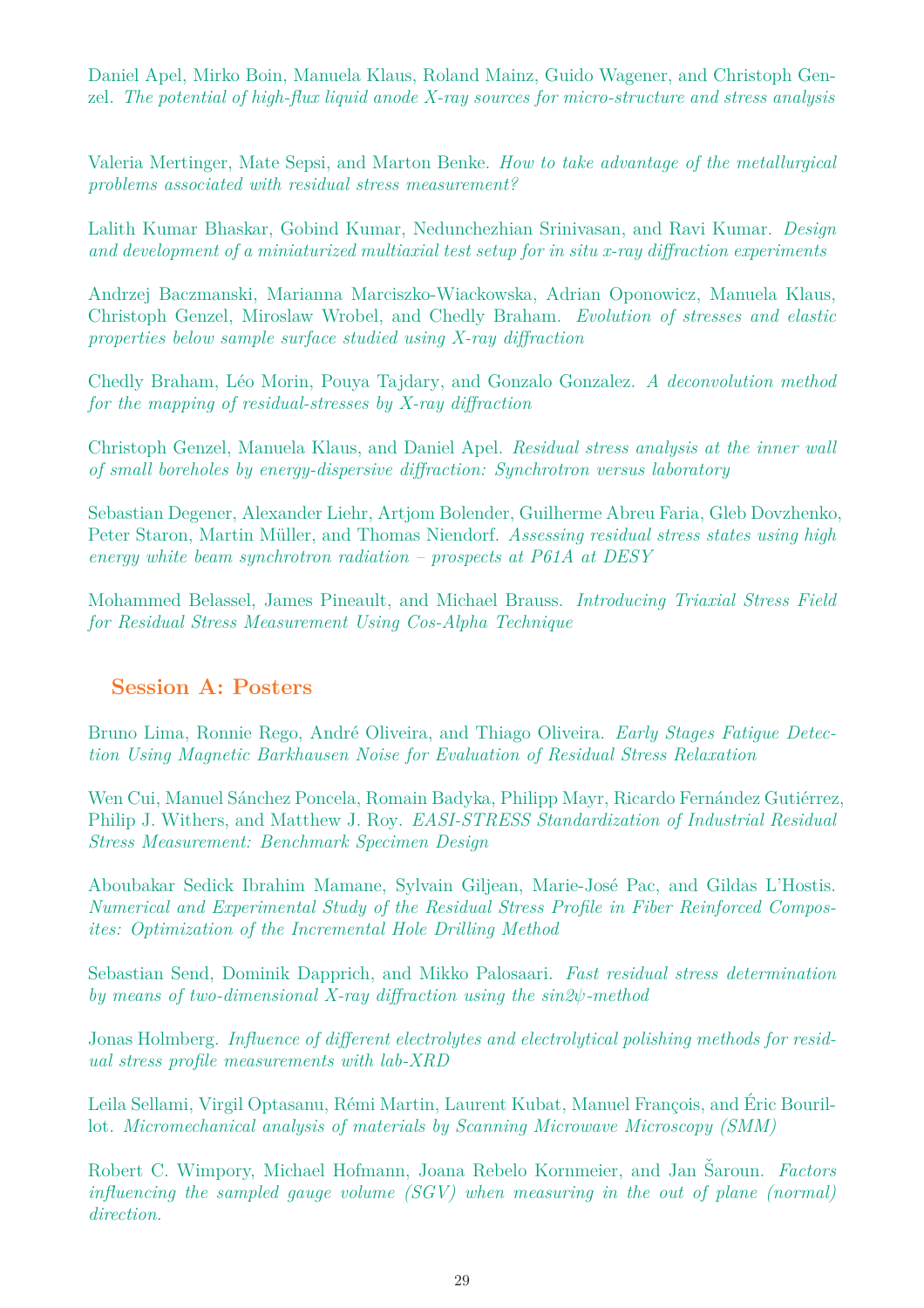Kenji Suzuki, Ayumi Shiro, Takahisa Shobu, Hidenori Toyokawa, and Choji Saji. *Stress Measurement of Shrink-Fit Ring using Double-Exposure Method with Hard Synchrotron X-Rays*

Tobias Fritsch, Maximilian Sprengel, Alexander Evans, Lena Farahbod-Sternahl, Romeo Saliwan-Neumann, Michael Hofmann, and Giovanni Bruno. *Determination of residual stresses in additively manufactured lattice structures*

Peter Szobota, Mate Sepsi, and Valeria Mertinger. *Innovative Application of Centerless Diffractometers for Non-Destructive Qualification of Surface Treatment Processes*

Shyjumon Ibrahimkutty. *Rigaku solution for micro area X-ray Stress analysis – SmartLab and AutoMATE II*

Marco Beghini, Tommaso Grossi, Ciro Santus, and Emilio Valentini. *A calibration bench to validate systematic error compensation strategies in hole drilling measurements*

Antoine Proust, Thibaux Blanc, Marouane Brahimi, Yves Royal, and David Quidort. *Mapping residual stress in quenched and tempered high strength steels plates*

Yoshihisa Sakaida, Kenji Suzuki, and Keisuke Tanaka. *Standard of the cosα method for X-ray stress measurement using two-dimensional detector*

Carola Corazza, Alessio Benincasa, and Enrico Boccini. *Experimental Investigations on the Hole Drilling Method for the Residual Stress Measurement on Different Materials According to the new ASTM E837-20*

Jeffrey Bunn, Christopher Fancher, Ray Gregory, Paris Cornwell, and Andrew Payzant. *Recent Upgrades to the Residual Stress Diffractometer at the High Flux Isotope Reactor (HIDRA)*

Arnold C. Vermeulen. *Challenges for Retained Austenite analysis with XRD*

Fabien Lefebvre, Simon Robbe, Eric Usmial, and Thierry Bergey. *GFAC (French Association for residual stress analysis)*

Henri Walaszek, Fabien Lefebvre, Fan Zhang, Eric Wasniewski, and Patrick Bouteille. *Contribution of Non-Destructive Methods for residual and applied stress assesment*

Jörg Behler. Fast X-ray Residual Stress Determination using the cos-alpha Method and Mea*surement Automation*

Julien Vaïssette, Manuel Paredes, Catherine Mabru, and Hervé Orcière. *Proposing a method for characterizing residual stresses in small diameter drawn wires*

Maximilian Krause and Thomas Böhlke. *Full-Field X-Ray Elastic Constant Calculation* 

Richard Moat, Joe Kelleher, and John Brokx. *Modelling the effect of defects in a neutron gauge volume*

Philippe Bocher, Romane Le Pellec, Dorian Delbergue, and Pierre Maurel. *Normal shear stress contribution on surface residual stress estimation using X-ray diffraction methods: a sensitive question*

Vincent Delage, Laurence Besnault, David Maréchal, Renaud Frappier, and Julian Card. *Residual stresses measurement with the contour method on a cold expanser hole, comparison to finite*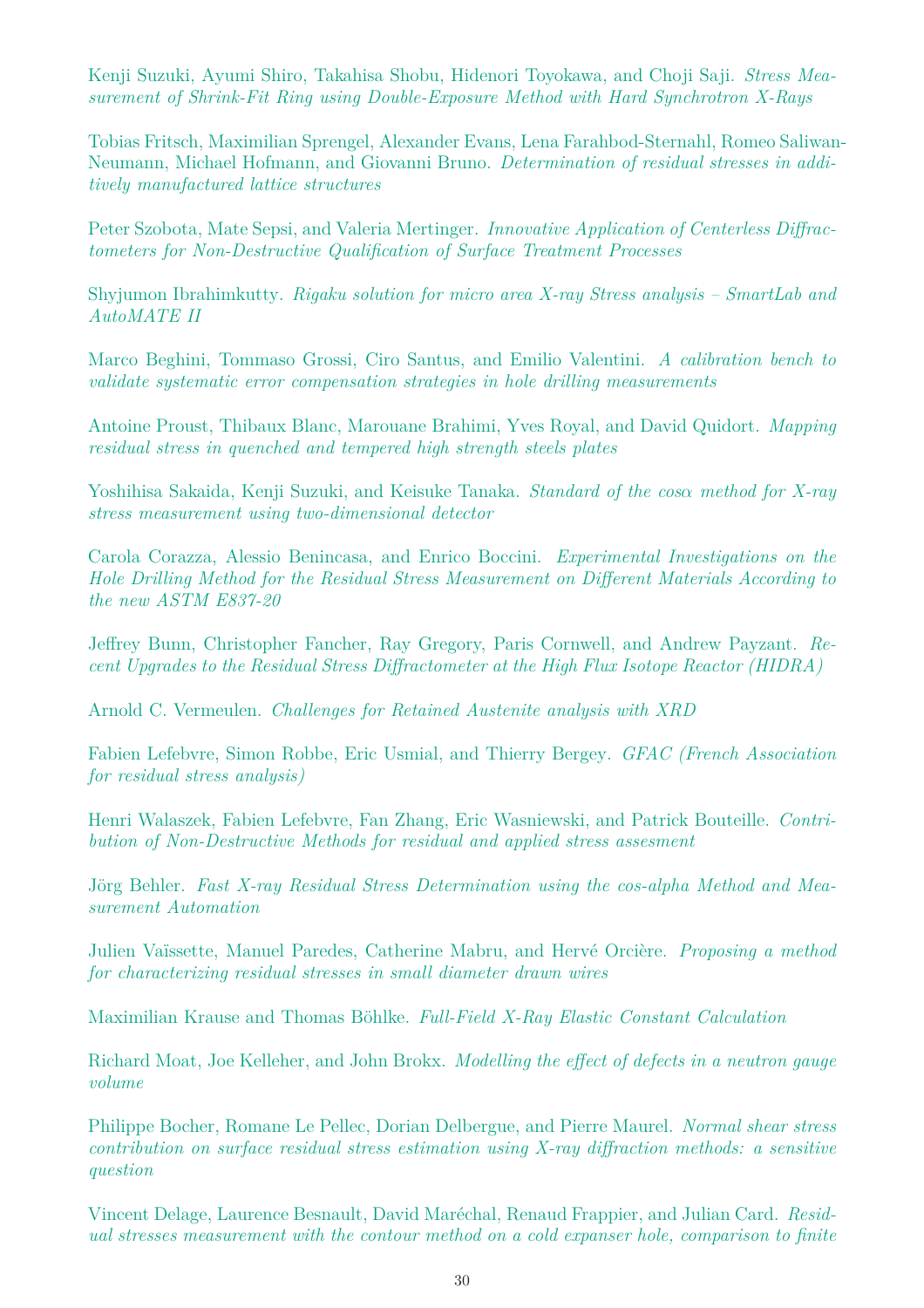*element analysis*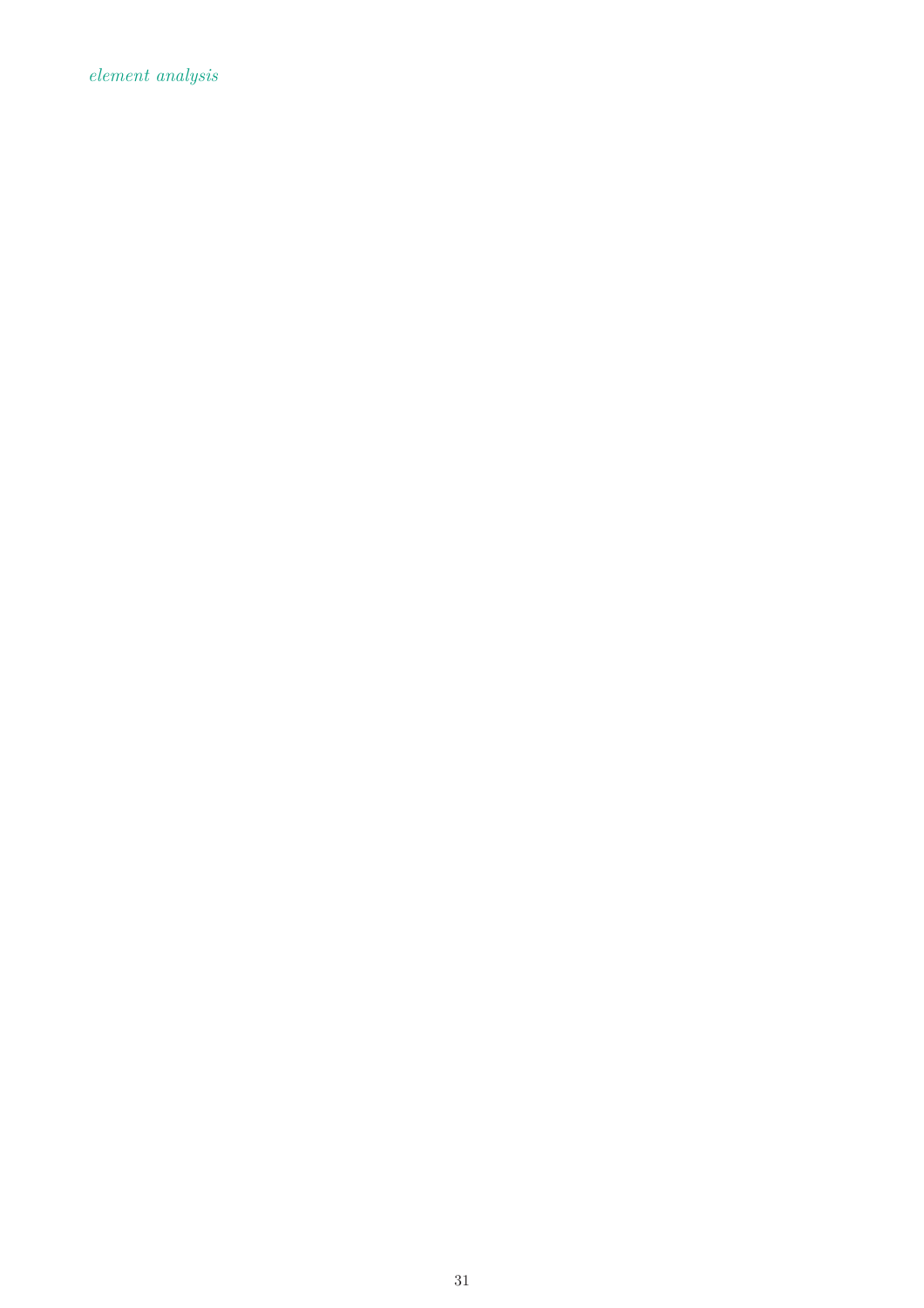# **Session B: Modelling methods**

### **Session B: Orals**

Claire Maurice, Florent Coudon, Stéphane Gourdin, and Daniel Galy. *Residual stress field beneath spherical indentation in Ni-based superalloy: HR-EBSD vs CPFEM*

Regis Kubler, Monzer Daoud, Pierre Osmond, and Arnaud Polette. *Data-driven hybrid FE-AI model of residual stress profiles after shot peening based on a design of experiment methodology*

Nicolas Gort. *Holistic approach for simulation of residual stresses in high temperature composite structures*

Komlavi Mawuli Senyo, Thibaut Chaise, Éric Feulvarch, Aurélien Chazottes-Leconte, Jean-Michel Bergheau, and Daniel Nelias. *Electromagnetic Peening Design for Welding or Additive Manufacturing*

Afia Kouadri-Henni. *Simulation of low-cycle fatigue residual stresses in DP600 dual-phase steel laser-welded structures*

Sevan Garois, Khouloud Derouiche, Monzer Daoud, Khalil Traidi, and Francisco Chinesta. *Data-driven modeling for residual stress prediction after induction treatment process of C45 steel*

Björn Andersson, Johan Ahlström, Lennart B Josefson, and Magnus Ekh. *Simulation of welding in pearlitic steels - Phase trans-formations, homogenization and cyclic plasticity*

Vincent Robin, Sofiane Hendili, Charles Demay, David Iampietro, Josselin Delmas, and David Albrecht. *Digital abacus for welding of thick section steel tubes*

Alain Jacques, Thomas Schenk, Komlavi Eloh, Ablam Massa, and Stéphane Berbenni. *Modelling the evolution of the (200) diffraction peak of a Single Crystal Superalloy during a creep test*

Maxime Dumas, Dorian Fabre, Frédéric Valiorgue, Guillaume Kermouche, Bertrand Truffrat, Mathieu Girinon, Alexandre Brosse, Habib Karaouni, and Joel Rech. *3D numerical modelling of turning-induced residual stresses for a fillet radius in 15-5PH stainless steel*

Daniel Weber, Benjamin Kirsch, Julianne E. Jonsson, Chris R. D'Elia, Barbara S. Linke, Michael R. Hill, and Jan C. Aurich. *Simulation based investigation on the effect of the topology and size of milled thin-walled monolithic aluminum parts on the part distortion due to residual stresses*

### **Session B: Posters**

Jose Jimenez and Lakhdar Taleb. *About the Memory of Transformation Induced Plasticity in 35NCD16 Carbon Steel Subjected to Various Thermomechanical Histories*

André Luiz Oliveira, Guilherme Guimarães, Ronnie Rego, and Alfredo Faria. *Design for Residual Stress: Understanding the finishing processes interaction predictively.*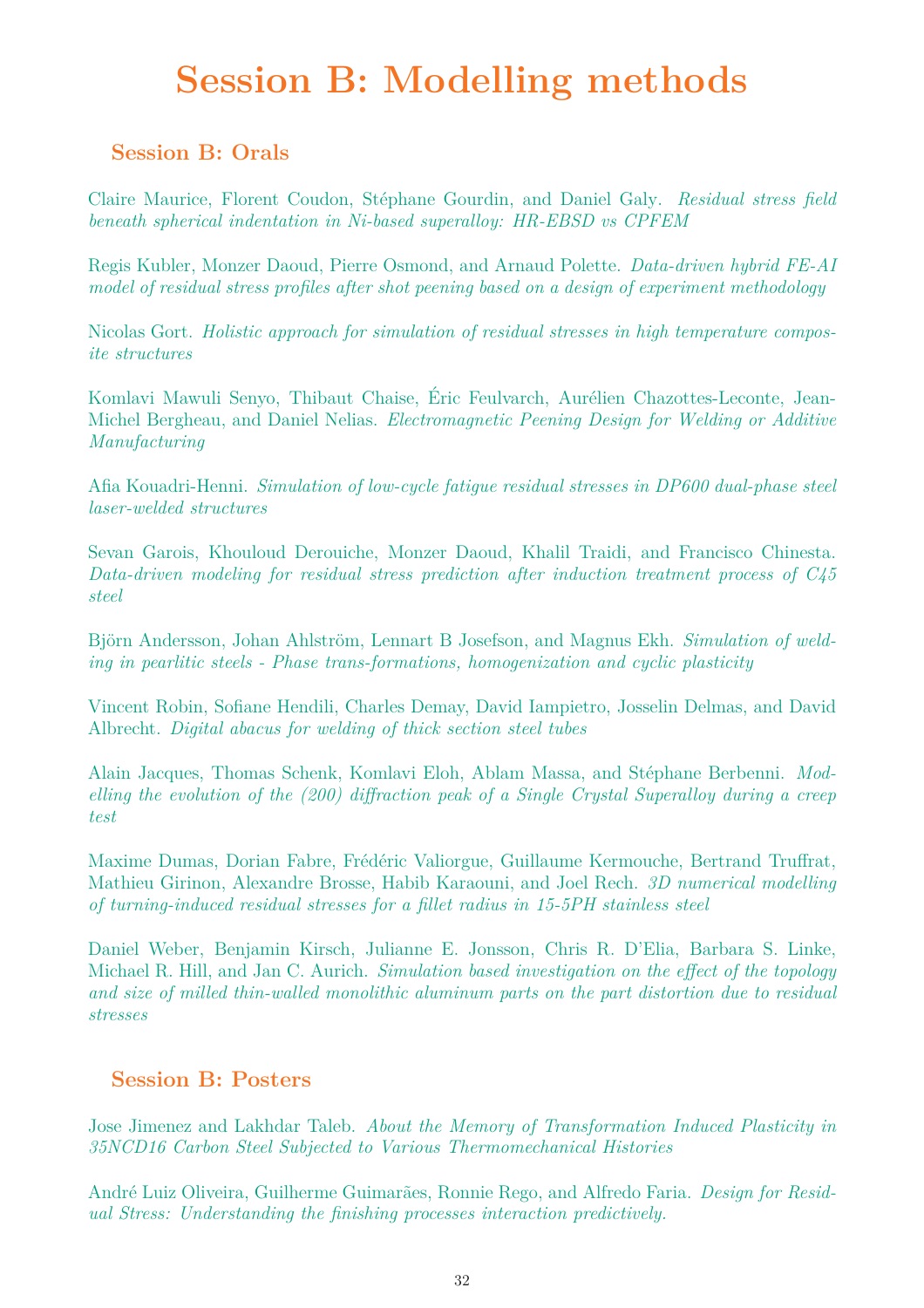Valentine Legrand, Serge Prigent, Pierre-Louis Reydet, Florent Krajcarz, and Nadège Streich. *Understanding of Satoh trials to assess the residual stresses occurring during welding of Invar* $\widehat{R}$ 

Jakob Bialowas, Thomas Antretter, and Jürgen Maierhofer. *Process model of the rim hardening of railway wheels*

Thomas Nitschke-Pagel and Jiamin Sun. *Influence of strain hardening models on the predicted welding residual stresses*

Mohamed Sokore, Rija-Nirina Raoelison, Sihao Deng, and Hanlin Liao. *Numerical investigation of the thermomechanical stresses due to the high-speed collision in cold spray additive manufacturing.*

Alexander Bodewig, Florian Pape, and Gerhard Poll. *Application of stainless steel bearings with pre-induced residual stresses*

Laura Millán García, Gabriel Carro Sevillano, Gabriel Kronberger, Óscar Garnica Alcázar, Ignacio Collado Ropero, Gizo Bokuchava, Ricardo Fernández Serrano, Jose Ignacio Hidalgo Pérez, Patricie Halodova, Alberto Sáez Maderuelo, and Gaspar González Doncel. *Genetic Programming and FEM simulation for a microscopic residual stress description in polycrystals using neutron diffraction and EBSD data.*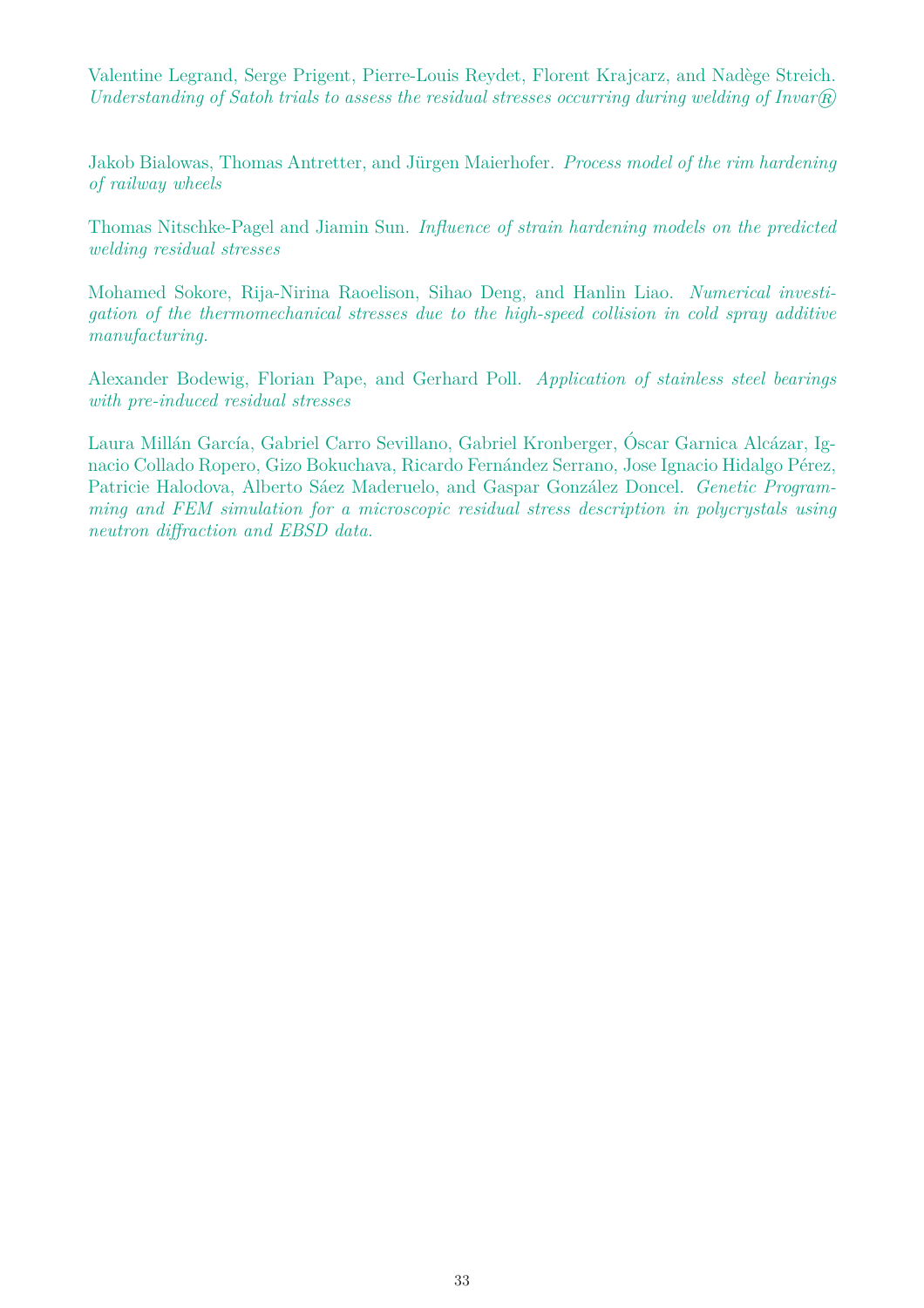### **Session C: Residual stresses in manufacturing processes**

### **Session C: Orals**

Thomas Niendorf, Behzad Aminforoughi, Sebastian Degener, and Alexander Liehr. *Determination of residual stresses in materials processed by additive manufacturing – challenges and consequences*

David Canelo-Yubero, Guilherme Abreu Faria, Manuel Sanchez-Poncela, Peter Staron, Juan Manuel Martinez, Emad Maawad, and Norbert Schell. *On the influence of thermal treatment on residual stresses in an additively manufactured austenitic steel 316L*

Maximilian Sprengel, Gunther Mohr, Simon J. Altenburg, Alexander Evans, Itziar Serrano-Munoz, Arne Kromm, Thilo Pirling, Giovanni Bruno, and Thomas Kannengiesser. *Surface and bulk Residual Stress in Laser Powder Bed Fused 316L: Influence of Inter Layer Time and Scanning Velocity*

Alexander Evans, Itziar Serrano-Munoz, Maximilian Sprengel, Tatiana Mishurova, Tobias Fritsch, Alexander Ulbricht, Jakob Schröder, Arne Kromm, Thomas Kannengiesser, and Giovanni Bruno. *Diffraction based residual stress analysis for metal additive manufacturing*

Felix Schmeiser, Erwin Krohmer, Eckart Uhlmann, and Walter Reimers. *In situ stress analysis during laser powder bed fusion using synchrotron radiation diffraction*

Prabhat Pant, Vladimir Luzin, Sebastian Proper, Seyed Hosseini, Johan Moverare, Kjell Simonsson, and Ru Lin Peng. *Effect of re-melting strategies on the residual stresses in additively manufactured L-shaped IN718 parts*

Halsey Ostergaard and Anna Paradowska. *In-situ and ex-situ neutron tools for probing residual stress and microstructure interactions during additive manufacturing and subsequent heat treatment*

Jan Schubnell, Ardeshir Sarmast, Felix Altenhöner, Shahram Sheikhi, Moritz Braun, and Sören Ehlers. *Residual stress analysis of butt welds made of additive and traditionally manufactured 316L stainless steel plates*

Sandra Cabeza, Burak Ozcan, Jonathan Cormier, Thilo Pirling, Ines Puente, Thomas Hansen, Inmaculada Lopez, and Elena Lopez. *Neutron in-situ monitoring of additively manufactured Ni-superalloys: a comprehensive overview from fabrication to post heat treatment and mechanical performance.*

Claire Gong, Joseph Marae Djouda, Abdelhamid Hmima, Fabrice Gaslain, Mahdi Chemkhi, Thomas Maurer, and Benoît Panicaud. *Influence of mechanical attrition treatment on 17-4 PH stainless steel: Comparison at sub-micron scale between SENT specimens*

Florian Lang, Johannes-Christian Schmitt, Sandra Cabeza, Thilo Pirling, Jochen Fiebig, Robert Vaßen, and Jens Gibmeier. *Residual stresses of large cavities filled by cold gas repair spray*

Mate Sepsi. *Residual stress monitoring as a quality assurance process supporting manufacturing and development*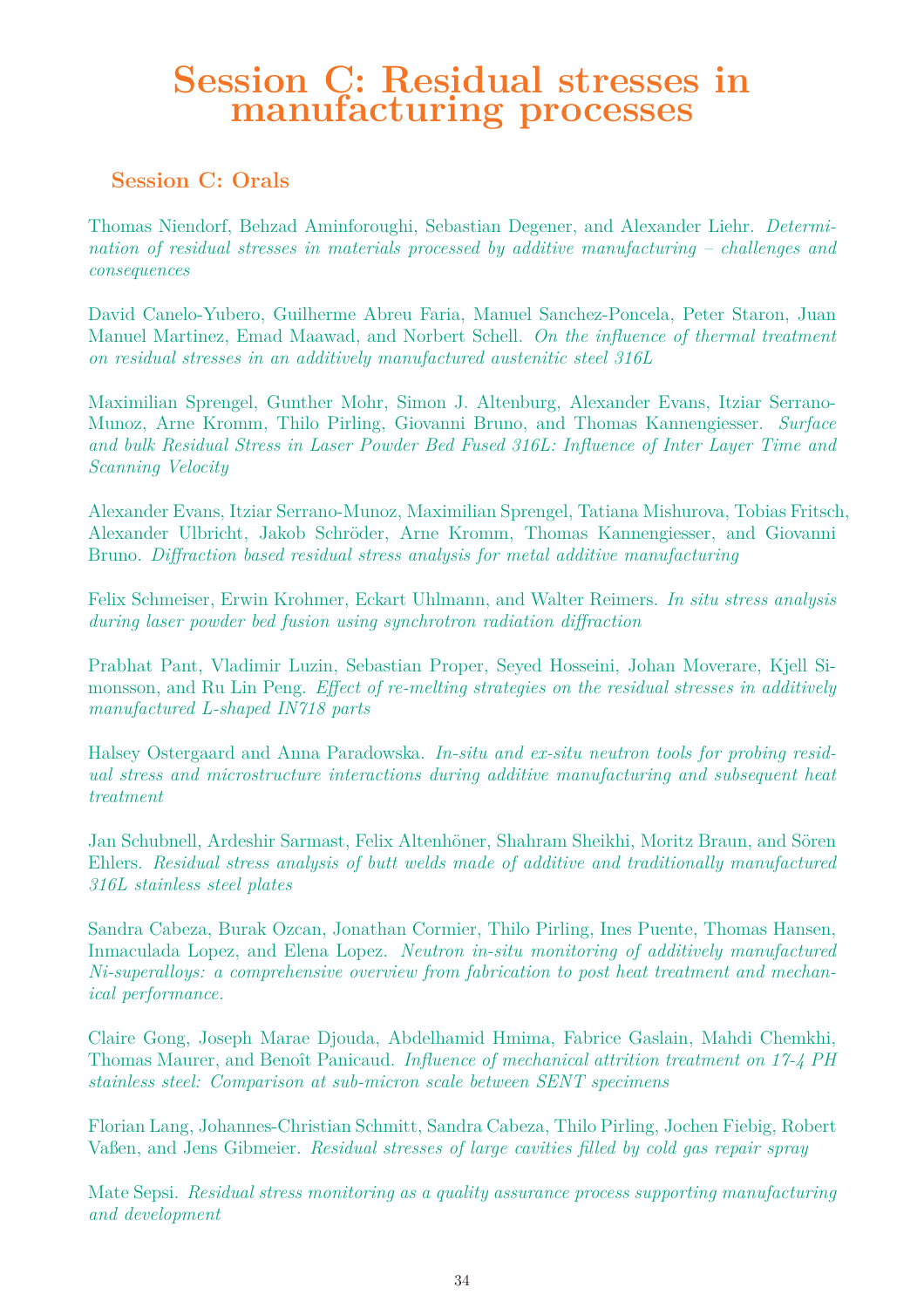Dhia Charni, Heiner Meyer, Svetlana Ishkina-Ortmann, Lasse Langstädtler, Christian Schenck, Norbert Schell, Bernd Kuhfuss, and Jeremy Epp. *Numerical analysis and experimental investigation of strain fields during rotary swaging of steel by in-situ synchrotron X-ray radiation*

Mohamed Fares Slim, Guillaume Geandier, Fabien Rouillard, and Benoit Malard. *Residual stress gradient in austenitic stainless-steel cladding after exposure in carburizing nuclear liquid sodium*

Yanxue Zhang. *On residual stress development during gaseous nitriding of M2 steel*

Sébastien Jégou and Laurent Barrallier. *Residual stresses after nitriding on as quenched bearing steel*

Michael Zürn, Ogün Baris Tapar, Jérémy Epp, Fabian Wilde, and Jens Gibmeier. *Real-time monitoring of the near-surface stress development during quenching after low-pressure carburizing*

Lorenz Engelking, Antonia Eissel, Dirk Schröpfer, Kai Treutler, Thomas Kannengießer, and Volker Wesling. *Optimisation of surface residual stresses using hybrid milling processes for additive manufactured Ni alloy components*

Amadeus Becker, Karsten Wandtke, Dirk Schröpfer, Arne Kromm, Thomas Kannengießer, Ronny Scharf-Wildenhain, and André Hälsig. *Residual stress evolution during slot milling for repair welding and WAAM of high-strength steel components*

Simone Carone, Vincenzo Moramarco, Giovanni Pappalettera, Giuseppe Barbieri, and Caterina Casavola. *Application of the Contour Method for residual stress measurement in Ti - Inconel welded joints*

Tim Richter. *Residual stress distribution on TIG and FSW welded component like samples of CoCrFeMnNi high- and CoCrNi medium entropy alloy*

Eckehard Mueller and Thomas Hermann. *Formation of residual stresses at welding seams with S235 and S355*

P John Bouchard and Ruiyao Zhang. *Measured Residual Stresses in a Ring-weld After PWHT*

Maria Jos´e Marques, A.C. Batista, J.P. Nobre, L. Coelho, and A.M.P. de Jesus. *Residual stresses evaluation by X-ray diffraction and incremental hole drilling in AISI 316L and AISI 18Ni300 samples produced by Selective Laser Melting*

Steffen Heikebrügge, Bernd Breidenstein, Christian Dänekas, and Peter Schaumann. *Residual stresses of thick sheet butt welds influenced by deep rolling*

### **Session C: Posters**

Lorène Héraud, Hugo Tryla, Laurent Barrallier, and Philippe Bristiel. *XRD study of the residual stresses induced by welding and their redistribution under polycyclic solicitation.*

Morteza Dadkhah, Michael Georg Zuern, Jens Gibmeier, and Thomas Nitschke-Pagel. *Residual stress generation in cold-formed welded steels - Part II: Interaction of weld thermal cycles and stability of strain hardening induced micro residual stresses*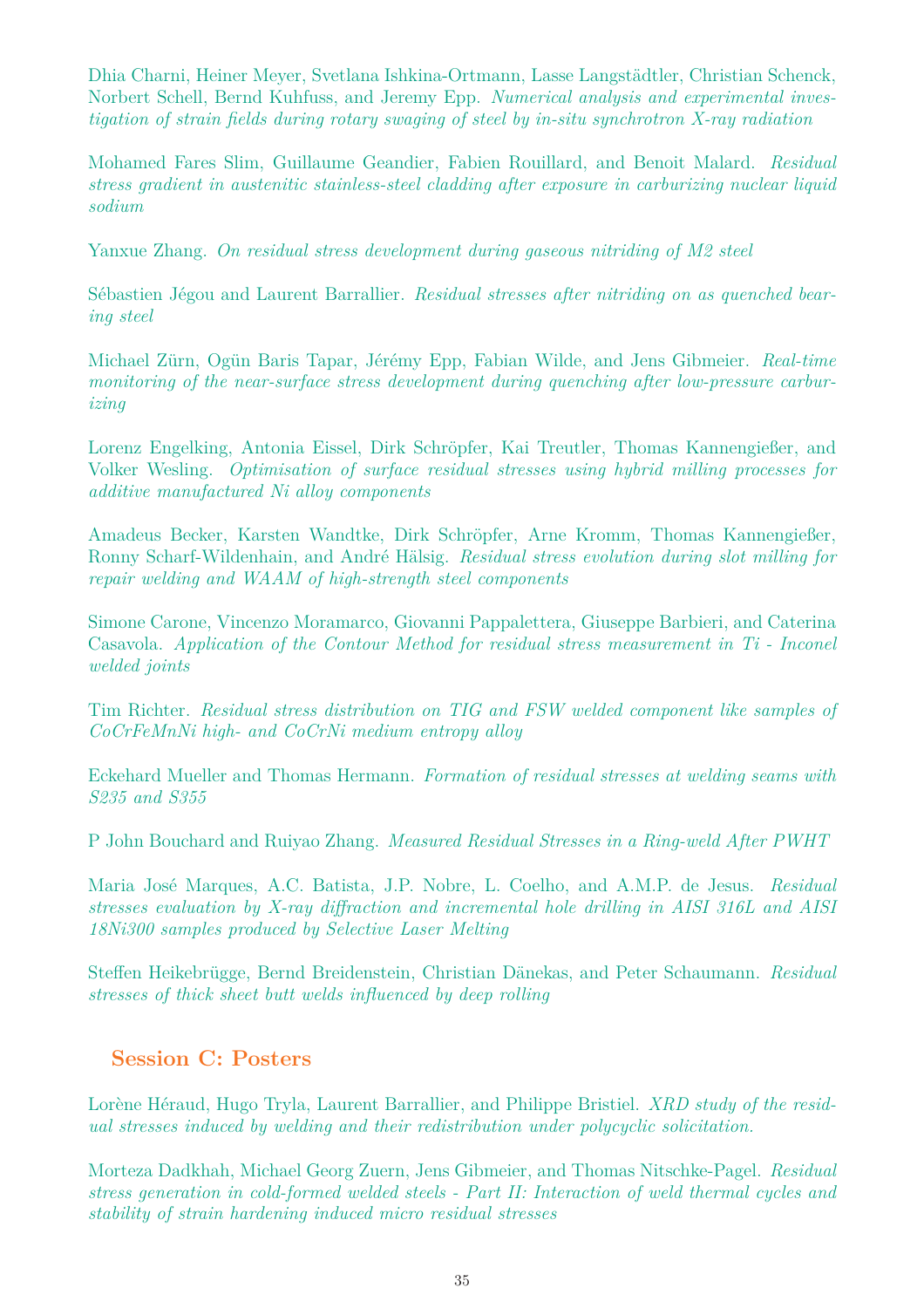Piotr Nikiel, Miroslaw Wrobel, Stefan Szczepanik, Michal Stepien, Krzysztof Wierzbanowski, and Andrzej Baczmanski. *Mechanical properties, microstructure and residual stress of Titanium grade 23 produced by Selective Laser Melting*

Olivia Kendall, Ralph Abrahams, Anna Paradowska, Mark Reid, Cong Qiu, Peter Mutton, and Wenyi Yan. *Effect of tempering and grinding on residual stress in laser clad hypereutectoid rail components using neutron diffraction*

Peiying Bian, Kewei Xu, Yunliang Zhang, and Fangxia Ye. *An overview of the evolution of residual stress and its effect in additive manufacturing by a selective laser melting technology*

Cheng-Han Yu, Maximilian Sprengel, Jakob Schröder, Alexander Evans, Arne Kromm, Ru Peng, Thomas Kannengiesser, Giovanni Bruno, and Johan Moverare. *Effect of the thickness on the residual stress distribution in thin-walled laser powder bed fused structures*

Angelo Carvalho, Ronnie Rego, Andr´e Oliveira, Tiago Colombo, and Rafael Galdino. *Residual stress evolution of microalloyed steels along the gear manufacturing chain*

Juliette Theodore, Laurent Couturier, Baptiste Girault, and Bruno Courant. *Towards control of residual stresses in multi-material stainless steel part produced by Dual-Wire and Arc Additive Manufacturing (D-WAAM)*

Ioannis Pantelis, Mike Smith, Anastasia Vasileiou, and Matthew Roy. *Measuring the effect of PWHT on residual stress relaxation of EB welds made of SA508 steel using the contour method*

Marc-Andr´e Nielsen, Sabine Bodner, Emad Maadwad, Florian Resch, Jozef Keckes, Peter Staron, and Martin Müller. *Influence of geometry on residual stresses in additively manufactured aluminum alloy parts*

Olivia McLatchie, Aneeqa Khan, Anastasia Vasileiou, Ed Pickering, John Francis, and Thilo Pirling. *Evaluation of neutron diffraction measurement uncertainties on the residual stress of electron beam welded P91 steel*

Anastasia Vasileiou, Michael Smith, Ed Pickering, Alex Carruthers, Matthew Roy, Steve Falder, Paul Plumb, Chris Punshon, and Michael Blackmore. *Residual stress at the slope-out of electron beam welds*

Sebastien Rouquette, Issam Bendaoud, and Fabien Soulié. *Residual stresses in SS316L specimens after deposition of melted filler wire*

Yuri Kudryavtsev and Jacob Kleiman. *Inducing of Compressive Residual Stresses in Surface Layers of Materials by Ultrasonic Impact Treatment*

Fabien Lefebvre, Eric Usmial, and Simon Robbe. *Comparative analyses and results obtained on an additive manufactured sample (an arch) built on 316L austenitic stainless steel, gathering many different residual stress characterization methods*

Quentin Gaillard, Hussein Mbarak, Nathalie Peillon, Gilles Blanc, Xavier Boulnat, Sylvain Dancette, Sophie Cazottes, and Christophe Desrayaud. *X-Ray diffraction measurements of residual stresses after successive electro-polishing of Ti-6Al-4V parts built by L-PBF*

Satyaveer Singh Dhinwal, Pascal Boulet, Ilia Ushakov, and Dominique Daloz. *Formation of residual stress during the additive manufacturing of 316L steel in parent material substrate*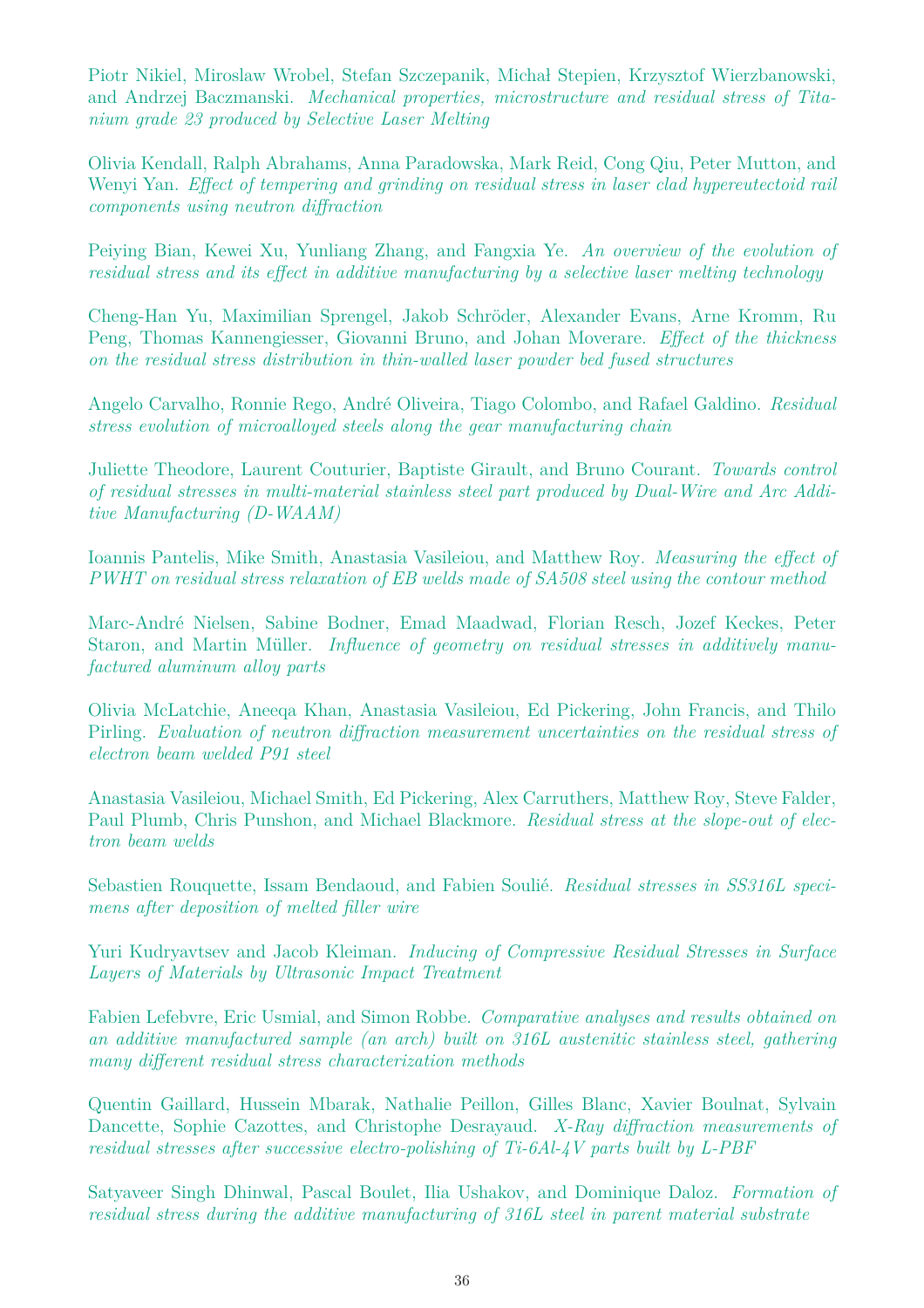Naima Ouali, Billel Cheniti, Brahim Belkessa, Djamel Miroud, Ammar Jabbar Hassan, and Khawla Amara. *Residual stresses and microstructures in rotary friction welds using X-ray diffraction method*

Neel Kamal Gupta, G. Ganesan, X. Siddhartha, Saim Abbas, Avinash Kumar Mehta, and K. P. Karunakaran. *Effect of Multiple Technologies on Minimizing the Residual Stress in Additive Manufacturing*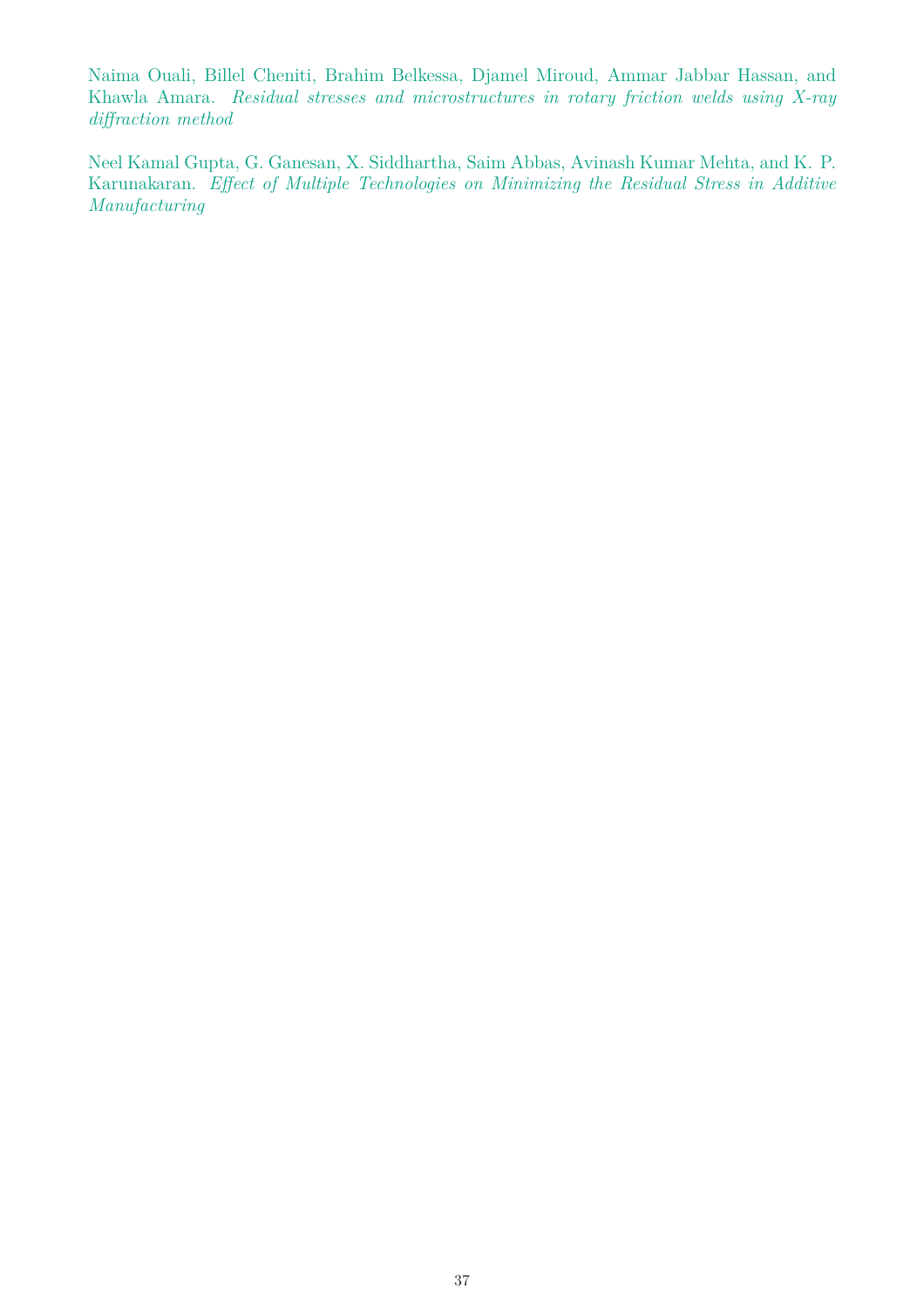### **Session D: Residual stresses in advanced materials**

### **Session D: Orals**

Pierre-Olivier Renault, Patrice Kreiml, Barbara Putz, Shuhel Altaf Husain, Damien Faurie, and Megan Jo Cordill. *Mechanical influence of layer order in bilayer thin films during biaxial straining: synchrotron diffraction investigation*

Michael Meindlhumer, Nikolaus Jäger, Stefan Spor, Martin Rosenthal, Hynek Hruby, Julius F. Keckes, Christian Mitterer, Rostislav Daniel, Jozef Keckes, and Juraj Todt. *Cross-sectional X-ray nanodiffraction reveals nanoscale residual stress and microstructure gradients across the cutting edge area of a TiN coating on WC-Co*

Jozef Keckes, Juraj Todt, Michael Meindlhumer, Sabine Bodner, Christina Krywka, and Manfred Burghammer. *Cross-Sectional X-ray Micro- and Nano-Diffraction on Thin Films, Coatings and Near-Surface Regions*

Praveen Karebasannanavar Ramachandrappa, Foroogh Hosseinzadeh, P John Bouchard, Fabien Lefebvre, and Damien Guillon. *Advancing the Contour Method for the Measurement of Residual Stress in Polymer Composites*

J.P. Nobre, T.C. Smit, R.G. Reid, T. Wu, T. Niendorf, D. Marais, and A.M. Venter. *Throughthickness residual stress evaluation in a cross-ply fibre-metal laminate using incremental hole drilling*

Przemyslaw Kot, Andrzej Baczmanski, Marcin Wronski, Vadim Sikolenko, Gizo Bokuchava, Christian Scheffzuk, and Sebastian Wronski. *Diffraction measurement of stress evolution for selected groups of grains in textured polycrystalline materials*

Vincent Ji and Nathalie Prud'Homme. *Oxide layer stresses studied on a Zr-based metallic glass alloy during oxidation*

Thibault Chommaux, Pierre-Olivier Renault, Philippe Goudeau, and Dominique Thiaudière. *In situ electrical and mechanical study of Indium Tin Oxide films deposited on flexible substrate: a synchrotron investigation*

Jabrane Kanboui, Nathalie Mangelinck-Noël, and Laurent Barrallier. *XRD residual stress measurement in grains of casting photovoltaic silicon*

Manuela Klaus, Christoph Genzel, Elmeri Österlund, and Mervi Paulasto-Kröckel. Residual *stress analysis of epitaxial MOVPE AlN films deposited on silicon wafers*

Radomir Kužel, Lukáš Horák, and Milan Dopita. *X-Ray Diffraction Study of Stresses and Textures in Strongly Oriented Thin Films*

Alireza Dashti, Cl´ement Keller, Benoit Vieille, and Alain Guillet. *Dependence of the Residual Stress Profile on the Fiber-Matrix Configuration in Cu-Al Composite Wires*

### **Session D: Posters**

Mohamed El Garah. *Effect of nitrogen content on structural and mechanical properties of*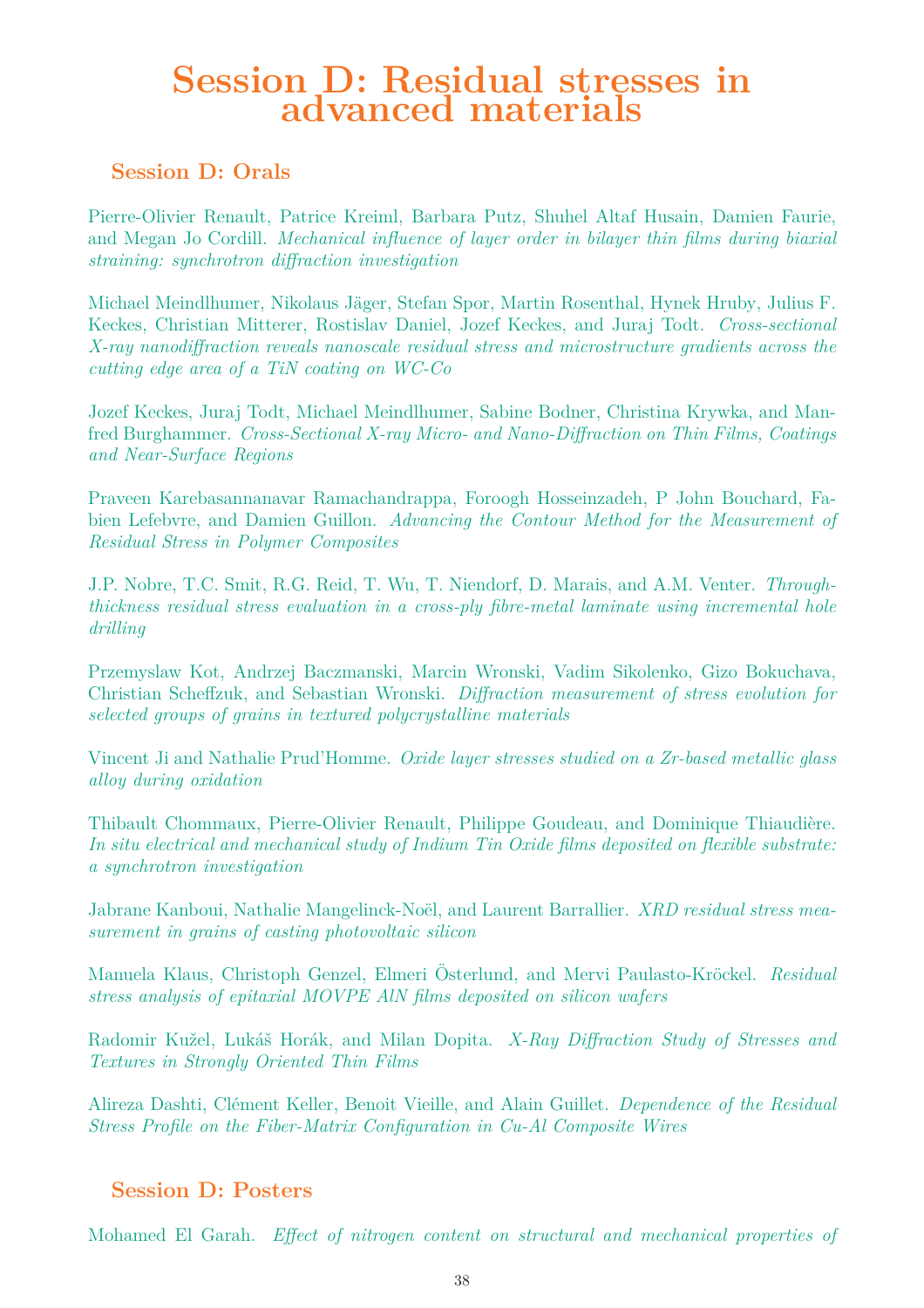*AlTiTaZrHf(-N) high entropy films deposited by reactive magnetron sputtering*

Zihao Guo, Jianqiang Zhou, Bruno Guelorget, Zhidan Sun, Delphine Retraint, and Benoît Panicaud. *Effect of residual stress on the tensile properties of gradient microstructure materials obtained by Surface Mechanical Attrition Treatment*

Daria Yudina, Mie Marsilius, and Jozef Bednarčík. *Structural aspects of creep-induced magnetic anysotropy in Fe-based nanocrystalline alloy*

Renno Reitsnik, Kauni Kiviste, Ander Kangro, Harri Lille, and Alexander Ryabchikov. *The effect of shrinkage stresses of admixtures and surface hardeners of concrete floors*

Emma Kruck, Lucas Autones, Gilles Rolland, Thomas Girard, Aurélie Quet, Manuel François, and Yann De Carlan. *Determinations of residual stresses in Oxide Dispersion Strengthened steel coatings obtained by Cold Spray*

Jean-Philippe Tinnes, Julien Martin, Gregory Marcos, and Thierry Czerwiec. *Internal stress estimation into a nitrided iron aluminide (FeAl40 Grade 3) using synchrotron WAXS measurements*

Olivier Thomas, Henry Proudhon, Thomas Cornelius, Etienne Navarro, Stéphanie Escoubas, Chaogang Ding, Jie Xu, Rahul Sahay, Pooi See Lee, Nagarajan Raghavan, and Arief Budiman. *Shear loading of FCC/BCC Cu/Nb nanolaminatesstudied by in-situ X-Ray micro-diffraction*

Haithem Ben Khalifa, Wissem Cheikhrouhou, and Guy Schmerber. *Screening of the synthesis route on the structural, magnetic andmagnetocaloric properties of La0.6Ca0.2Ba0.2MnO3 manganite: Acomparison between solid-solid state process and a combinationpolyol process and Spark Plasma Sintering*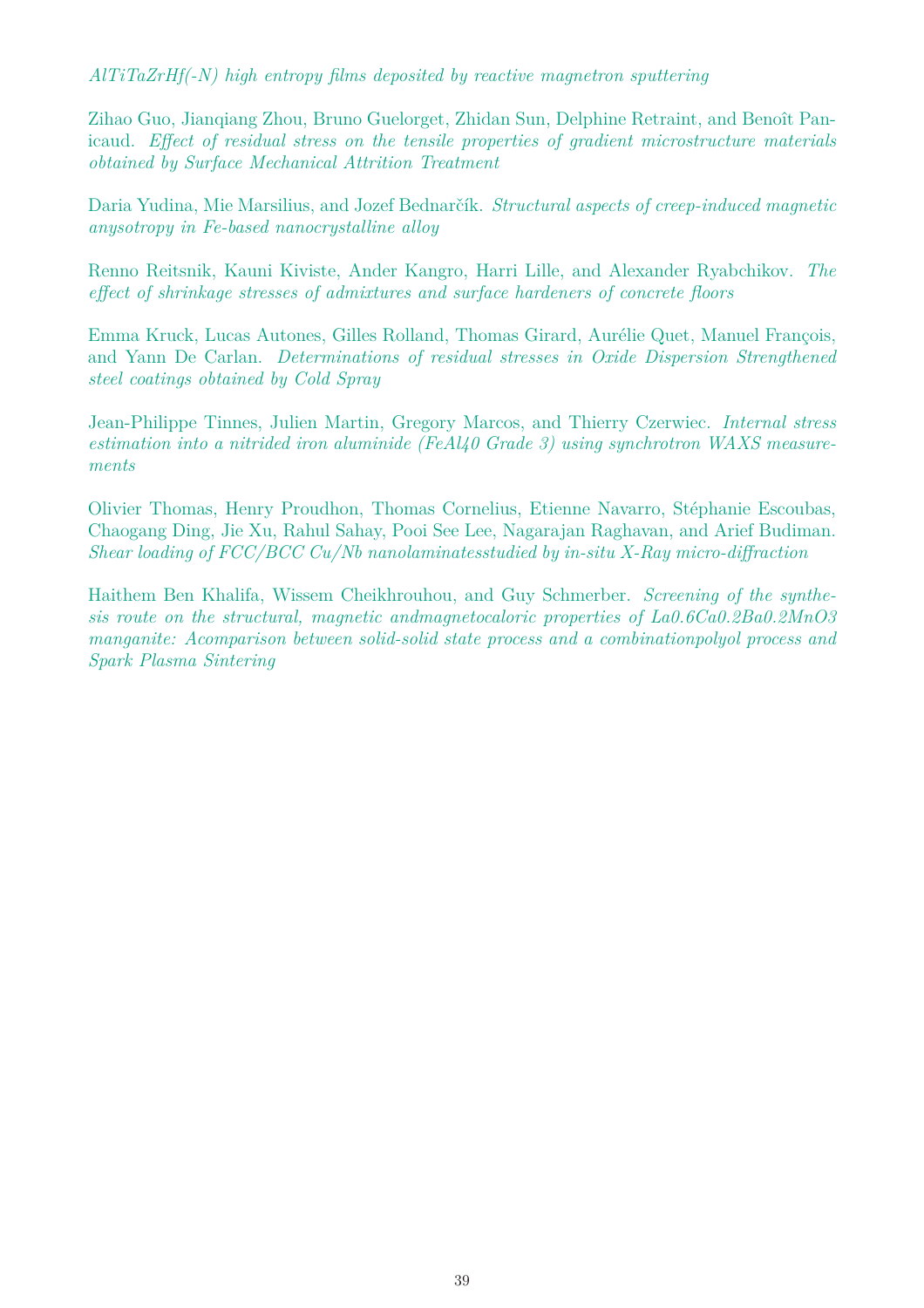### **Session E : Residual stresses, Internal stresses and microstructures**

### **Session E: Orals**

Nicola Simon, Ulrich Lienert, Malte Blankenburg, and Jens Gibmeier. *Evolution of lattice strain pole figures for uniaxial deformation of textured duplex stainless steel*

Lisa Germain, Sébastien Jégou, and Laurent Barrallier. *Effects of stress and strain gradients on the kinetics of thermochemical surface treatments (gas nitriding) of steels*

Karthikeyan Jeyabalan, Julien Teixeira, Sabine Denis, Guillaume Geandier, Jacky Dulcy, Benoît Denand, Grégory Michel, Simon Catteau, and Marc Courteaux. *Effect of carbon and nitrogen enrichment in the austenitic field on the formation of microstructures and residual stresses in carburized and carbonitrided low-alloyed steel parts: experimental study and simulation*

Mathias Lamari, Sébastien Allain, Guillaume Geandier, Astrid Perlade, and Kangying Zhu. *In situ determination of phase stress states in unstable medium manganese steels by high energy X-ray diffraction on synchrotron beamline*

Benoît Malard. *Coupling high-energy synchrotron and finite element modeling to study shape memory alloy behavior at the grain scale*

Michael Georg Zuern, Morteza Dadkhah, Thomas Nitschke-Pagel, and Jens Gibmeier. *Residual stress generation in cold-formed welded steels - Part I: Impact of pre-deformation on residual stresses*

### **Session E: Posters**

Osman Adiguzel. *Internal-External Stresses and Reversible-Irreversible Memory In Shape Memory Alloys*

Huabing Liu, Chuanhai Jiang, and Bevin Pan. *Effects of Precipitates on Microstructure, Residual Stress and Mechanical Properties of Shot Peened Mg-8Gd-3Y Alloys*

Julien Teixeira, David Maréchal, Robert Wimpory, Sabine Denis, Fabien Lefebvre, and Renaud Frappier. *Formation of residual stresses during quenching of Ti17 and Ti-6Al-4V alloys: influence of phase transformations*

Roxane Tréhorel, Thomas Schenk, Jonathan Cormier, Alain Jacques, Alice Cervellon, Svetlana Tsareva, and Zoltan Hegedüs. *In situ studies of high temperature plasticity of a monograin superalloy by far-field X-ray diffraction*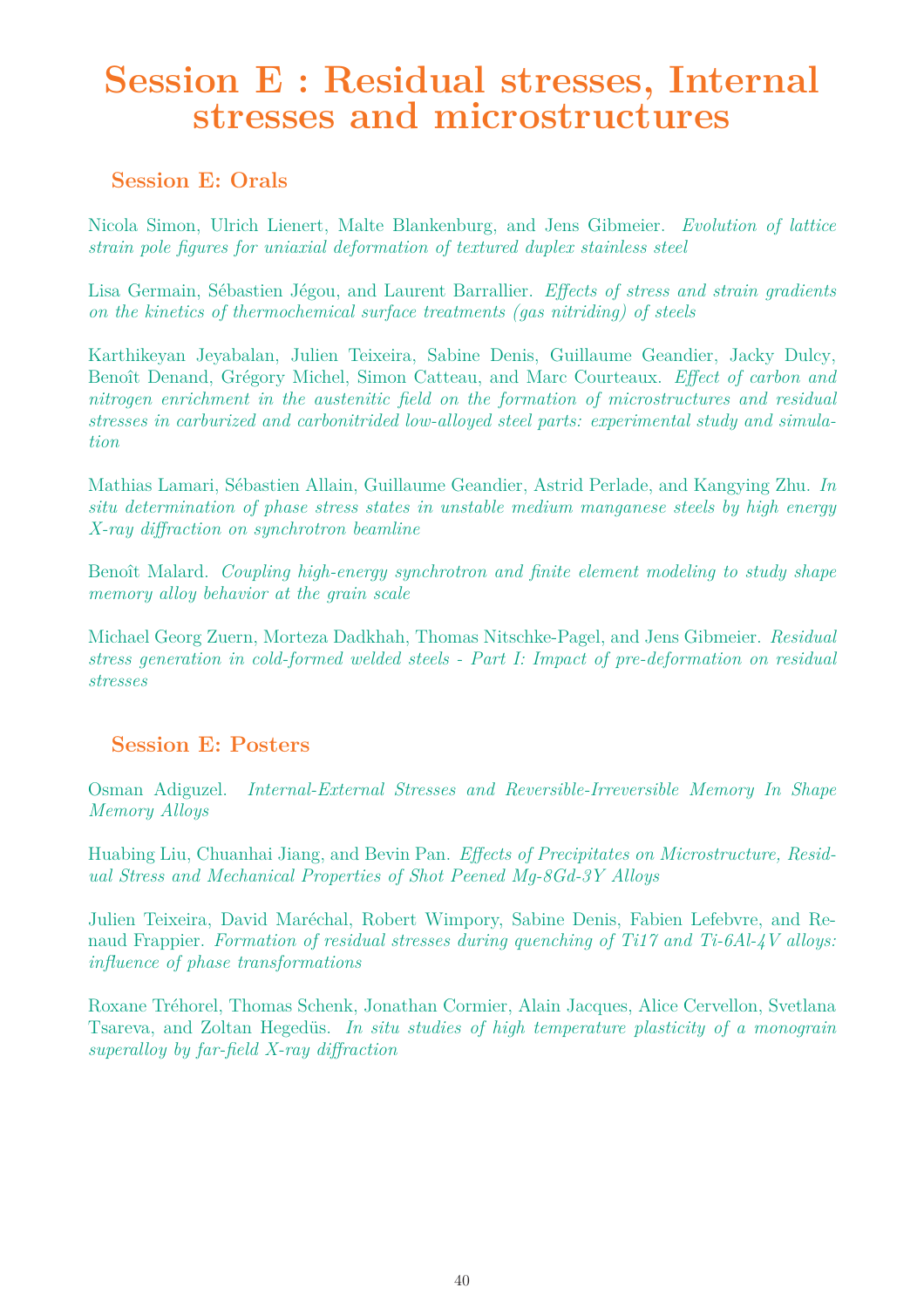### **Session F: Consequences of residual stresses**

### **Session F: Orals**

Harry Coules, Matthew Weltevreden, and Isabel Hadley. *Residual stresses in probabilistic structural integrity assessment*

### **Abstract˙65**

Simon Strodick, Felix Roman Hühn, Robert Schmidt, Dirk Biermann, Andreas Zabel, and Frank Walther. *Evolution of the residual stress state in BTA deep-drilled components under quasi-static and cyclic loading*

Jan Schubnell, Johannes Preußner, and Majid Farajian. *Decreasing and increasing the value of the compressive residual stresses induced by high frequency mechanical impact treatment during cyclic loading*

Pengfei Gao, Zhidan Sun, and Delphine Retraint. *Experimental study on multiaxial fatigue properties of a AA7075 alloy treated by surface mechanical attrition treatment*

Vincent Jacquemain, Doriana Viinci, Christophe Cheuleu, Vincent Michel, Véronique Favier, Olivier Castelnau, Cristain Mocuta, Dominique Thiaudière, and Nicolas Ranc. *In situ investigation of the gigacycle fatigue domain using ms – ns time resolved x-ray diffraction at synchrotron facility*

Can Yildirim, Yubin Zhang, Erika Steyn, Fang Liu, Carsten Detlefs, and Johan Ahlström. *Exploring Three Dimensional Orientation and Residual Stresses in Railway Steels*

Fabian Jaeger, Alessandro Francesschi, Holger Hoche, Peter Groche, and Matthias Oechsner. *Improvement of the fatigue properties of cold extruded austenitic stainless steel by optimization of the residual stress state and its stability*

Michael Rhode, Arne Kromm, Tobias Mente, Denis Czeskleba, Eugen Wilhelm, and Thomas Kannengiesser. *Residual stresses and hydrogen assisted cracking in thick-walled submerged arc weld joints for offshore applications*

Joana Rebelo Kornmeier, Simon Vitzthum, Michael Hofman, Maximilian Gruber, Emad Maawad, and Wolfram Volk. *Onset of yielding – macro and micro evidence*

Arne Kromm, Dirk Schröpfer, Michael Rhode, Robert Wimpory, Sergej Gook, and Thomas Kannengießer. *Influence of residual stresses on stress relief cracking of thick-walled creepresistant steel welds*

Antoine Deheeger, Romain Ferré, and Didier Hanonge. *Residual Stresses in Flexible Pipe Tensile Armour Wires*

Andreas Jobst and Marion Merklein. *Stability of Forming Induced Residual Stresses in Stainless Steel Parts at Elevated Temperature*

### **Session F: Posters**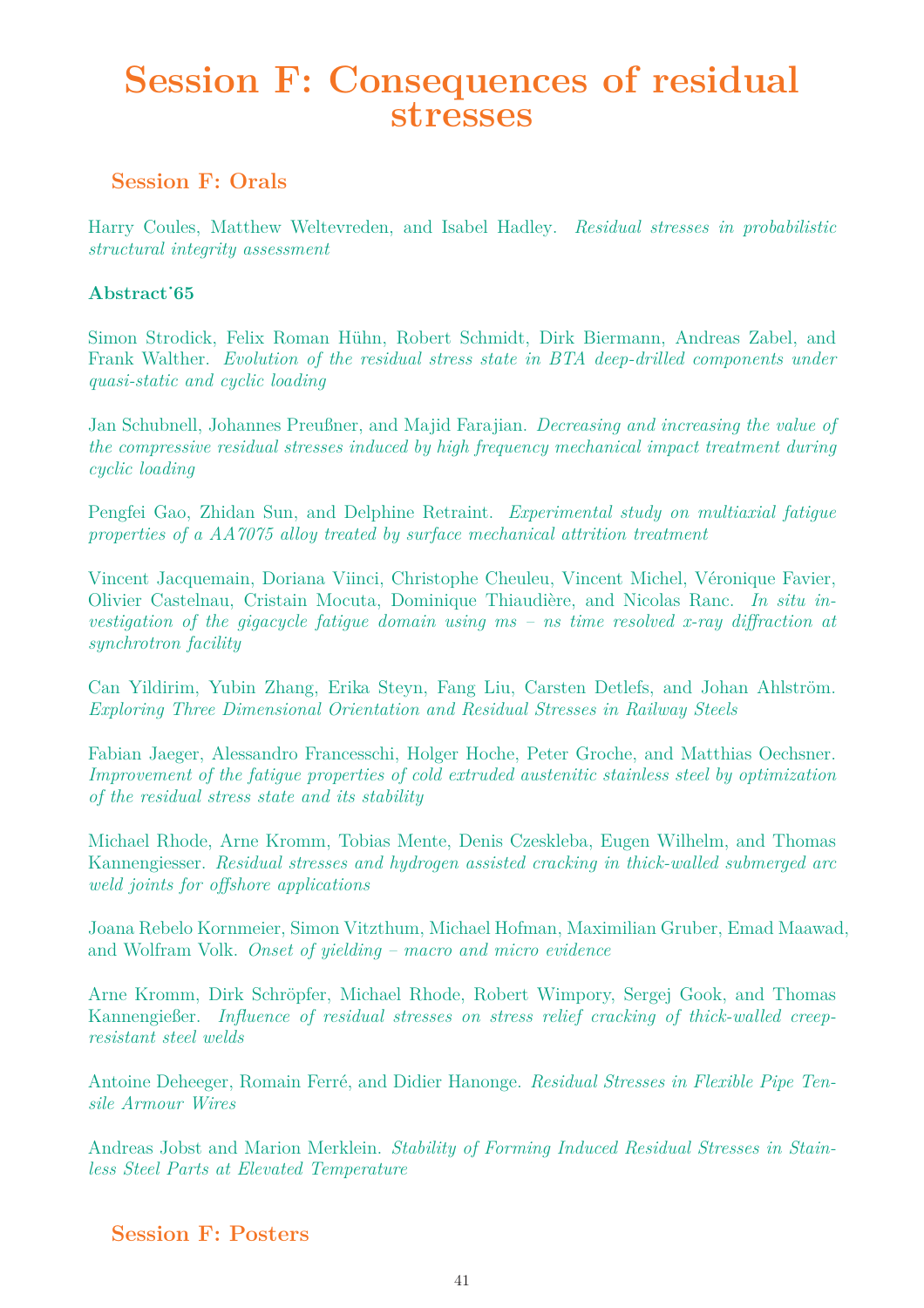Michele Angelo Attolico, Claudia Barile, Caterina Casavola, Vincenzo Moramarco, and Gilda Renna. *Fatigue performance enhancement of laser peened aircraft components*

Lucas Brasileiro, Zhidan Sun, Catherine Mabru, Rémy Chieragatti, Gwénaëlle Proust, and Delphine Retraint. *Effects of residual stresses and grain size gradient introduced by SMAT on rotating bending fatigue properties of a CoCrMo alloy*

Afia Kouadri-Henni. *Influence of the laser welding direction of thin DP600 and the consequence of the fatigue strength on Residual stresses relaxation obtained by neutron diffraction*

Eric Usmial, Simon Robbe, Julie Marteau, Marion Risbet, Hind Orkhis, Herv;e Rognon, and Fabien Lefebvre. *Relationship between residual stress, retained austenite and fatigue behaviour in gear box*

Florian Pape, Simon Dechant, Berd Breidenstein, Berend Denkena, and Gerhard Poll. *Influence of turning and deep rolling processes on bearing fatigue life*

Solenne Collomb, Svetlana Tsareva, Thomas Schenk, Jean-Philippe Tinnes, Abdelkrim Redjaimia, Xiaolei Chen, Stephane Berbenni, and Alain Jacques. *Internal stresses and early type 4 fracture of welded joints in Grade 91 steel : an in situ study*

Daniel Pérez Gallego, Jesus Ruiz Hervías, and David Cendón Franco. *Shear residual stresses induced by torsional loading*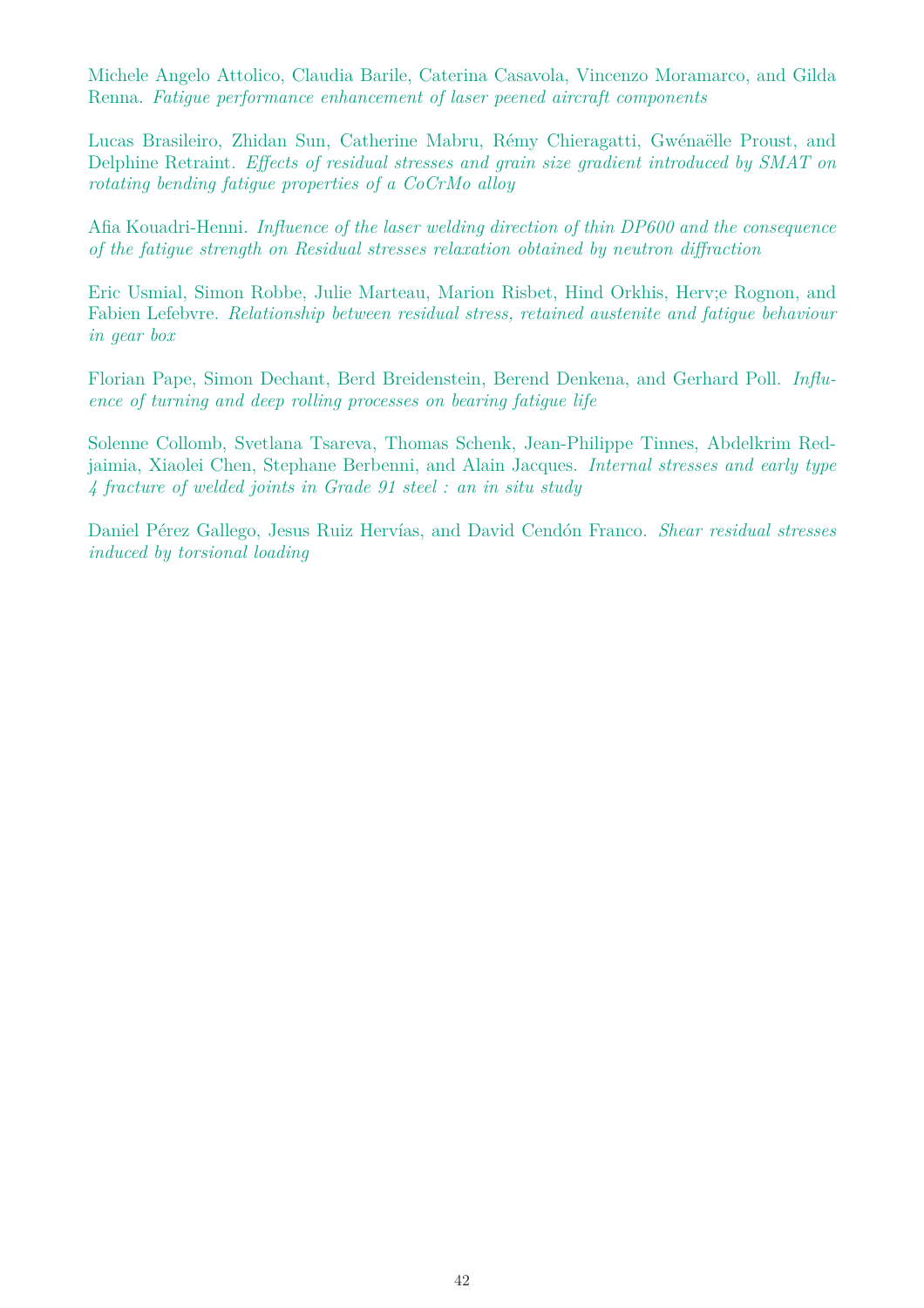### **Authors index**

Abbas, Saim, 37 Abderahmane, Abdellahi, 28 Abrahams, Ralph, 36 Abreu Faria, Guilherme, 28, 34 Adiguzel, Osman, 40 Ahlström, Johan, 32, 41 Alameddin, Shadi, 28 Albrecht, David, 32 Allain, Sébastien, 40 Altaf Husain, Shuhel, 38 Altenburg, Simon J., 34 Altenhöner, Felix, 34 Amara, Khawla, 37 Aminforoughi, Behzad, 34 Andersson, Björn, 32 Antretter, Thomas, 33 Apel, Daniel, 29 Appolaire, Benoît, 27 Attolico, Michele Angelo, 42 Aubin, Véronique, 28 Aurich, Jan C., 32 Autones, Lucas, 39 Baczmanski, Andrzej, 29, 36, 38 Badyka, Romain, 29 Barbieri, Giuseppe, 35 Barile, Claudia, 42 Barrallier, Laurent, 35, 38, 40 Batista, A.C., 35 Becker, Amadeus, 35 Bednarčík, Jozef, 39 Beghini, Marco, 30 Behler, Jörg, 30 Belassel, Mohammed, 29 Belkessa, Brahim, 37 Ben Khalifa, Haithem, 39 Bendaoud, Issam, 36 Benincasa, Alessio, 30 Benke, Marton, 29 Berbenni, Stéphane, 32, 42 Bergey, Thierry, 30 Bergheau, Jean-Michel, 32 Besnault, Laurence, 31 Bhaskar, Lalith Kumar, 29 Bialowas, Jakob, 33 Bian, Peiying, 36 Biermann, Dirk, 41

Blackmore, Michael, 36 Blanc, Gilles, 36 Blanc, Thibaux, 30 Blankenburg, Malte, 40 Boccini, Enrico, 30 Bocher, Philippe, 30 Bodewig, Alexander, 33 Bodner, Sabine, 36, 38 Bohlen, Annika, 28 Boin, Mirko, 29 Bokuchava, Gizo, 33, 38 Bolender, Artjom, 28, 29 Bouchard, P John, 28, 35, 38 Boujnah, Abir, 28 Boulet, Pascal, 36 Boulnat, Xavier, 36 Bourillot, Éric, 29 Bouteille, Patrick, 30 Braham, Chedly, 29 Brahimi, Marouane, 30 Brasileiro, Lucas, 42 Braun, Moritz, 34 Brauss, Michael, 29 Breidenstein, Berd, 42 Breidenstein, Bernd, 35 Bristiel, Philippe, 35 Brokx, John, 30 Brosse, Alexandre, 32 Bruno, Giovanni, 27, 30, 34, 36 Budiman, Arief, 39 Bunn, Jeffrey, 30 Burghammer, Manfred, 38 Böhlke, Thomas, 30 Cabeza, Sandra, 34 Cai, Zhe, 28 Calloch, Sylvain, 41 Canelo-Yubero, David, 34 Card, Julian, 31 Carone, Simone, 35 Carro Sevillano, Gabriel, 33 Carruthers, Alex, 36 Carvalho, Angelo, 36

Casavola, Caterina, 35, 42 Castelnau, Olivier, 41 Catteau, Simon, 40 Cazottes, Sophie, 36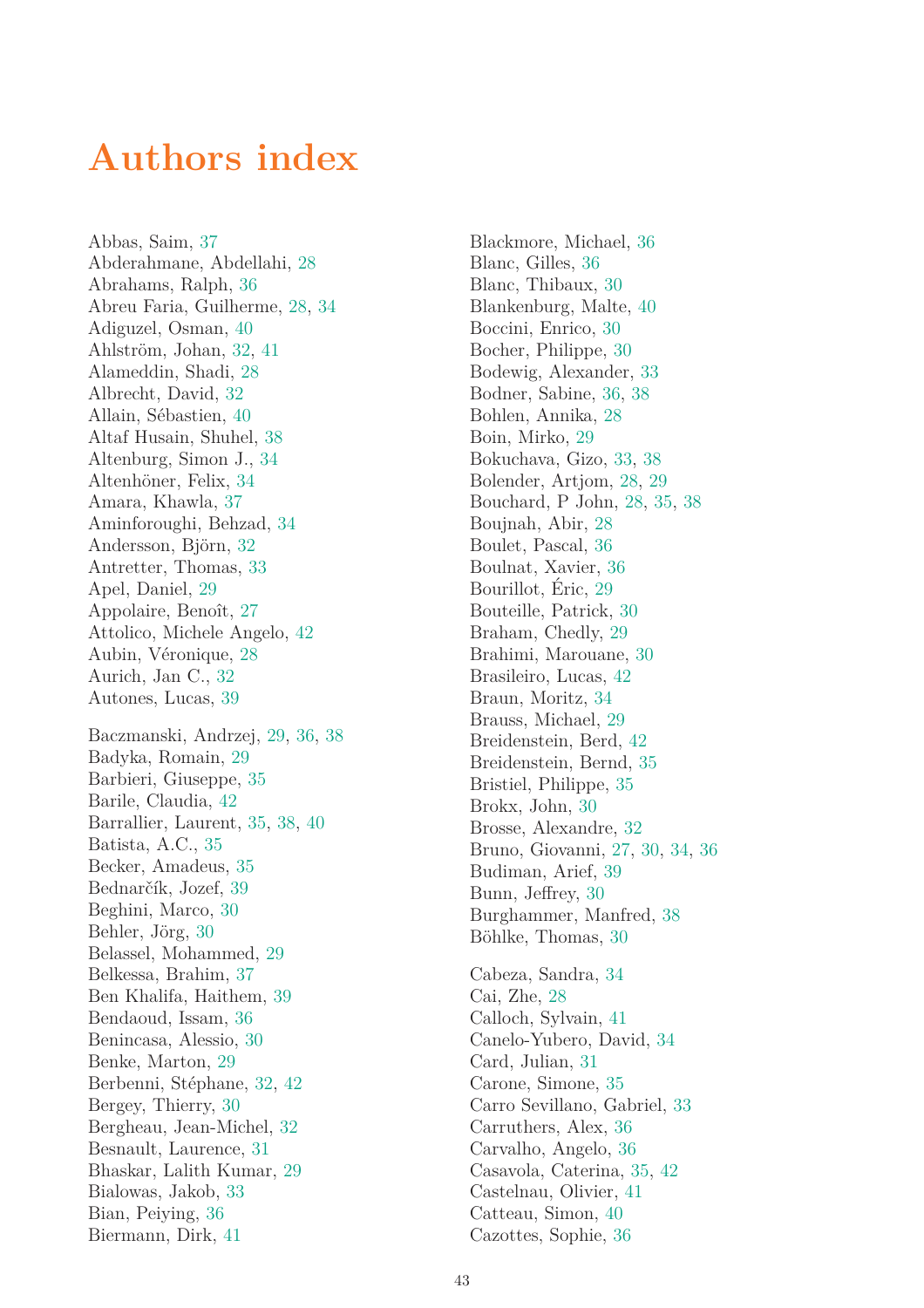Cendón Franco, David, 42 Cervellon, Alice, 40 Chaise, Thibaut, 32 Charni, Dhia, 35 Chazottes-Leconte, Aurélien, 32 Cheikhrouhou, Wissem, 39 Chemkhi, Mahdi, 34 Chen, Xiaolei, 42 Cheniti, Billel, 37 Cheuleu, Christophe, 41 Chieragatti, Rémy, 42 Chinesta, Francisco, 32 Chommaux, Thibault, 38 Clark, Ronald, 28 Coelho, L., 35 Collado Ropero, Ignacio, 33 Collomb, Solenne, 42 Colombo, Tiago, 36 Cook, Philip, 28 Corazza, Carola, 30 Cordill, Megan Jo, 38 Cormier, Jonathan, 34, 40 Cornelius, Thomas, 39 Cornwell, Paris, 30 Cottura, Maeva, 27 Coudon, Florent, 32 Coules, Harry, 28, 41 Courant, Bruno, 36 Courteaux, Marc, 40 Couturier, Laurent, 36 Cui, Wen, 29 Czerwiec, Thierry, 39 Czeskleba, Denis, 41 Dadkhah, Morteza, 35, 40 Daloz, Dominique, 36 Dancette, Sylvain, 36 Daniel, Laurent, 28 Daniel, Rostislav, 38 Daoud, Monzer, 32 Dapprich, Dominik, 29 Dashti, Alireza, 38 De Carlan, Yann, 39 de Jesus, A.M.P., 35 Dechant, Simon, 42 Degeiter, M., 27 Degener, Sebastian, 28, 29, 34 Deheeger, Antoine, 41 Delage, Vincent, 31 Delbergue, Dorian, 30 Delmas, Josselin, 32 Demay, Charles, 32 Denand, Benoît, 40 Deng, Sihao, 33

Denis, Sabine, 40 Denkena, Berend, 42 Derouiche, Khouloud, 32 Desrayaud, Christophe, 36 Detlefs, Carsten, 28, 41 Dhinwal, Satyaveer Singh, 36 Ding, Chaogang, 39 Dopita, Milan, 38 Doudard, Cédric, 41 Dovzhenko, Gleb, 28, 29 Dulcy, Jacky, 40 Dumas, Maxime, 32 Dänekas, Christian, 35 D'Elia, Chris R., 32 Ehlers, Sören, 34 Eissel, Antonia, 35

Ekh, Magnus, 32 El Garah, Mohamed, 39 Eloh, Komlavi, 32 Engelking, Lorenz, 35 Epp, Jérémy,  $28, 35$ Escoubas, Stéphanie, 39 Evans, Alexander, 30, 34, 36 Ezanno, Anthony, 41

Fabre, Dorian, 32 Falder, Steve, 36 Fancher, Christopher, 30 Farahbod-Sternahl, Lena, 30 Farajian, Majid, 41 Faria, Alfredo, 32 Faria, Guilherme Abreu, 29 Faurie, Damien, 38 Favier, Véronique, 41 Fernández Gutiérrez, Ricardo, 29 Fernández Serrano, Ricardo, 33 Ferré, Romain, 41 Feulvarch, Eric,  $32$ Fiebig, Jochen, 34 Finel, A., 27 Francesschi, Alessandro, 41 Francis, John, 36 François, Manuel, 29, 39 Frappier, Renaud, 31, 40 Fritsch, Tobias, 30, 34 Fritzen, Felix, 28

Gachagan, Anthony, 28 Gaillard, Quentin, 36 Galdino, Rafael, 36 Galy, Daniel, 32 Ganesan,, G., 37 Gao, Pengfei, 41 Garnica Alcázar, Óscar, 33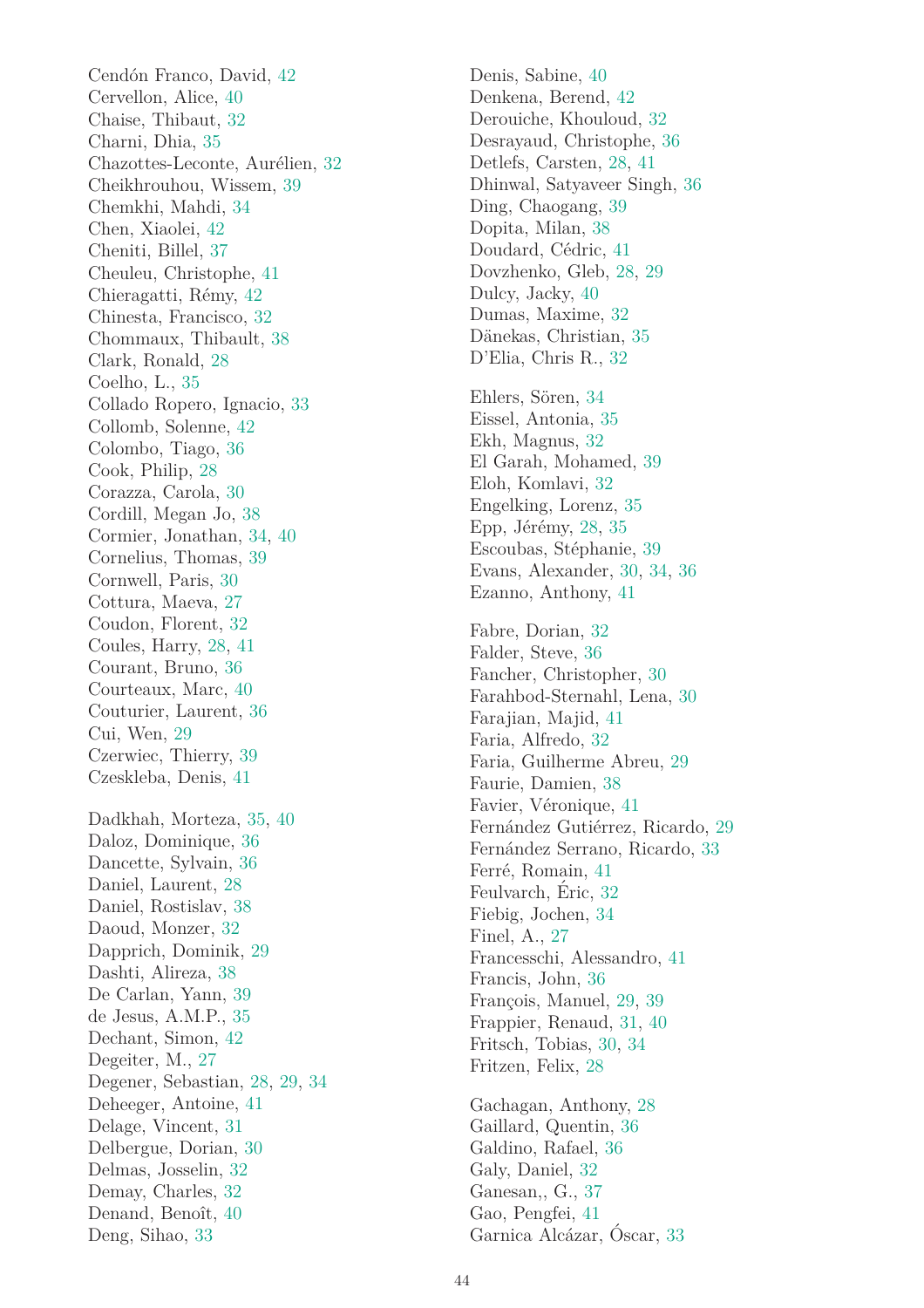Garois, Sevan, 32 Garriga-Ferrer, Julia, 28 Gaslain, Fabrice, 34 Gautier, Ewann, 41 Geandier, Guillaume, 35, 40 Genzel, Christoph, 29, 38 Germain, Lisa, 40 Gibmeier, Jens, 34, 35, 40 Giljean, Sylvain, 29 Girard, Thomas, 39 Girault, Baptiste, 36 Girinon, Mathieu, 32 Gong, Claire, 34 Gonzalez, Gonzalo, 29 González Doncel, Gaspar, 33 Gook, Sergej, 41 Gort, Nicolas, 32 Goudeau, Philippe, 38 Gourdin, Stéphane, 32 Gregory, Ray, 30 Groche, Peter, 41 Grossi, Tommaso, 30 Gruber, Maximilian, 41 Guelorget, Bruno, 39 Guillet, Alain, 38 Guillon, Damien, 38 Guimarães, Guilherme, 32 Guo, Zihao, 39 Gupta, Neel Kamal, 37 Hadley, Isabel, 41 Halodova, Patricie, 33 Hanonge, Didier, 41 Hansen, Thomas, 34 Hazar Seren, M., 27 Hegedüs, Zoltan, 40 Heikebrügge, Steffen, 35 Heinzel, Jonas, 28 Hendili, Sofiane, 32 Hermann, Thomas, 35 Hidalgo Pérez, Jose Ignacio, 33 Hill, Michael R., 32 Hmima, Abdelhamid, 34 Hoche, Holger, 41 Hofman, Michael, 41 Hofmann, Michael, 28–30 Holmberg, Jonas, 29 Horák, Lukáš, 38 Hosseini, Seyed, 34 Hosseinzadeh, Foroogh, 28, 38 Hruby, Hynek, 38 Hutchison, Alistair, 28 Hälsig, André, 35 Héraud, Lorène, 35

Hönnige, Jan Roman, 28 Hühn, Felix Roman, 41 Iampietro, David, 32 Ibrahim Mamane, Aboubakar Sedick, 29 Ibrahimkutty, Shyjumon, 30 Ishkina-Ortmann, Svetlana, 35 Jabbar Hassan, Ammar, 37 Jacquemain, Vincent, 41 Jacques, Alain, 32, 40, 42 Jaeger, Fabian, 41 Jamoneau, Aurélie, 28 Javadi, Yashar, 28 Jedamski, Rahel, 28 Jeyabalan, Karthikeyan, 40 Ji, Vincent, 38 Jiang, Chuanhai, 40 Jimenez, Jose, 32 Jobst, Andreas, 41 Jonsson, Julianne E., 32 Josefson, Lennart B, 32 Jäger, Nikolaus, 38 Jégou, Sébastien, 35, 40 Kanboui, Jabrane, 38 Kangro, Ander, 39 Kannengiesser, Thomas, 34, 36, 41 Kannengießer, Thomas, 35, 41 Karaouni, Habib, 32 Karebasannanavar Ramachandrappa, Praveen, 38 Karpuschewski, Bernhard, 28 Karunakaran, K. P., 37 Keckes, Jozef, 36, 38 Keckes, Julius F., 38 Kelleher, Joe, 30 Keller, Clément, 38 Kendall, Olivia, 36 Kermouche, Guillaume, 32 Khan, Aneeqa, 36 Kirsch, Benjamin, 32 Kiviste, Kauni, 39 Klaus, Manuela, 29, 38 Kleiman, Jacob, 28, 36 Kot, Przemyslaw, 38 Kouadri-Henni, Afia, 32, 42 Krajcarz, Florent, 33 Krause, Maximilian, 30 Kreiml, Patrice, 38 Krohmer, Erwin, 34 Kroll, Andreas, 28 Kromm, Arne, 34–36, 41 Kronberger, Gabriel, 33 Kruck, Emma, 39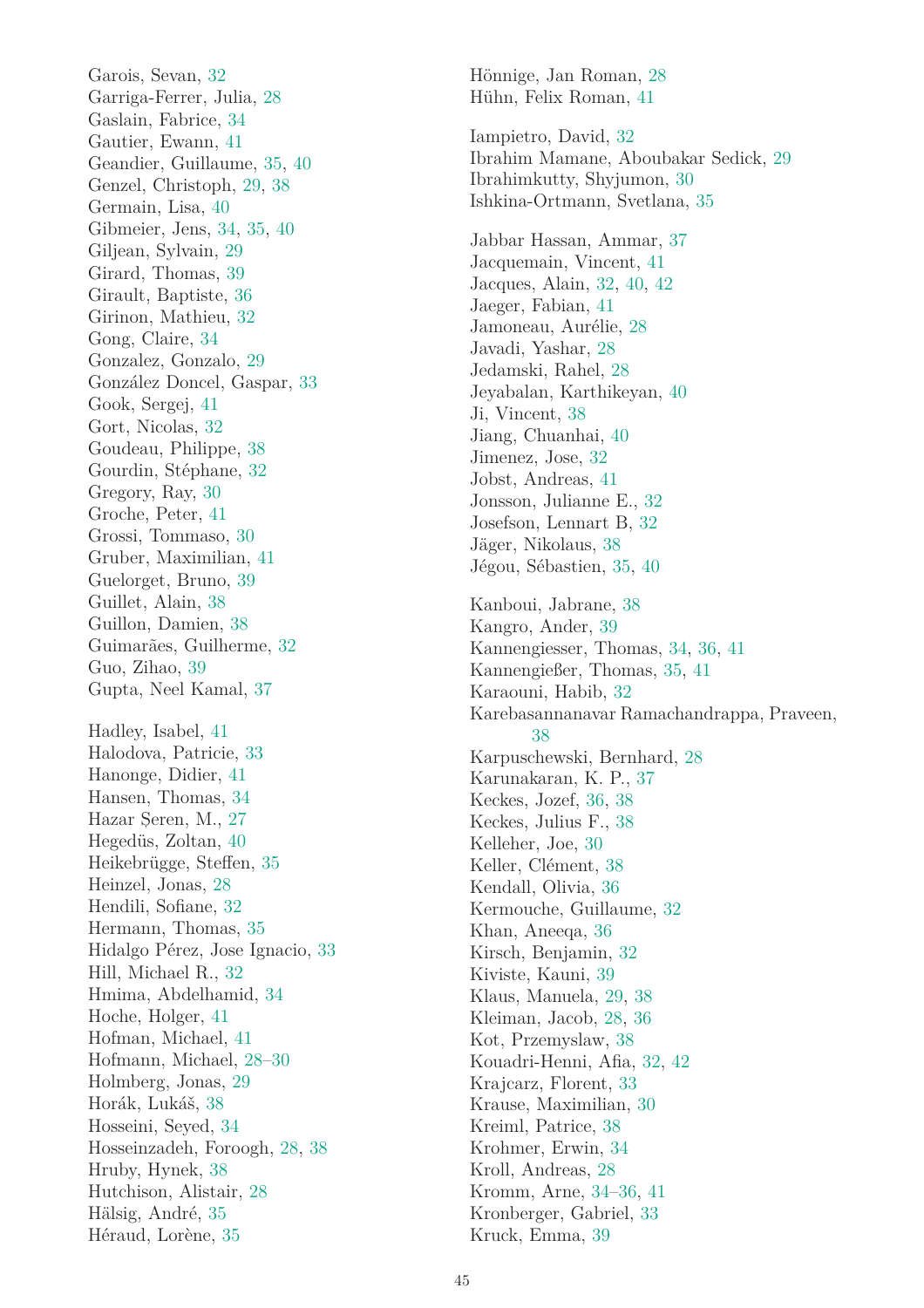Krywka, Christina, 38 Kubat, Laurent, 29 Kubler, Regis, 32 Kudryavtsev, Yuri, 28, 36 Kuhfuss, Bernd, 35 Kumar, Gobind, 29 Kumar, Ravi, 29 Kutsal, Mustafacan, 28 Kužel, Radomir, 38 L'Hostis, Gildas, 29 Lamari, Mathias, 40 Lang, Florian, 34 Langebeck, Anika, 28 Langstädtler, Lasse, 35 Le Bouar, Yann, 27 Le Pellec, Romane, 30 Lee, Pooi See, 39 Lefebvre, Fabien, 30, 36, 38, 40, 42 Legrand, Valentine, 33 Levieil, Bruno, 41 Lhémery, Alain, 28 Liao, Hanlin, 33 Liehr, Alexander, 28, 29, 34 Lienert, Ulrich, 40 Lille, Harri, 39 Lima, Bruno, 29 Linke, Barbara S., 32 Liu, Fang, 41 Liu, Huabing, 40 Lopez, Elena, 34 Lopez, Inmaculada, 34 Luzin, Vladimir, 34 Maadwad, Emad, 36 Maawad, Emad, 34, 41 Mabru, Catherine, 30, 42 MacLod, Charles, 28 Maierhofer, Jürgen, 33 Mainz, Roland, 29 Malard, Benoît, 35, 40 Mangelinck-Noël, Nathalie, 38 Marae Djouda, Joseph, 34 Marais, D., 38 Marciszko-Wiackowska, Marianna, 29 Marcos, Gregory, 39 Marques, Maria José, 35 Marsilius, Mie, 39 Marteau, Julie, 42 Martin, Julien, 39 Martin, Rémi, 29 Martinez, Juan Manuel, 34 Maréchal, David, 31, 40 Massa, Ablam, 32 Maurel, Pierre, 30

Maurer, Thomas, 34 Maurice, Claire, 32 Mayr, Philipp, 29 Mbarak, Hussein, 36 McLatchie, Olivia, 36 Mehnen, Jorn, 28 Mehta, Avinash Kumar, 37 Meindlhumer, Michael, 38 Mente, Tobias, 41 Merklein, Marion, 41 Mertinger, Valeria, 29, 30 Meyer, Heiner, 35 Michel, Grégory, 40 Michel, Vincent, 41 Millán García, Laura, 33 Miroud, Djamel, 37 Mishurova, Tatiana, 34 Mitterer, Christian, 38 Moat, Richard, 30 Mocuta, Cristain, 41 Mohr, Gunther, 34 Mohseni, Ehsan, 28 Moramarco, Vincenzo, 35, 42 Morin, Léo, 29 Moverare, Johan, 34, 36 Mueller, Eckehard, 35 Musilova, Radka, 28 Mutton, Peter, 36 Müller, Martin, 28, 29, 36 Navarro, Etienne, 39 Neggers, Jan, 28 Nelias, Daniel, 32 Nielsen, Marc-André, 36 Niendorf, T., 38 Niendorf, Thomas, 28, 29, 34

Nikiel, Piotr, 36 Nitschke-Pagel, Thomas, 33, 35, 40 Nobre, J.P., 35, 38 Noyan, Ismail C., 27

Oechsner, Matthias, 41 Oliveira, André, 29, 36 Oliveira, André Luiz, 32 Oliveira, Thiago, 29 Oponowicz, Adrian, 29 Optasanu, Virgil, 29 Orcière, Hervé, 30 Orkhis, Hind, 42 Osmond, Pierre, 32 Ostergaard, Halsey, 34 Ouali, Naima, 37 Ozcan, Burak, 34

Pac, Marie-José, 29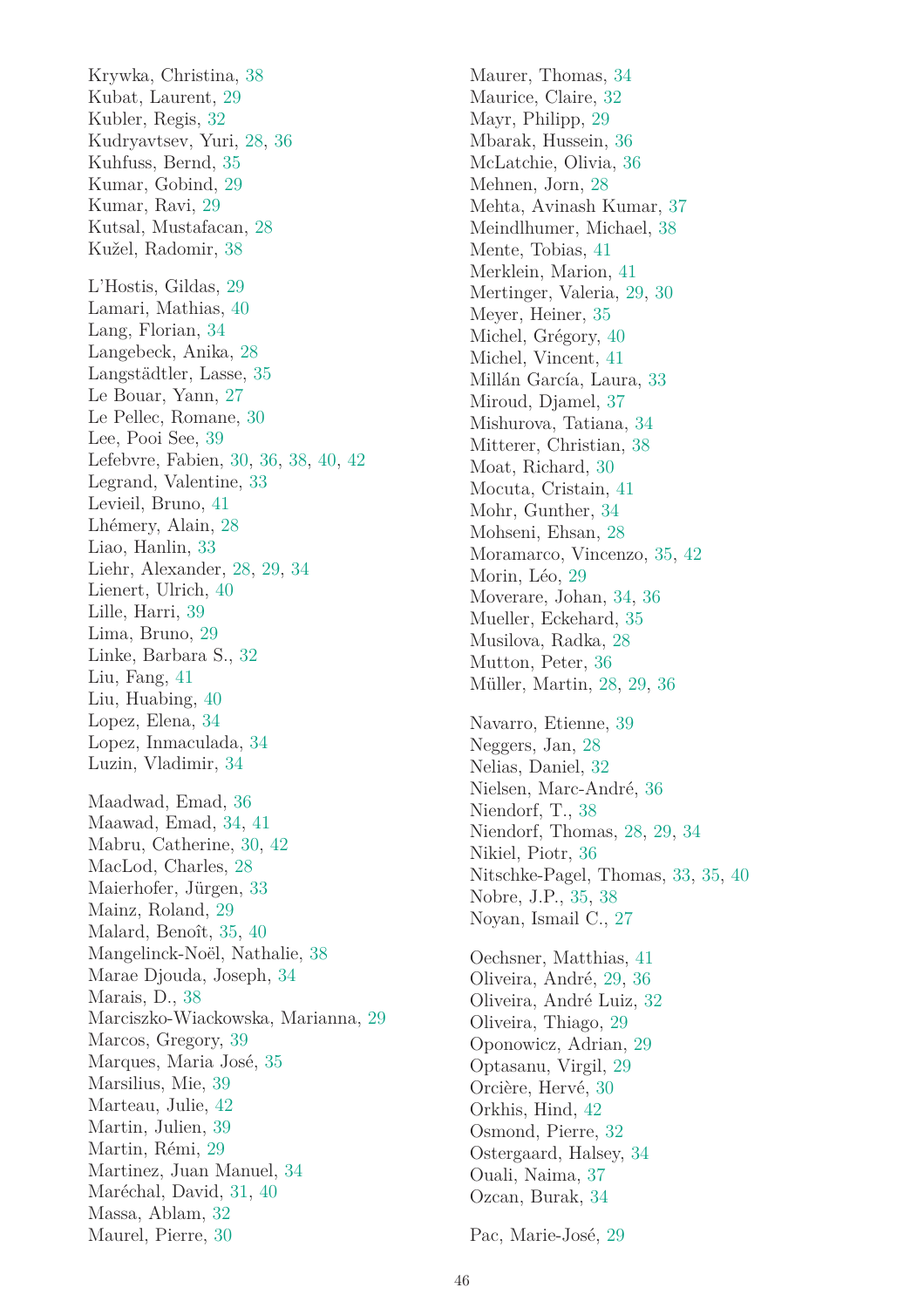Palosaari, Mikko, 29 Pan, Bevin, 40 Panicaud, Benoît, 34, 39 Pant, Prabhat, 34 Pantelis, Ioannis, 36 Pape, Florian, 33, 42 Pappalettera, Giovanni, 35 Paradowska, Anna, 34, 36 Paredes, Manuel, 30 Paulasto-Kröckel, Mervi, 38 Payzant, Andrew, 30 Peillon, Nathalie, 36 Peng, Ru, 36 Peng, Ru Lin, 34 Perlade, Astrid, 40 Pickering, Ed, 36 Pierce, Gareth, 28 Pineault, James, 29 Pirling, Thilo, 34, 36 Plumb, Paul, 36 Polette, Arnaud, 32 Poll, Gerhard, 33, 42 Poulsen, Henning, 28 Preußner, Johannes, 41 Prigent, Serge, 33 Proper, Sebastian, 34 Proudhon, Henry, 39 Proust, Antoine, 30 Proust, Gwénaëlle, 42 Prud'Homme, Nathalie, 38 Puente, Ines, 34 Punshon, Chris, 36 Putz, Barbara, 38 Pérez Gallego, Daniel, 42 Qiu, Cong, 36 Quet, Aurélie, 39 Quidort, David, 30 Raghavan, Nagarajan, 39 Rahimi, Salaheddin, 28 Ranc, Nicolas, 41 Raoelison, Rija-Nirina, 33 Rebelo Kornmeier, Joana, 28, 29, 41 Rech, Joel, 32 Redjaimia, Abdelkrim, 42 Rego, Ronnie, 29, 32, 36 Reha, Bohuslav, 28 Reid, Mark, 36 Reid, R.G., 38 Reimers, Walter, 34 Reitsnik, Renno, 39 Renault, Pierre-Olivier, 38 Renna, Gilda, 42 Resch, Florian, 36

Retraint, Delphine, 39, 41, 42 Reydet, Pierre-Louis, 33 Rhode, Michael, 41 Richter, Tim, 35 Risbet, Marion, 42 Robbe, Simon, 30, 36, 42 Robin, Vincent, 32 Robinson, Jeremy, 28 Rodrigez-Lamas, Raquel, 28 Rognon, Herv;e, 42 Rolland, Gilles, 39 Rosenthal, Martin, 38 Rouillard, Fabien, 35 Rouquette, Sebastien, 36 Roy, Matthew, 28, 36 Roy, Matthew J., 29 Royal, Yves, 30 Ruffini, A., 27 Ruiz Hervías, Jesus, 42 Ryabchikov, Alexander, 39 Sackett, Elizabeth, 28 Sahay, Rahul, 39 Saji, Choji, 30 Sakaida, Yoshihisa, 30 Saliwan-Neumann, Romeo, 30 Sanchez-Poncela, Manuel, 34 Santus, Ciro, 30 Sarmast, Ardeshir, 34 Scharf-Wildenhain, Ronny, 35 Schaumann, Peter, 35 Scheffzuk, Christian, 38 Schell, Norbert, 34, 35 Schenck, Christian, 35 Schenk, Thomas, 32, 40, 42 Schmeiser, Felix, 34 Schmerber, Guy, 39 Schmidt, Robert, 41 Schmitt, Johannes-Christian, 34 Schröder, Jakob, 34, 36 Schröpfer, Dirk, 35, 41 Schubnell, Jan, 34, 41 Sellami, Leila, 29 Send, Sebastian, 29 Senyo, Komlavi Mawuli, 32 Sepsi, Mate, 29, 30, 34 Serrano-Munoz, Itziar, 34 Sheikhi, Shahram, 34 Shiro, Ayumi, 30 Shobu, Takahisa, 30 Siddhartha, X., 37 Sikolenko, Vadim, 38 Simon, Nicola, 40 Simons, Hugh, 28